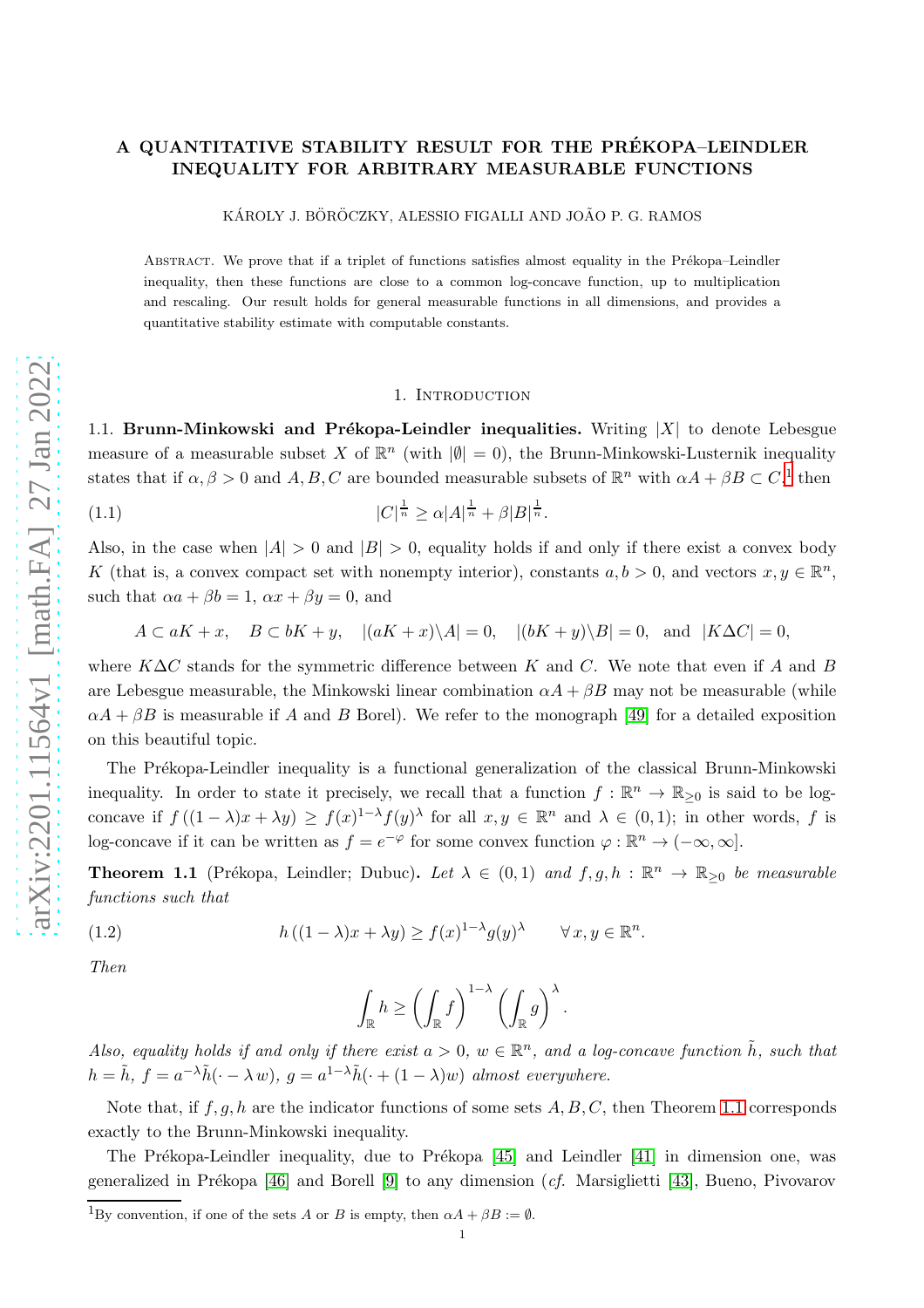[\[13\]](#page-35-1), Brascamp, Lieb [\[11\]](#page-35-2), Kolesnikov, Werner [\[40\]](#page-36-5), Bobkov, Colesanti, Fragalà [\[8\]](#page-35-3)). The case of equality is characterized by Dubuc [\[19\]](#page-35-4). Various applications are provided and surveyed in Gardner [\[33\]](#page-36-6).

1.2. Stability questions. As discussed above, optimizers are known both for the Brunn-Minkowski and Prékopa-Leindler inequalities. However, in spite of knowing the equality cases for these inequalities, one might ask about what geometric properties can be deduced if one knows that the equality is 'almost' attained. This is what one usually refers to as stability estimates.

Recently, various important stability results about geometric and functional inequalities have been obtained. For example, Fusco, Maggi, Pratelli [\[32\]](#page-36-7) proved an optimal stability version of the isoperimetric inequality. This result was extended to the anisotropic isoperimetric inequality and to the Brunn-Minkowski inequality for convex sets by Figalli, Maggi, Pratelli [\[27,](#page-35-5) [28\]](#page-36-8) (for the latter problem, the current best estimate is due to Kolesnikov, Milman [\[39\]](#page-36-9)). One can further mention, for instance, stronger versions of the functional Blaschke-Santaló inequality, provided by the work of Barthe, Böröczky, Fradelizi [\[6\]](#page-35-6); of the Borell-Brascamp-Lieb inequality, provided by Ghilli, Salani [\[34\]](#page-36-10), Rossi, Salani [\[47,](#page-36-11) [48\]](#page-36-12) and Balogh, Kristály [\[4\]](#page-35-7); of the Sobolev inequality by Figalli, Zhang [\[30\]](#page-36-13) (extending Bianchi, Egnell [\[7\]](#page-35-8) and Figalli, Neumayer [\[29\]](#page-36-14)), Nguyen [\[44\]](#page-36-15) and Wang [\[50\]](#page-36-16); of the log-Sobolev inequality by Gozlan [\[35\]](#page-36-17); and of some related inequalities by Caglar, Werner [\[14\]](#page-35-9), Cordero-Erausquin [\[18\]](#page-35-10) and Kolesnikov, Kosov [\[38\]](#page-36-18). An "isomorphic" stability result for the Prekopa-Leindler inequality for log-concave functions in terms of the transportation distance has been obtained by Eldan [\[20,](#page-35-11) Lemma 5.2].

1.2.1. Stability for Brunn-Minkowski. About the specific case of the Brunn–Minkowski inequality [\(1.1\)](#page-0-2), the stability question is rather delicate. The first contribution in the direction of stability was made by Freiman [\[31\]](#page-36-19), although indirectly, as a consequence of his celebrated  $3k - 4$  theorem in dimension  $n = 1$  (see also Christ [\[17\]](#page-35-12)):

<span id="page-1-2"></span>**Theorem 1.2** (Freiman). Let  $A, B, C \subset \mathbb{R}$  be bounded measurable sets satisfying  $A + B \subset C$  and  $|C| < |A| + |B| + \varepsilon$  for some  $\varepsilon \le \min\{|A|, |B|\}$ . Then there exist intervals  $I, J \subset \mathbb{R}$  such that  $A \subset I$ ,  $B \subset J$ ,  $|I \backslash A| < \varepsilon$  and  $|J \backslash B| < \varepsilon$ .

In the planar case, van Hintum, Spink, Tiba [\[37\]](#page-36-20) have found the optimal stability version of [\(1.1\)](#page-0-2).

**Theorem 1.3** (van Hintum, Spink, Tiba). For  $\tau \in (0, \frac{1}{2})$  $\frac{1}{2}$  and  $\lambda \in [\tau, 1-\tau]$ , let  $A, B, C$  be bounded measurable subsets of  $\mathbb{R}^2$  satisfying  $(1 - \lambda)A + \lambda B \subset C$  and

$$
\Big| |A|-1 \Big| + \Big| |B|-1 \Big| + \Big| |C|-1 \Big| < \varepsilon
$$

for some  $\varepsilon \le e^{-M(\tau)}$ , with  $M(\tau) > 0$  depending only on  $\tau$ . Then there exists a convex body K, with  $A \subset K + x$  and  $B \subset K + y$  for some  $x, y \in \mathbb{R}^2$ , such that

<span id="page-1-0"></span>(1.3) 
$$
|(K+x)\backslash A|+|(K+y)\backslash B|+|K\Delta C|
$$

for an absolute constant  $c > 0$ .

We note that, for  $n \geq 2$ , in [\(1.3\)](#page-1-0) one cannot have an estimate with better error term, both in terms of the order of  $\tau$  and  $\varepsilon$ . In higher dimensions, the only available quantitative stability version of the Brunn-Minkowski inequality has been established by Figalli, Jerison [\[24\]](#page-35-13).

<span id="page-1-1"></span>**Theorem 1.4** (Figalli, Jerison). For  $\tau \in (0, \frac{1}{2})$  $\frac{1}{2}$  and  $\lambda \in [\tau, 1-\tau]$ , let  $A, B, C$  be bounded measurable subsets of  $\mathbb{R}^n$ ,  $n \geq 3$ , with  $(1 - \lambda)A + \lambda B \subset C$  and

$$
\Big| |A|-1 \Big| + \Big| |B|-1 \Big| + \Big| |C|-1 \Big| < \varepsilon
$$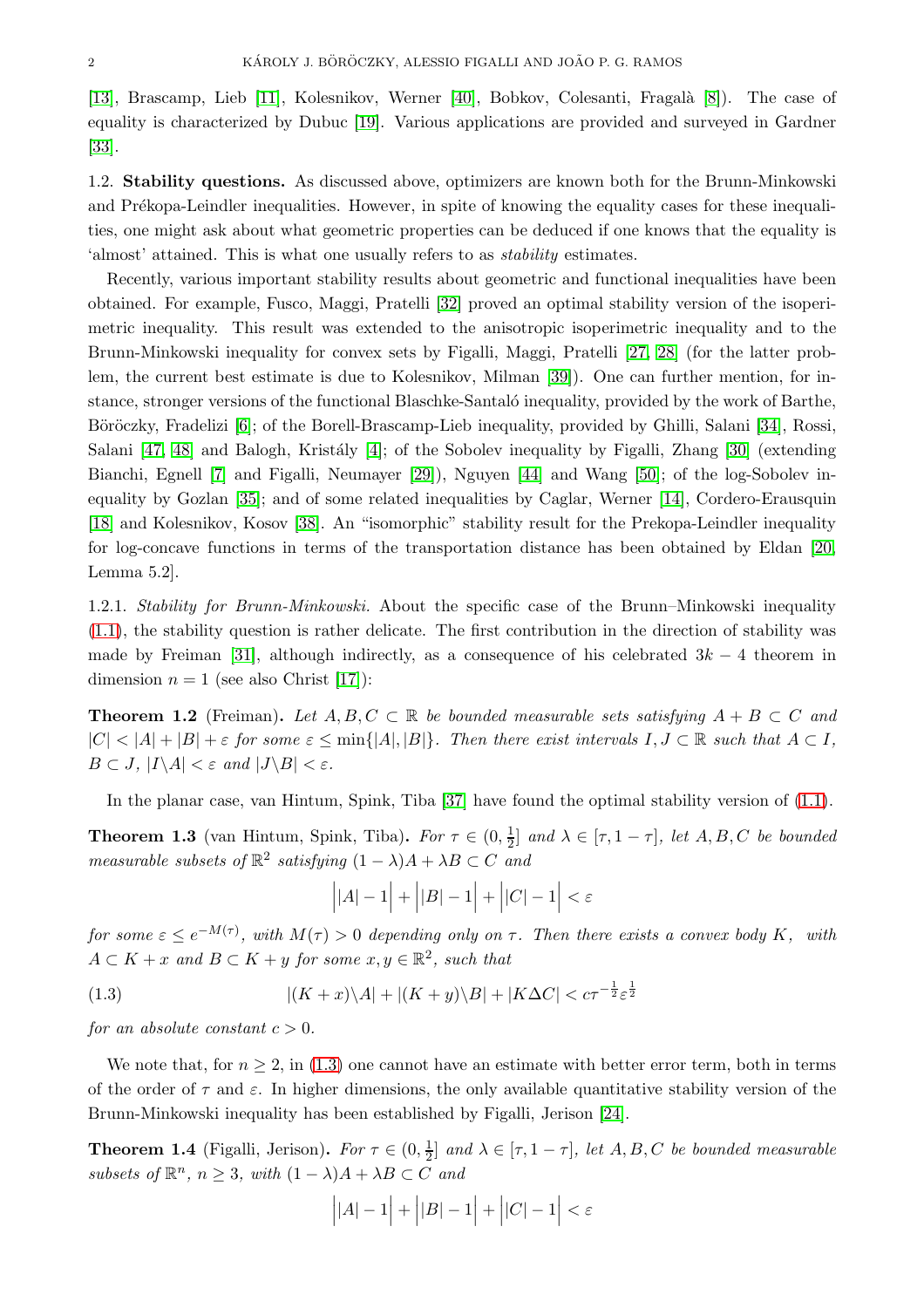for some  $\varepsilon \, <\, e^{-A_n(\tau)}$ , with  $A_n(\tau) := \frac{2^{3^{n+2}} n^{3^n} |\log \tau|^{3^n}}{\tau^{3^n}}$  $\frac{\tau_{\text{max}}}{\tau_{3n}}$ . Then there exists a convex body K, with  $A \subset K + x$  and  $B \subset K + y$  for some  $x, y \in \mathbb{R}^n$ , such that

<span id="page-2-0"></span>(1.4) 
$$
|(K+x)\backslash A|+|(K+y)\backslash B|+|K\Delta C|<\tau^{-N_n}\varepsilon^{\gamma_n(\tau)}
$$

where  $\gamma_n(\tau) = \frac{\tau^{3^n}}{2^{3^n+1} n^{3^n}}$  $\frac{\tau^{\circ}}{2^{3^{n+1}}n^{3^{n}}|\log \tau|^{3^{n}}}$  and  $N_{n} > 0$  depends only on n.

Remark 1.5. We list here some result for particular cases of Theorem [1.4.](#page-1-1)

• When  $A = B$ , van Hintum, Spink, Tiba [\[36\]](#page-36-21) obtained the optimal stability version, where the error term in [\(1.4\)](#page-2-0) is of the from  $c_n \tau^{-\frac{1}{2}} \varepsilon^{\frac{1}{2}}$  with  $c_n > 0$  depending only on n. Their result improves the previous contributions [\[22,](#page-35-14) [23,](#page-35-15) [25\]](#page-35-16).

When at least one of the sets A or B is convex, several results have been obtained, as described below. However, it is important to observe that all these results measure stability by controlling the symmetric difference between A and a translate of B. This is weaker than the statement in Theorem [1.4,](#page-1-1) where one finds a convex set K that contains both A and B (up to a translation) with a control on the missing volume. Here are some important results.

- When either A or B is convex, an optimal stability estimate has been proved by Barchiesi, Julin  $[5]$ . This extends earlier results about the case where both A and B are convex  $[27, 28]$  $[27, 28]$ , or when either A or B is the unit ball [\[26\]](#page-35-18).
- If A and B are convex and n is large, then Kolesnikov, Milman [\[39\]](#page-36-9) provided an estimate on  $|A\Delta(x+B)|$  with a bound of the form  $cn^{2.75}\tau^{-\frac{1}{2}}\varepsilon^{\frac{1}{2}}$ , for some absolute constant c. Actually, we note that the term  $n^{2.75}$  can be improved to  $n^{2.5+o(1)}$  by combining the general estimates of Kolesnikov, Milman [\[39,](#page-36-9) Section 12] with the bound  $n^{o(1)}$  on the Cheeger constant of a convex body in isotropic position, that follows from Chen's work [\[16\]](#page-35-19) on the Kannan-Lovasz-Simonovits conjecture.

1.2.2. Stability for Prékopa-Leindler. With respect to the Brunn-Minkowski inequality, until now much less was known about stability for the Prékopa Leindler inequality, except for some results in the case of log-concave functions (see the discussion below). In this paper, we prove the first quantitative stability result for the Prékopa-Leindler inequality on arbitrary functions.

<span id="page-2-2"></span>**Theorem 1.6.** Given  $\tau \in (0, \frac{1}{2})$  $\frac{1}{2}$  and  $\lambda \in [\tau, 1-\tau]$ , let  $f, g, h : \mathbb{R}^n \to \mathbb{R}_{\geq 0}$  be measurable functions such that  $h((1 - \lambda)x + \lambda y) \ge f(x)^{1-\lambda}g(y)^{\lambda}$  for all  $x, y \in \mathbb{R}^n$ , and

<span id="page-2-3"></span>(1.5) 
$$
\int_{\mathbb{R}^n} h < (1+\varepsilon) \left( \int_{\mathbb{R}^n} f \right)^{1-\lambda} \left( \int_{\mathbb{R}^n} g \right)^{\lambda} \quad \text{for some } \varepsilon > 0.
$$

There are a computable dimensional constant  $\Theta_n$  and computable constants  $Q_n(\tau)$  and  $M_n(\tau)$  depending only on n and  $\tau$ ,<sup>[2](#page-2-1)</sup> such that the following holds: If  $0 < \varepsilon < e^{-M_n(\tau)}$ , then there exist  $\tilde{h}$  log-concave and  $w \in \mathbb{R}^n$  such that

$$
\int_{\mathbb{R}^n} |h - \tilde{h}| + \int_{\mathbb{R}^n} |a^{\lambda} f - \tilde{h}(\cdot + \lambda w)| + \int_{\mathbb{R}^n} |a^{\lambda - 1} g - \tilde{h}(\cdot + (\lambda - 1)w)| < \frac{\varepsilon^{Q_n(\tau)}}{\tau^{\Theta_n}} \int_{\mathbb{R}^n} h,
$$

where  $a = \int_{\mathbb{R}^n} g / \int_{\mathbb{R}^n} f$ .

**Remark 1.7.** If  $f, g, h$  are a priori assumed to be log-concave, then Theorem [1.6](#page-2-2) was established by Ball, Böröczky [\[3\]](#page-35-20) and Böröczky, De [\[10\]](#page-35-21) in the case  $n=1$  (in this case,  $\varepsilon^{Q_n(\tau)}/\tau^{\Theta_n}$  in Theorem [1.6](#page-2-2) can be essentially replaced by  $(\varepsilon/\tau)^{\frac{1}{3}}$ ; see also Theorem [2.1\)](#page-6-0), and by Böröczky, De [\[10\]](#page-35-21) in the case  $n \geq 2$  (in that case,  $\varepsilon^{Q_n(\tau)}/\tau^{\Theta_n}$  in Theorem [1.6](#page-2-2) can be replaced by  $(\varepsilon/\tau)^{\frac{1}{19}}$ ). Further, we note that

<span id="page-2-1"></span><sup>&</sup>lt;sup>2</sup>At the end of the proof of Theorem [1.6,](#page-2-2) we provide explicit values for the constants  $M_n(\tau), Q_n(\tau), \Theta_n$ .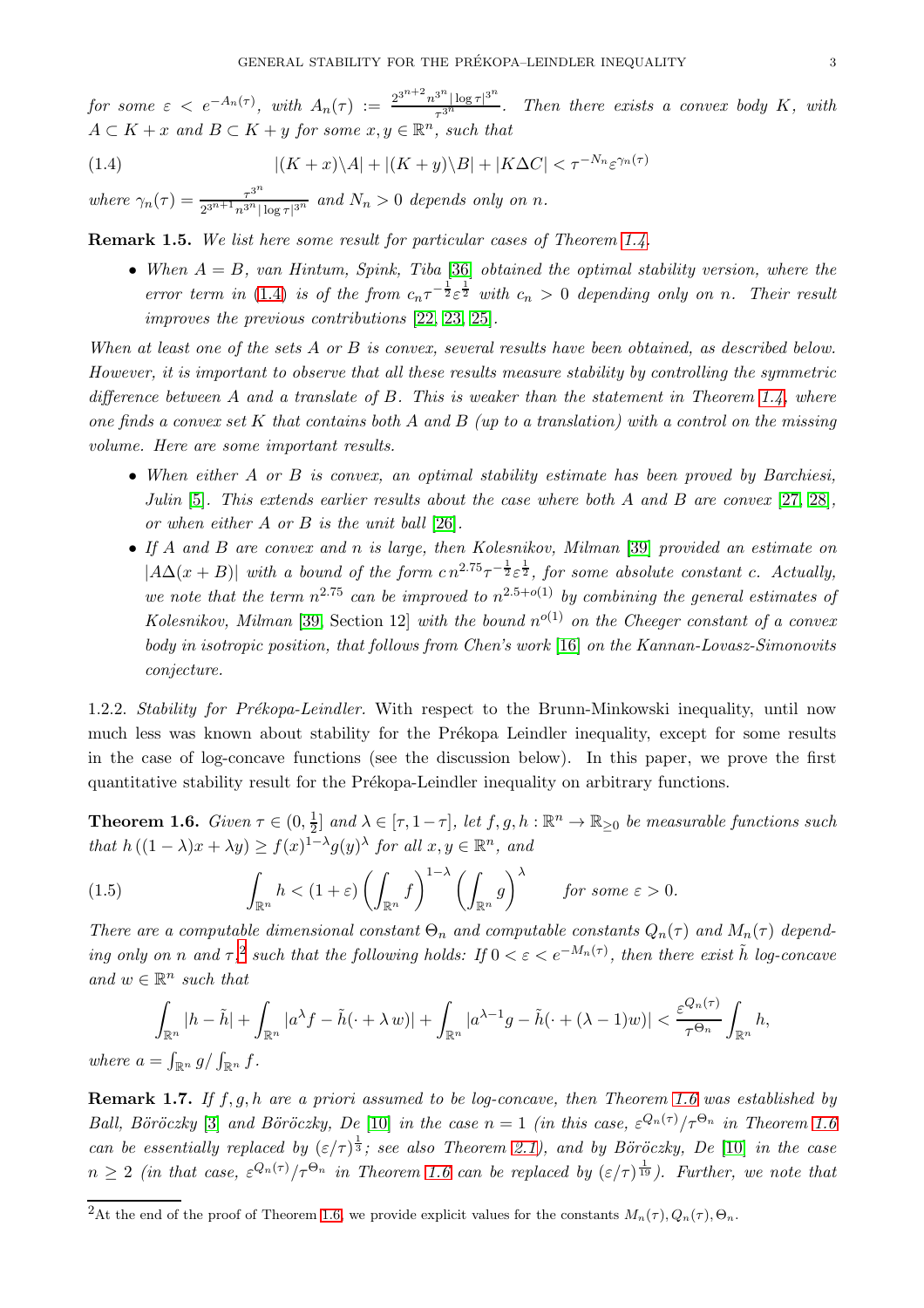Bucur, Fragalà [\[12\]](#page-35-22) proved another interesting stability version of the Prékopa-Leindler inequality for log-concave functions, bounding the distance of all one dimensional projections.

Theorem [1.6](#page-2-2) is probably quite far from the optimal version, that one could conjecture to provide a bound of the form  $C(n, \tau) \varepsilon^{\frac{1}{2}}$ . In this direction, already for  $n = 1$ , Example [1.8](#page-3-0) below shows that the error term in Theorem [1.6](#page-2-2) is at least  $c\epsilon^{\frac{1}{2}}$ .

At first sight, this is perhaps surprising, because in the case of Freiman's result (Theorem [1.2\)](#page-1-2) the error is of order  $\varepsilon$ , which shows that the Brunn–Minkowski and Prékopa-Leindler inequalities exhibit different behaviors for  $n = 1$ . Nonetheless, our proof of Theorem [1.6](#page-2-2) shows that that the Prékopa–Leindler inequality in dimension n shares some - but not all - of the geometric aspects of the Brunn–Minkowski inequality in dimension  $n + 1$ , which explains, at least partially, the difference between the two exponents.

Another important difference between the stability version of the Prékopa-Leindler and the Brunn-Minkowski inequality is shown by the following observation: when  $A = B$ , the convex set K in Theorem [1.4](#page-1-1) coincides with the convex hull of A; on the other hand, for  $f = g$ , the function h in Theorem [1.6](#page-2-2) can be quite far from the log-concave hull of  $f$  (see Example [1.9](#page-4-0) below). In other words, there is no direct geometric characterization of the function  $\hat{h}$  (see also Remark [1.10](#page-4-1) below).

As mentioned above, the following example shows that the error term in Theorem [1.6](#page-2-2) is at least  $c\epsilon^{\frac{1}{2}}$ .

<span id="page-3-0"></span>**Example 1.8.** There is an absolute constant  $c \in (0,1)$  such that the following holds. For any  $\varepsilon \ll 1$ , there exist log-concave probability densities  $f, g$  on  $\mathbb R$  such that

$$
\int_{\mathbb{R}} \sup_{z=\frac{1}{2}x+\frac{1}{2}y} f(x)^{\frac{1}{2}} g(y)^{\frac{1}{2}} dz < 1 + \varepsilon,
$$

while

$$
\int_{\mathbb{R}} |g(x) - f(x + w)| dx \ge c \varepsilon^{\frac{1}{2}} \quad \text{for any } w \in \mathbb{R}.
$$

*Proof.* We fix  $f(x) = e^{-\pi x^2}$  and an odd  $C^2$  function  $\varphi$  on R satisfying supp  $\varphi \subset [-1, 1]$  and max  $\varphi = 1$ . Note that, since  $\varphi$  is odd,  $\int_{\mathbb{R}} f \varphi = 0$ .

Given  $\eta \ll 1$  to be fixed later, we consider  $g = (1 + \eta \varphi) f$  so that  $\int_{\mathbb{R}} g = 1$ . We note that there exists a constant  $\tilde{c} \geq 2$  such that

<span id="page-3-2"></span>
$$
|[\log(1 + \eta \varphi)]'| = \left| \eta \cdot \frac{\varphi'}{1 + \eta \varphi} \right| \leq \tilde{c}\eta
$$

$$
|[\log(1 + \eta \varphi)]''| = \left| \eta \cdot \frac{\varphi''(1 + \eta \varphi) - \eta(\varphi')^2}{(1 + \eta \varphi)^2} \right| \leq \tilde{c}\eta
$$

for any  $\eta \in (0, \frac{1}{2})$  $\frac{1}{2}$ ). In particular, Since  $(\log f)'' = -2\pi$ , it follows that g is log-concave provided  $\eta \ll 1/\tilde{c}$ .

Note now that, since  $g(x) = f(x) = e^{-\pi x^2}$  for  $|x| \ge 1$ , there exists a constant  $c_0 > 0$  such that

<span id="page-3-1"></span>(1.8) 
$$
\int_{\mathbb{R}} |g(x) - f(x+w)| dx \ge \int_{1}^{\infty} |e^{-\pi x^{2}} - e^{-\pi (x+w)^{2}}| dx \ge c_{0} \min\{|w|, 1\}.
$$

On the other hand, we have

$$
\int_{\mathbb{R}} |g(x) - f(x+w)| dx \ge \int_{\mathbb{R}} |g(x) - f(x)| - |f(x) - f(x+w)| dx \ge \eta \int_{\mathbb{R}} f(x) |\varphi(x)| dx - \bar{c}|w|.
$$

Hence, combining this last estimate with [\(1.8\)](#page-3-1), we deduce the existence of a constant  $c_1 > 0$  such that

<span id="page-3-3"></span>(1.9) 
$$
\int_{\mathbb{R}} |g(x) - f(x+w)| dx \ge c_1 \eta \quad \forall w \in \mathbb{R}.
$$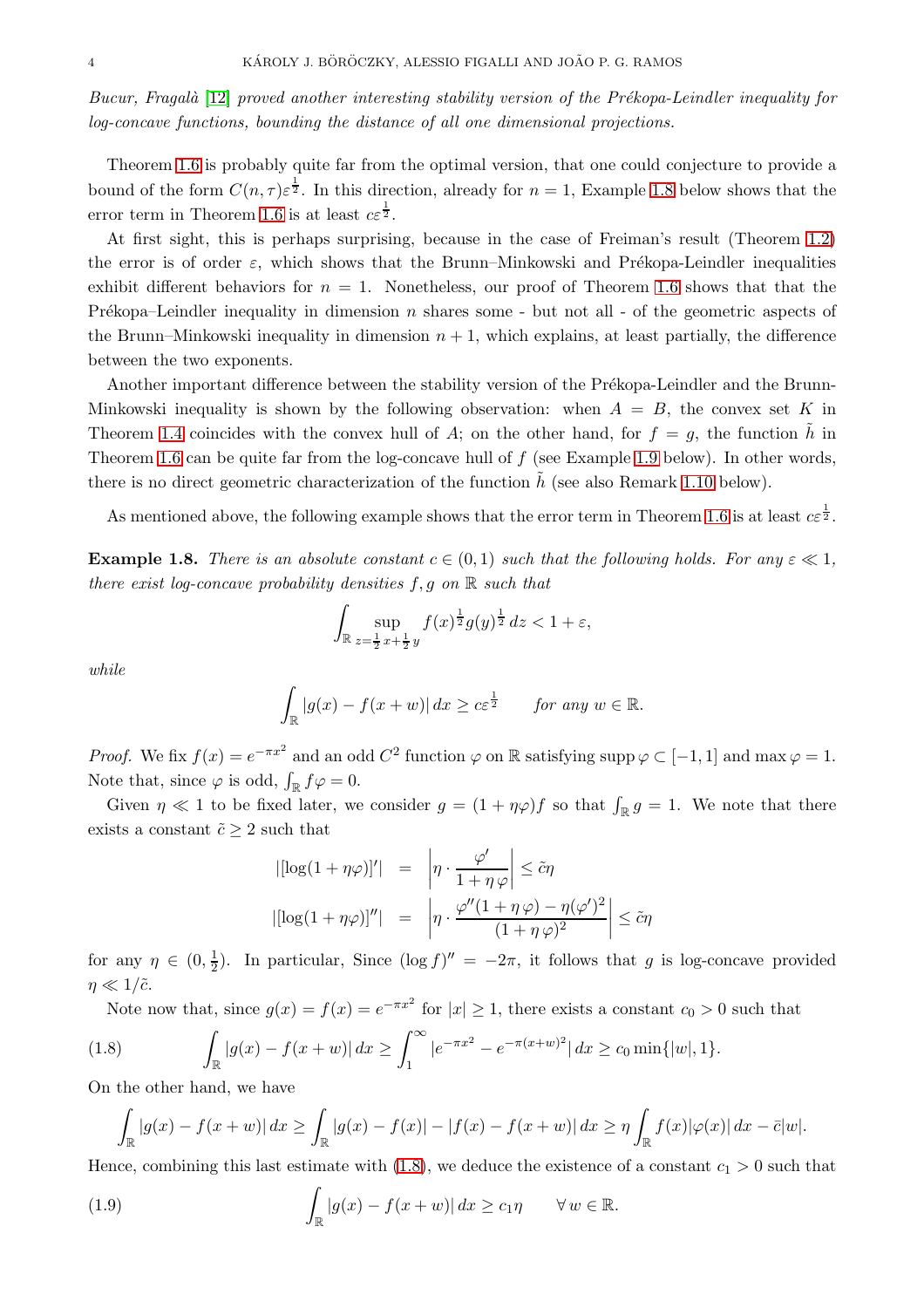Finally, we estimate  $\int_{\mathbb{R}} h$  for  $h(z) = \sup_{z=-x+y} \sqrt{f(x)g(y)}$ . To this aim, consider the auxiliary function  $\tilde{h}(z) = \sqrt{f(z)g(z)}$ . Thanks to Hölder inequality, this satisfies  $\int_{\mathbb{R}} \tilde{h} \leq 1$ .

Since f and g are log-concave and  $g(x) = f(x)$  for  $|x| \ge 1$ , for any  $z \in \mathbb{R}$ , there exists a point  $y_z \in \mathbb{R}$ such that  $h(z) = \sqrt{f(2z - y_z)g(y_z)}$ . Also,  $y_z = z$  if  $|z| \ge 1$ , and  $|y_z| \le 1$  if  $|z| \le 1$ .

We now observe that, for any  $z \in \mathbb{R}$ , the function  $\psi_z(y) = \log \sqrt{f(2z - y)g(y)}$  satisfies  $\psi_z(z) =$  $\log \tilde{h}(z), \psi_z(y_z) = \log h(z)$ , and  $\psi_z$  has a maximum at  $y_z$ . Then, recalling [\(1.6\)](#page-3-2), we have

$$
0 = \psi'_z(y_z) = 2\pi(z - y_z) + \frac{1}{2} [\log(1 + \eta \varphi)]'(y_z) \qquad \Rightarrow \qquad |z - y_z| \leq \tilde{c}\eta.
$$

Hence, since  $|\psi''_z|$  is bounded, a Taylor expansion yields (recall that  $\psi'_z(y_z) = 0$ )

$$
\log \frac{h(z)}{\tilde{h}(z)} = \psi_z(y_z) - \psi_z(z) \leq c_2 \eta^2 \qquad \forall \, z \in \mathbb{R},
$$

for some constant  $c_2 > 1$ , and we conclude that

$$
\int_{\mathbb{R}} h \le e^{c_2 \eta^2} \int_{\mathbb{R}} \tilde{h} \le e^{c_2 \eta^2} < 1 + 2c_2 \eta^2 \quad \text{for } \eta \ll 1.
$$

Choosing  $\eta := (2c_2)^{-\frac{1}{2}} \varepsilon^{\frac{1}{2}}$ , [\(1.9\)](#page-3-3) and the equation above prove the result.

The next examples shows that, even in the case  $f = g$ , the function  $\tilde{h}$  provided by Theorem [1.6](#page-2-2) cannot be chosen to be the log-concave hull of  $f$  (i.e., the smallest log-concave function above  $f$ ).

<span id="page-4-0"></span>**Example 1.9.** For any  $\varepsilon > 0$  there exist  $f, h : \mathbb{R} \to \mathbb{R}_{\geq 0}$  measurable functions such that  $h\left(\frac{1}{2}, h\right)$  $\frac{1}{2}x + \frac{1}{2}y$   $\ge$  $f(x)^{\frac{1}{2}}f(y)^{\frac{1}{2}}$  for all  $x, y \in \mathbb{R}^n$ ,  $\overline{\phantom{a}}$ 

$$
\int_{\mathbb{R}} h < (1 + \varepsilon) \int_{\mathbb{R}} f,
$$
\n
$$
\int_{\mathbb{R}} (F - f) \ge \frac{1}{2} \int_{\mathbb{R}} f,
$$

but

where  $F$  denotes the log-concave hull of  $f$ .

*Proof.* Given  $A \gg 1$ , let f be defined as

$$
f(x) = \begin{cases} e^{-x} & \text{on } [0,1] \cup [2A, 2A+1] \\ 0 & \text{otherwise} \end{cases}
$$

and set  $h(z) := \sup_{z=\frac{1}{2}x+\frac{1}{2}y} f(x)^{\frac{1}{2}} f(y)^{\frac{1}{2}}$ . Then

$$
h(x) = \begin{cases} e^{-x} & \text{on } [0,1] \cup [A, A+1] \cup [2A, 2A+1] \\ 0 & \text{otherwise} \end{cases}
$$

and therefore

$$
\int_{\mathbb{R}} h < (1+\varepsilon) \int_{\mathbb{R}} f
$$

with  $\varepsilon \simeq e^{-A} \ll 1$ . On the other hand, the log-concave hull of f is given by

$$
F(x) = \begin{cases} e^{-x} & \text{on } [0, 2A + 1] \\ 0 & \text{otherwise} \end{cases}
$$

.

Hence, for  $A \gg 1$ ,

$$
\int_{\mathbb{R}} (F - f) = \int_{1}^{2A} e^{-x} dx = e^{-1} - e^{-2A} \ge \frac{1}{2} (1 - e^{-1}) = \frac{1}{2} \int_{\mathbb{R}} f,
$$
 as desired.

<span id="page-4-1"></span>Remark 1.10. The argument used in Example [1.9](#page-4-0) emphasizes a key difference between the Brunn-Minkowski inequality and the Prékopa-Leindler inequality: while in the Brunn-Minkowski inequality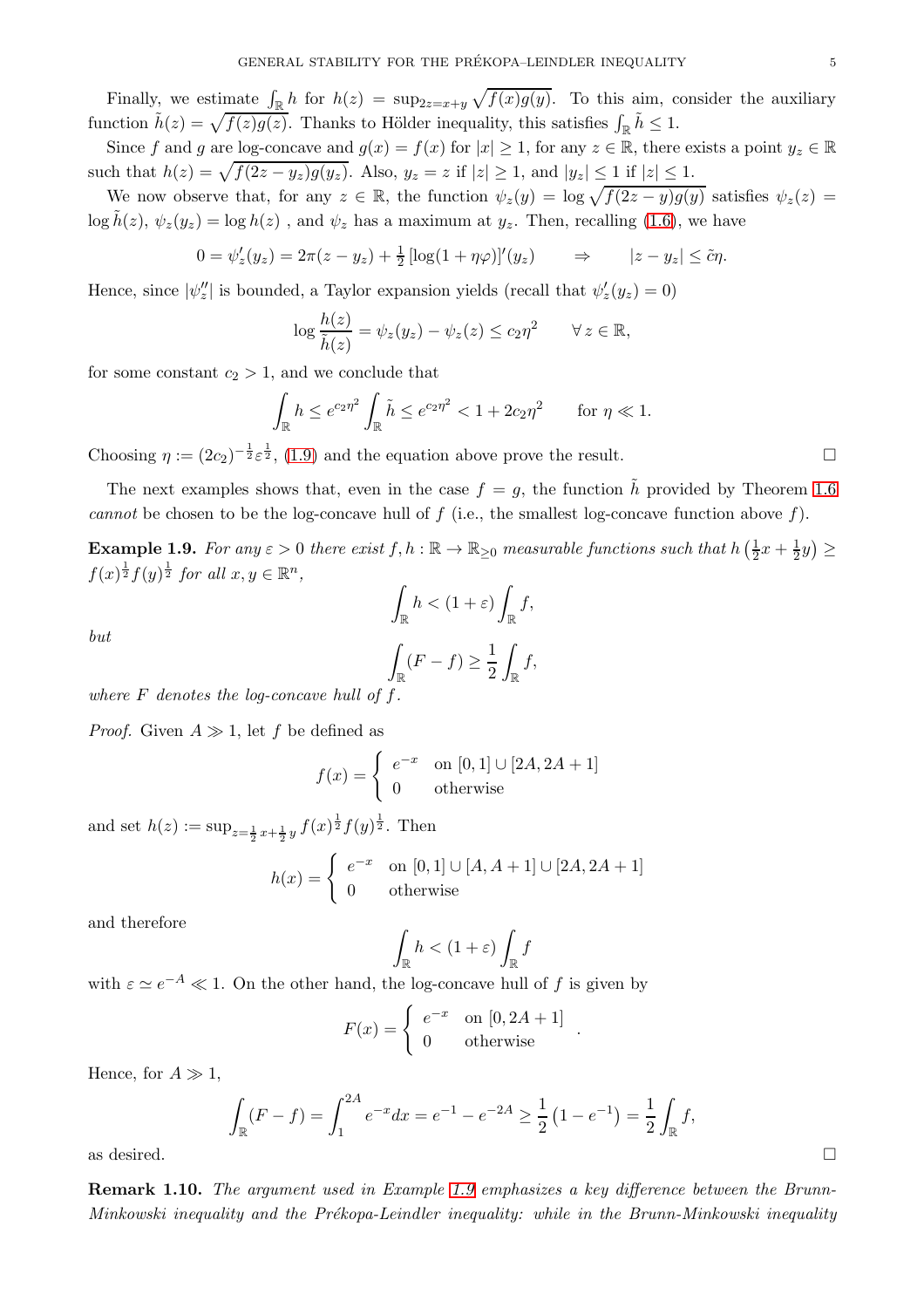only arithmetic means of points are considered, in Prékopa-Leindler one considers points  $z$  that are the arithmetic mean of x and y, but then the value of  $h(z)$  is obtained as a geometric mean of the values of  $f(x)$  and  $g(y)$ . This key difference is the source of many new challenges when proving stability results  $for Pr\acute{e}kopa-Leindler.$ 

1.3. Outline of the proof of Theorem [1.6.](#page-2-2) We now sketch the structure of the proof of Theorem [1.6,](#page-2-2) which is split in four main steps. The first three steps deal with the one-dimensional case. Then, in Step 4, we exploit both the one dimensional case and Theorem [1.4](#page-1-1) to obtain the higherdimensional result.

- (1) We first deal with the case of symmetrically rearranged functions, and prove the result in this case. Note that, if  $f, g, h$  satisfy  $(1.2)$  and  $(1.5)$ , then also their rearrangements  $f^*, g^*, h^*$ satisfy the same estimates.
- (2) With the knowledge that the result holds for  $f^*, g^*, h^*$ , we deduce conditions on the distribution functions  $t \mapsto H^1({f > t})$ ,  $H^1({g > t})$ . In particular, from [\(1.5\)](#page-2-3) applied to  $f, g, h$ , we use a stability version of the Brunn–Minkowski inequality in one-dimension in order to prove that f and g are close to "bubble-shaped" functions (i.e., that are nondecreasing on an interval  $(-\infty, a)$  and nonincreasing on  $(a, +\infty)$ ).

Calling  $\phi$  and  $\psi$  such "bubble-shaped" functions, we define

$$
\lambda(z) = \sup_{(1-\lambda)x + \lambda y = z} \phi(x)^{1-\lambda} \psi(y)^{\lambda}.
$$

This function is measurable (thanks to the fact that  $\phi$  and  $\psi$  are "bubble-shaped"), and an analysis similar to the proof of Proposition [2.6](#page-9-0) shows that  $\phi, \psi, \lambda$  satisfy both [\(1.2\)](#page-0-3) and [\(1.5\)](#page-2-3) (but for some smaller power of  $\varepsilon$ ).

(3) Denote

$$
\{x \in \mathbb{R} \colon \phi(x) > t\} = (a_f(t), b_f(t)), \qquad \{x \in \mathbb{R} \colon \psi(x) > t\} = (a_g(t), b_g(t)).
$$

Then we use the almost-optimality of  $\phi$ ,  $\psi$ ,  $\lambda$  to prove that, on a large set, a four-point inequality (in the same spirit of [\[24,](#page-35-13) Lemma 3.6 and Remark 4.1]) is satisfied by the functions  $\mathcal{B}_f(T)$  $b_f(e^T)$  and  $\mathcal{B}_g(T) = b_g(e^T)$ , and a 'reversed' version of such four-point inequality holds for  $\mathcal{A}_f(T) = a_f(e^T)$  and  $\mathcal{A}_g(T) = a_g(e^T)$ .

As a consequence, we are able to prove that  $A_f$ ,  $A_g$  are both  $L^1$ -close to convex functions  $m_f, m_g$  on a large interval. Analogously,  $\mathcal{B}_f, \mathcal{B}_g$  are  $L^1$ -close to concave functions  $n_f, n_g$  on the same large interval. Thanks to these facts, we show that there exist log-concave function  $\tilde{\phi}$  and  $\tilde{\psi}$  such that  $\{\tilde{\phi} > t\} = (m_f(\log t), n_f(\log t))$  and  $\{\tilde{\psi} > t\} = (m_g(\log t), n_g(\log t))$  on a large interval.

Finally, we translate the properties of  $\mathcal{A}_f$ ,  $\mathcal{A}_q$ ,  $\mathcal{B}_f$ ,  $\mathcal{B}_q$ ,  $m_f$ ,  $m_q$ ,  $n_f$ ,  $n_q$  into a bound on  $\|\phi-\phi\|_1$ , which can be thus made small. By Proposition [2.6,](#page-9-0) we conclude the one-dimensional case of Theorem [1.6.](#page-2-2)

(4) In order to obtain the result also in higher dimensions, we consider the hypographs of the logarithms of f, g, h. Denoting these sets by  $S_f$ ,  $S_g$ ,  $S_h$ , respectively, we show that they satisfy the Brunn–Minkowski condition  $S_h \supset (1-\lambda)S_f + \lambda S_g$ . In particular, due to the one-dimensional case, we can estimate how level sets of  $f, g, h$  are close to each other, in terms of volume. This enables us to use the main theorem in [\[24\]](#page-35-13) on the sets  $S_f$ ,  $S_g$ ,  $S_h$ , which in turn produces a natural algorithm to construct log-concave functions close to  $f, g, h$ .

The rest of the manuscript is organized as follows: in Section [2,](#page-6-1) we prove tail estimates that allow us to suitably truncate the functions under consideration, as well as estimate on the size of level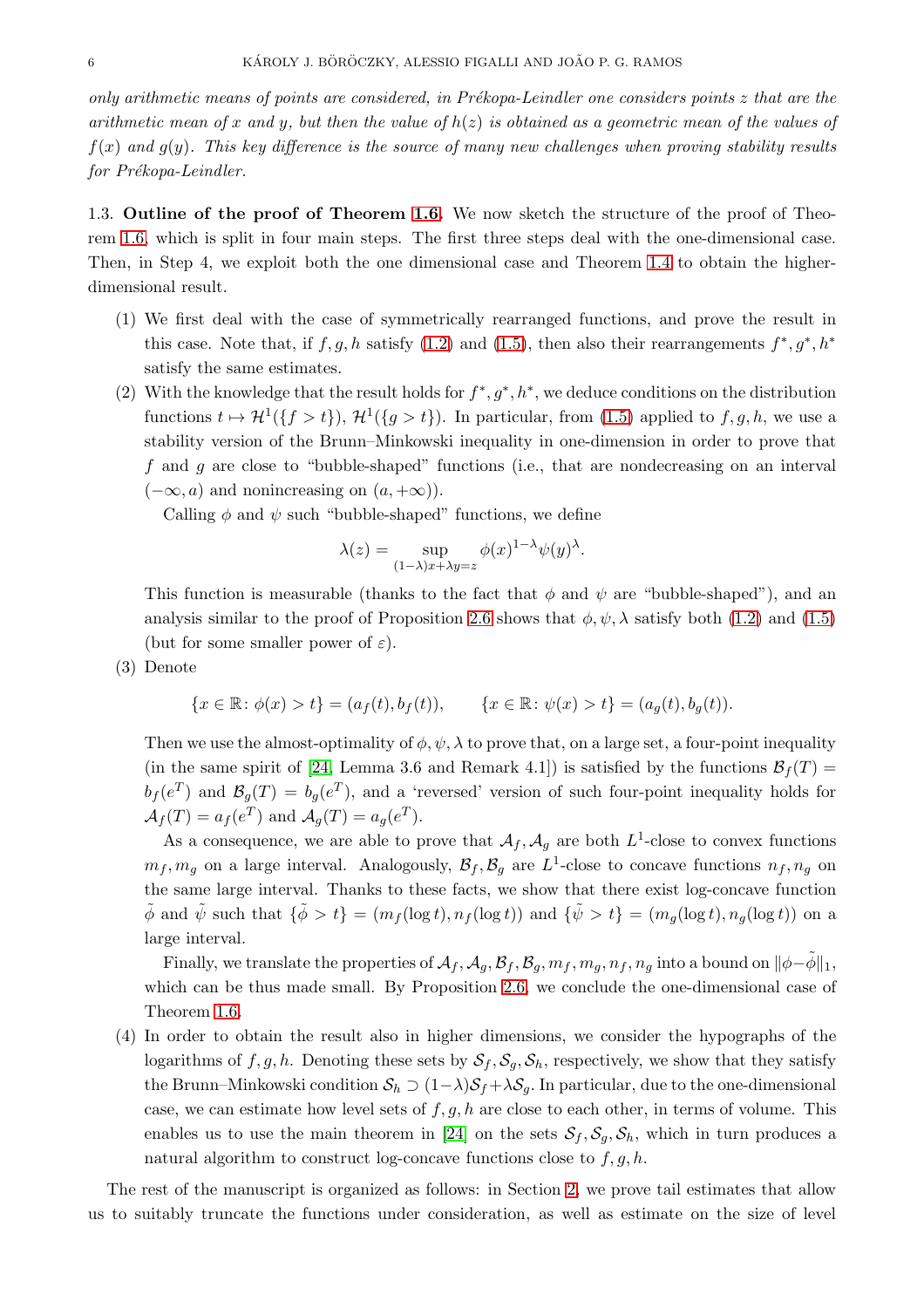sets. This allows us to perform a set of preliminary reductions of the one-dimensional problem. In Section [3,](#page-13-0) we prove Theorem [1.6](#page-2-2) in the case when  $n = 1$  and  $f, g, h$  are symmetrically decreasing, while in Section [4](#page-18-0) we deal with the general one dimensional case. Finally, in Section [5,](#page-25-0) we prove the theorem in arbitrary dimension.

Throughout the manuscript, we will use the notation  $\mathcal{H}^k$  for the k-dimensional Hausdorff measure of a set. Sometimes we shall use  $c > 0$  to denote an absolute (computable) constant, whose exact value might change from one part of the paper to the next, and even from line to line. We will also occasionally use a subscript, e.g.  $c_n$ , to indicate dependence of the constant on a dimensional parameter. Moreover, we write  $a \leq b$  whenever  $a/b$  is bounded from above by an absolute and explicitly computable constant, and we shall use a subscript  $a \leq_n b$  to emphasize the dependence of the bound on the dimension considered. Finally, we write  $a \simeq b$  if both  $a \lesssim b$  and  $b \lesssim a$  hold.

<span id="page-6-1"></span>Acknowledgments. The first author is supported by the NKFIH Grant 132002. The second and third author are supported by the European Research Council under the Grant Agreement No. 721675 "Regularity and Stability in Partial Differential Equations (RSPDE)."

# 2. Tail estimates in the case of almost equality in the one-dimensional PRÉKOPA-LEINDLER INEQUALITY

A useful tool for our study is the symmetric decreasing rearrangement. For a bounded function  $\varphi : \mathbb{R} \to \mathbb{R}_{\geq 0}$  with  $0 < \int_{\mathbb{R}} \varphi < \infty$ , we define its symmetric decreasing rearrangment  $\varphi^* : \mathbb{R} \to \mathbb{R}_{\geq 0}$  by

$$
\varphi^*(t) = \inf \left\{ \alpha : \, \mathcal{H}^1(\{\varphi \ge \alpha\}) \le 2|t| \right\}.
$$

In particular,  $\varphi^*$  is an even function that is monotone decreasing on  $[0, \infty)$ ,  $\varphi^*(0)$  is the essential supremum of  $\varphi$ , and

$$
\mathcal{H}^1(\{\varphi \ge \alpha\}) = \mathcal{H}^1(\{\varphi^* \ge \alpha\})
$$

for any  $\alpha > 0$  with  $\mathcal{H}^1(\{\varphi \ge \alpha\}) > 0$ . In particular, the level sets  $\{\varphi^* \ge \alpha\}$  are symmetric segments, and the layer cake representation yields  $\int_{\mathbb{R}} \varphi = \int_{\mathbb{R}} \varphi^*$ .

Symmetric decreasing rearrangement works very well for the Prékopa-Leindler inequality. For  $\lambda \in$  $(0, 1)$  and bounded functions  $f, g, h : \mathbb{R} \to \mathbb{R}_{\geq 0}$  with positive integral, if  $h((1 - \lambda)x + \lambda y) \geq f(x)^{1-\lambda}g(y)^{\lambda}$ for any  $x, y \in \mathbb{R}$ , then the one-dimensional Brunn-Minkowski inequality yields  $h^*((1 - \lambda)x + \lambda y) \ge$  $f^*(x)^{1-\lambda}g^*(y)$ <sup>λ</sup> for any  $x, y \in \mathbb{R}$ . Also, if  $\varphi$  is log-concave, then the same holds for  $\varphi^*$ .

The main goal of this section is to show that if we have almost equality in the one-dimensional Prékopa-Leindler equality, then the functions  $f, g, h$  in [\(1.5\)](#page-2-3) with positive integral satisfy similar tail estimates like log-concave functions (here  $\varphi : \mathbb{R} \to \mathbb{R}_{\geq 0}$  has positive integral if  $0 < \int \varphi < \infty$ ). First we review the related properties of log-concave functions. Let us recall the following estimate from [\[3,](#page-35-20) [10\]](#page-35-21):

<span id="page-6-0"></span>**Theorem 2.1** (Ball, Böröczky, De). For  $\tau \in (0, \frac{1}{2})$  $\frac{1}{2}$  and  $\lambda \in [\tau, 1 - \tau]$ , let  $f, g, h : \mathbb{R} \to \mathbb{R}_{\geq 0}$  be logconcave functions with positive integral such that  $h((1 - \lambda)x + \lambda y) \ge f(x)^{1-\lambda} g(y)^{\lambda}$  for all  $x, y \in \mathbb{R}$ , and

$$
\int_{\mathbb{R}} h < (1+\varepsilon) \left( \int_{\mathbb{R}} f \right)^{1-\lambda} \left( \int_{\mathbb{R}} g \right)^{\lambda}
$$

for some  $\varepsilon \in (0,1)$ . Then there exists  $w \in \mathbb{R}$  such that

$$
\int_{\mathbb{R}} |a^{\lambda} f - h(\cdot + \lambda w)| + \int_{\mathbb{R}} |a^{\lambda - 1} g - h(\cdot + (\lambda - 1)w)| < c \left(\frac{\varepsilon}{\tau}\right)^{\frac{1}{3}} |\log \varepsilon|^{\frac{4}{3}} \int_{\mathbb{R}^n} h,
$$

where  $a = \int_{\mathbb{R}} g / \int_{\mathbb{R}} f$ , and  $c > 1$  is an absolute constant.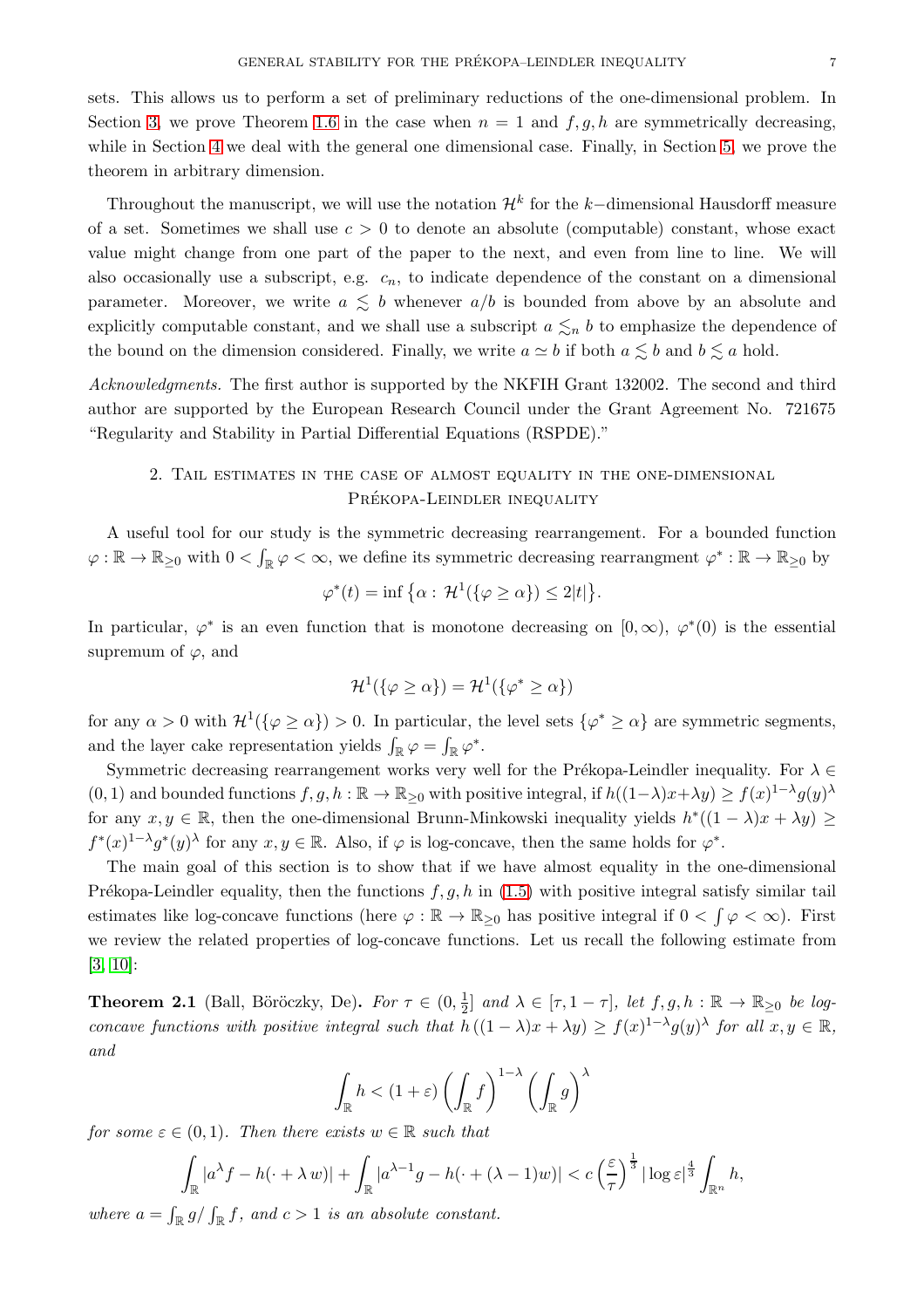Next, we prove some basic properties of log-concave functions. We observe that if  $\varphi$  is log-concave and  $0 < \int_{\mathbb{R}} \varphi < \infty$ , then the level sets are segments,  $\varphi$  is bounded, and its essential supremum coincides with its supremum  $\|\varphi\|_{\infty}$ .

<span id="page-7-5"></span>**Lemma 2.2.** Let  $\varphi$  be a log-concave function with  $0 < \int_{\mathbb{R}} \varphi < \infty$ . Then:

(i): 
$$
\mathcal{H}^1(\{\varphi > \|\varphi\|_{\infty} - s\}) \ge \frac{\|\varphi\|_1}{\|\varphi\|_{\infty}^2} s
$$
 provided  $0 < s < \|\varphi\|_{\infty}$ ;  
\n(ii):  $\mathcal{H}^1(\{\varphi > t\}) \le \frac{2\|\varphi\|_1}{\|\varphi\|_{\infty}} \left| \log \frac{t}{\|\varphi\|_{\infty}} \right|$  provided  $0 < t \le \frac{1}{2} \|\varphi\|_{\infty}$ ;  
\n(iii):  $\int_{\{\varphi < t\}} \varphi \le \frac{2\|\varphi\|_1}{\|\varphi\|_{\infty} t}$  provided  $0 < t \le \frac{1}{2} \|\varphi\|_{\infty}$ .

*Proof.* Using symmetric decreasing rearrangement we can assume that  $\varphi$  is even. Also, by scaling, we may also suppose that  $\varphi(0) = ||\varphi||_{\infty} = \int_{\mathbb{R}} \varphi = 1$ .

For (i), let  $x_0 = \sup\{x : \varphi(x) > 1 - s\} = \frac{1}{2} \mathcal{H}^1(\{\varphi > 1 - s\})$ , and choose  $\gamma > 0$  such that  $1-s=e^{-\gamma x_0}$ . It follows from the log-concavity and the evenness of  $\varphi$  that  $\varphi(x) \leq 1$  if  $|x| \leq |x_0|$ , and  $\varphi(x) \leq e^{-\gamma |x|}$  if  $|x| \geq |x_0|$ . Also, since  $e^{-\gamma x_0} > 1 - \gamma x_0$  we get  $\frac{1}{\gamma} < \frac{x_0}{s}$ , thus

$$
1 = \int_{\mathbb{R}} \varphi \leq 2x_0 + 2 \int_{x_0}^{\infty} e^{-\gamma x} dx = 2x_0 + \frac{2 e^{-\gamma x_0}}{\gamma} < 2x_0 \left( 1 + \frac{1 - s}{s} \right) = \frac{2x_0}{s}.
$$

For (ii) and (iii), let  $x_1 = \sup\{x : \varphi(x) > t\} = \frac{1}{2} \mathcal{H}^1(\{\varphi > t\})$ , and choose  $\delta > 0$  such that  $t = e^{-\delta x_1}$ . It follows again by log-concavity and evenness that  $\varphi(x) \geq e^{-\delta |x|}$  if  $|x| \leq |x_1|$ , and  $\varphi(x) \leq e^{-\delta |x|}$  if  $|x| \geq |x_1|$ .

Then, on the one hand, we have

<span id="page-7-0"></span>(2.1) 
$$
\frac{1}{2} \ge \int_0^{x_1} e^{-\delta x} dx = \frac{1 - e^{-\delta x_1}}{\delta} = \frac{1 - t}{\delta} \ge \frac{1}{2\delta} = \frac{x_1}{2|\log t|},
$$

verifying (ii). On the other hand, using  $(2.1)$  we get

$$
\int_{\{\varphi < t\}} \varphi \le 2 \int_{x_1}^{\infty} e^{-\delta x} dx = \frac{2e^{-\delta x_1}}{\delta} = \frac{2tx_1}{|\log t|} \le 2t,
$$
\n
$$
\text{verifying (iii).} \qquad \Box
$$

Given  $\varepsilon \in (0,1], \tau \in (0,\frac{1}{2})$  $\frac{1}{2}$ , and  $\lambda \in [\tau, 1 - \tau]$ , we now consider measurable functions  $f, g, h : \mathbb{R} \to$  $\mathbb{R}_{\geq 0}$  with positive integral satisfying

<span id="page-7-1"></span>
$$
h((1 - \lambda)x + \lambda y) \geq f(x)^{1 - \lambda} g(y)^{\lambda} \text{ for } x, y \in \mathbb{R}
$$

$$
\int_{\mathbb{R}} h \leq (1 + \varepsilon) \left( \int_{\mathbb{R}} f \right)^{1 - \lambda} \left( \int_{\mathbb{R}} g \right)^{\lambda}.
$$

For  $t > 0$ , we set

<span id="page-7-3"></span>(2.4) 
$$
A_t = \{f \ge t\}, \qquad B_t = \{g \ge t\}, \qquad \text{and} \qquad C_t = \{h \ge t\},
$$

so that

$$
A_t = \bigcap_{0 < s < t} A_s, \qquad B_t = \bigcap_{0 < s < t} B_s, \quad \text{ and } \quad C_t = \bigcap_{0 < s < t} C_s.
$$

It follows from [\(2.2\)](#page-7-1) that if  $A_t, B_s \neq \emptyset$  for  $t, s > 0$ , then

<span id="page-7-4"></span>(2.5) 
$$
(1 - \lambda)A_t + \lambda B_s \subset C_{t^{1-\lambda}s^{\lambda}}.
$$

<span id="page-7-2"></span>**Lemma 2.3.** Let  $f, g, h$  satisfy  $(2.2)$  and  $(2.3)$ . Then  $f$  and  $g$  are bounded.

*Proof.* For any  $x_0 \in \mathbb{R}$  with  $f(x_0) > 0$ , we have

$$
2\left(\int_{\mathbb{R}}f\right)^{1-\lambda}\left(\int_{\mathbb{R}}g\right)^{\lambda} > \int_{\mathbb{R}}h \ge \int_{\mathbb{R}}f(x_0)^{1-\lambda}g\left(\frac{1}{\lambda}z - \frac{1-\lambda}{\lambda}x_0\right)^{\lambda}dz = f(x_0)^{1-\lambda}\lambda\int_{\mathbb{R}}g^{\lambda};
$$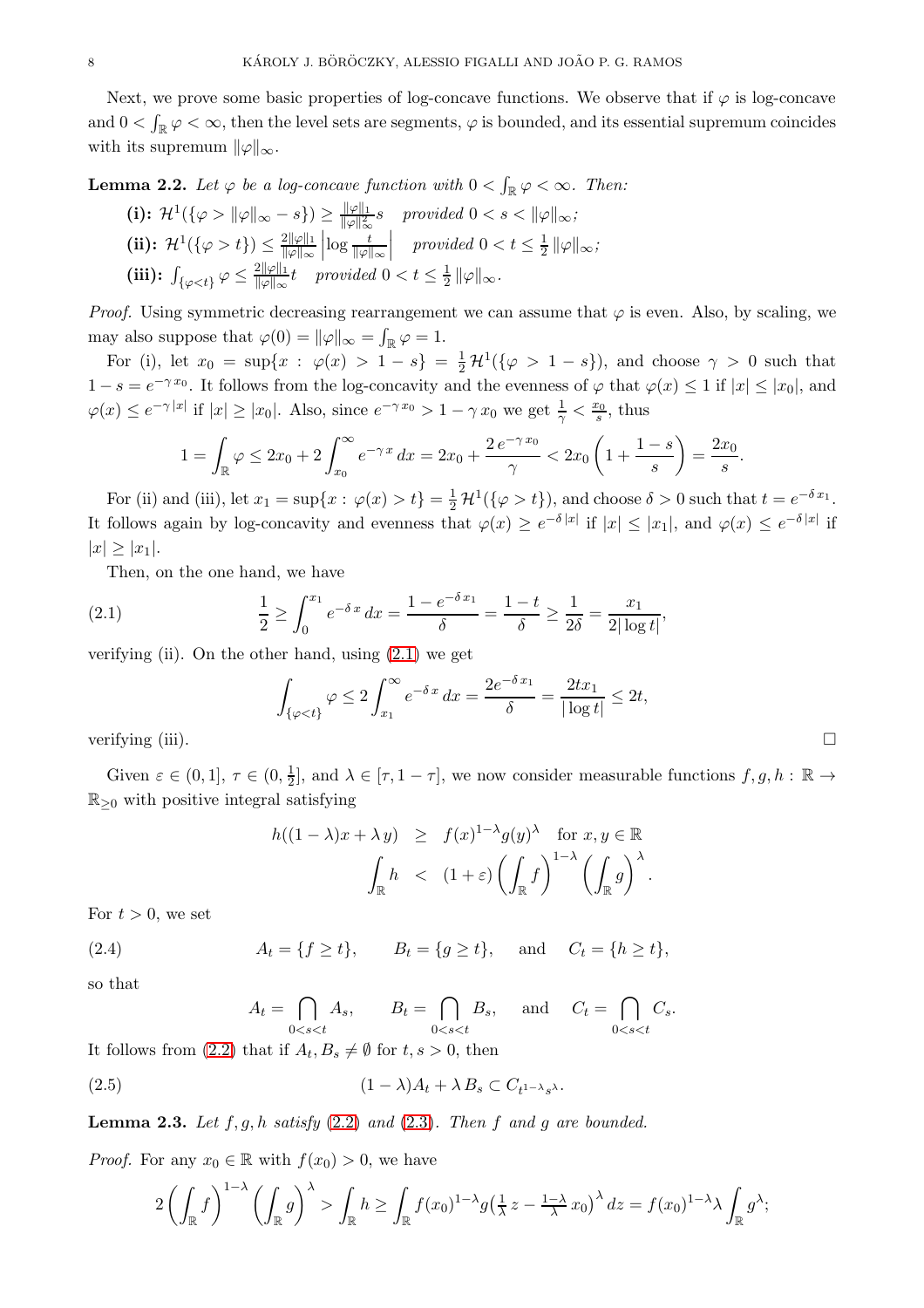therefore, f is bounded. Similarly, g is bounded, as well.

We use the following stability version of the inequality between the arithmetic and geometric mean. It follows from Lemma 2.1 in Aldaz [\[1\]](#page-35-23) that if  $a, b > 0$  and  $\lambda \in [\tau, 1 - \tau]$  for  $\tau \in (0, \frac{1}{2})$  $\frac{1}{2}$ , then

<span id="page-8-0"></span>(2.6) 
$$
(1 - \lambda)a + \lambda b - a^{1 - \lambda}b^{\lambda} \ge \tau \left(\sqrt{a} - \sqrt{b}\right)^2.
$$

According to Lemma [2.3,](#page-7-2) we can speak about  $||f||_{\infty}$  and  $||g||_{\infty}$ .

<span id="page-8-1"></span>**Lemma 2.4.** Let  $f, g, h$  satisfy [\(2.2\)](#page-7-1) and [\(2.3\)](#page-7-1). If  $\varepsilon < 2^{-6}\tau^3$ , then

$$
\left| \frac{\|f\|_{\infty}}{\|g\|_{\infty}} \cdot \frac{\|g\|_1}{\|f\|_1} - 1 \right| \le 4\tau^{-\frac{3}{2}} \varepsilon^{\frac{1}{2}}.
$$

*Proof.* We may assume that  $\int_{\mathbb{R}} f = \int_{\mathbb{R}} g = 1$ .

We set  $\theta = ||f||_{\infty} / ||g||_{\infty}$ . Using the notation [\(2.4\)](#page-7-3), it follows from [\(2.2\)](#page-7-1) that if  $0 < t < ||f||_{\infty}^{1-\lambda} ||g||_{\infty}^{\lambda}$ , then

$$
(1 - \lambda)A_{\theta^{\lambda}t} + \lambda B_{\theta^{\lambda-1}t} \subset C_t.
$$

We deduce from [\(2.5\)](#page-7-4) and the one-dimensional Brunn-Minkowski inequality that

$$
1 + \varepsilon \ge \int_{\mathbb{R}} h \ge \int_0^{\|f\|_{\infty}^{1-\lambda} \|g\|_{\infty}^{\lambda}} \mathcal{H}^1(C_t) dt
$$
  
\n
$$
\ge (1 - \lambda) \int_0^{\|f\|_{\infty}^{1-\lambda} \|g\|_{\infty}^{\lambda}} \mathcal{H}^1(A_{\theta^{\lambda}t}) dt + \lambda \int_0^{\|f\|_{\infty}^{1-\lambda} \|g\|_{\infty}^{\lambda}} \mathcal{H}^1(B_{\theta^{\lambda-1}t}) dt
$$
  
\n
$$
= \frac{1 - \lambda}{\theta^{\lambda}} \int_0^{\|f\|_{\infty}} \mathcal{H}^1(A_s) ds + \lambda \theta^{1-\lambda} \int_0^{\|g\|_{\infty}} \mathcal{H}^1(B_s) ds = \frac{1 - \lambda}{\theta^{\lambda}} + \lambda \theta^{1-\lambda}.
$$

We conclude from [\(2.6\)](#page-8-0) that

$$
\left|\theta^{-\frac{\lambda}{2}} - \theta^{\frac{1-\lambda}{2}}\right| < \tau^{-\frac{1}{2}} \varepsilon^{\frac{1}{2}},
$$

which in turn yields that

$$
\tau^{-\frac{1}{2}}\varepsilon^{\frac{1}{2}} > e^{\frac{\tau |\log \theta|}{2}} - 1 > \frac{\tau |\log \theta|}{2}.
$$

<span id="page-8-4"></span>Since  $|\log \theta| < 2\tau^{-\frac{3}{2}} \varepsilon^{\frac{1}{2}} \leq \frac{1}{4}$  $\frac{1}{4}$  provided  $\varepsilon \leq \tau^3/64$ , we have  $|\theta - 1| < 4\tau^{-\frac{3}{2}} \varepsilon^{\frac{1}{2}}$  $\frac{1}{2}$ . **Lemma 2.5.** Let  $f, g, h$  satisfy [\(2.2\)](#page-7-1) and [\(2.3\)](#page-7-1). If  $\varepsilon^{\frac{1}{2}} \leq \eta < 1$ , then

$$
\mathcal{H}^{1}(\{f \geq \eta \|f\|_{\infty}\}) \lesssim \frac{\tau^{-\frac{5}{2}} \|f\|_{1}}{\|f\|_{\infty}} \cdot |\log \varepsilon|^{\frac{4}{\tau}}, \qquad \mathcal{H}^{1}(\{g \geq \eta \|g\|_{\infty}\}) \lesssim \frac{\tau^{-\frac{5}{2}} \|g\|_{1}}{\|g\|_{\infty}} \cdot |\log \varepsilon|^{\frac{4}{\tau}},
$$

and

$$
\int_{\{f<\eta\}}f\lesssim \tau^{-\frac{5}{2}}\|f\|_1\cdot \eta\,|\log\varepsilon|^{\frac{4}{\tau}},\qquad \int_{\{g<\eta\}}g\lesssim \tau^{-\frac{5}{2}}\|g\|_1\cdot \eta\,|\log\varepsilon|^{\frac{4}{\tau}}.
$$

*Proof.* We may assume that  $||f||_{\infty} = ||g||_{\infty} = 1$  and  $\min\{\int_{\mathbb{R}} f, \int_{\mathbb{R}} g\} = 1$ , so that Lemma [2.4](#page-8-1) yields

<span id="page-8-2"></span>(2.7) 
$$
1 = \min\left\{\int_{\mathbb{R}} f, \int_{\mathbb{R}} g\right\} \leq \max\left\{\int_{\mathbb{R}} f, \int_{\mathbb{R}} g\right\} \leq 1 + 4\tau^{-\frac{3}{2}} \varepsilon^{\frac{1}{2}} < 2.
$$

For  $t > 0$ , it follows from  $(2.5)$  that if  $\rho \in (0, 1)$ , then

<span id="page-8-5"></span>(2.8) 
$$
C_{\varrho t} \supset \left( (1 - \lambda) A_{t^{\frac{1}{1 - \lambda}}} + \lambda B_{\varrho^{\frac{1}{\lambda}}} \right) \cup \left( (1 - \lambda) A_{\varrho^{\frac{1}{1 - \lambda}}} + \lambda B_{t^{\frac{1}{\lambda}}} \right),
$$

thus letting  $\rho$  tending to 1, the one-dimensional Brunn-Minkowski inequality yields

<span id="page-8-3"></span>(2.9) 
$$
\mathcal{H}^1(C_t) \geq \frac{1}{2} \left[ (1 - \lambda) \mathcal{H}^1 \left( A_{t^{\frac{1}{1-\lambda}}} \right) + \lambda \mathcal{H}^1 \left( B_{t^{\frac{1}{\lambda}}} \right) \right].
$$

In addition,  $\mathcal{H}^1(C_t) - (1 - \lambda)\mathcal{H}^1(A_t) - \lambda \mathcal{H}^1(B_t) \ge 0$  holds for any  $t > 0$ , thanks to [\(2.5\)](#page-7-4) and the one-dimensional Brunn-Minkowski inequality.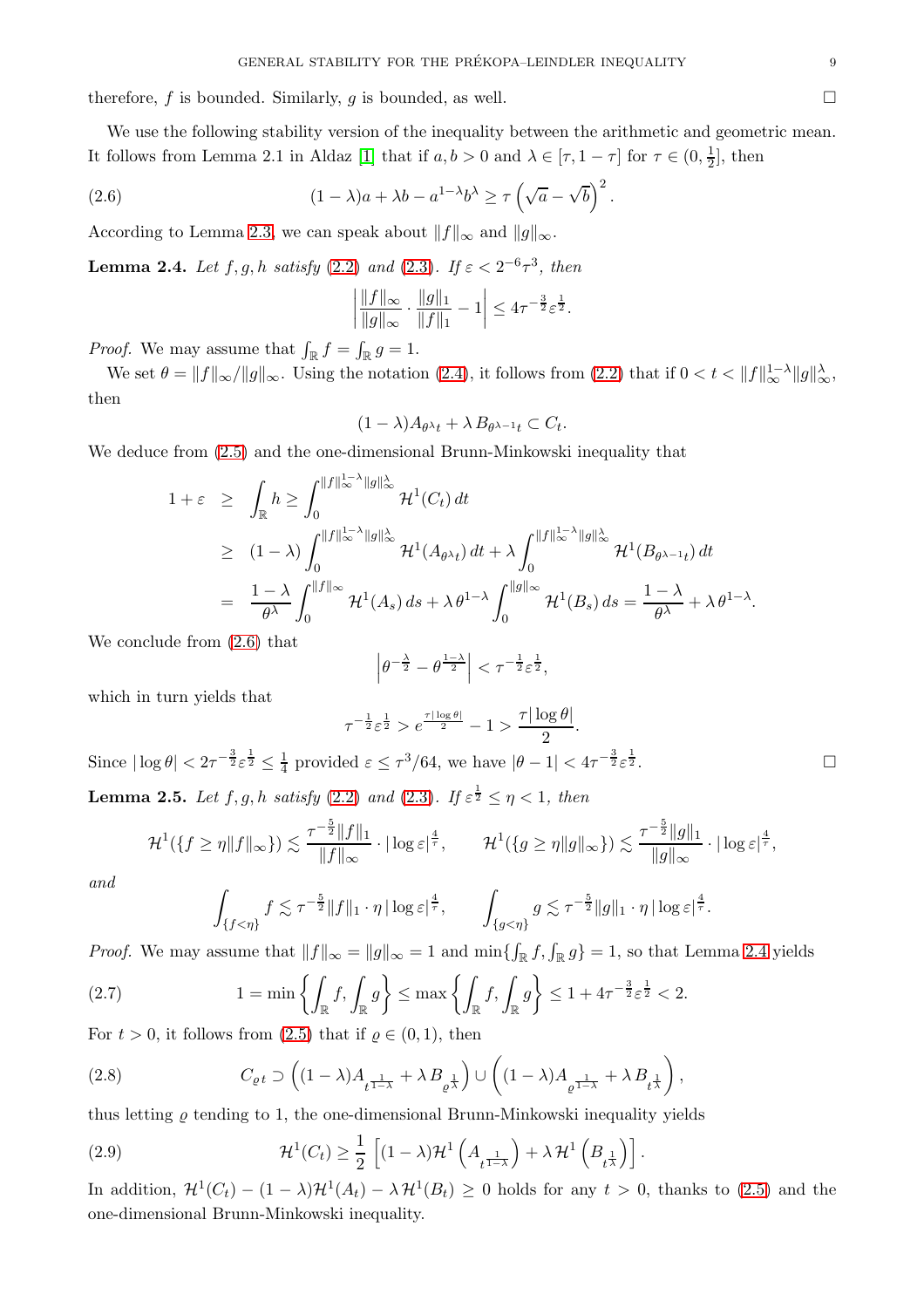Therefore, using the near optimality  $(2.3)$  for the Prékopa-Leindler inequality,  $(2.7)$ , and  $(2.9)$ , we deduce that for any  $\alpha \in (0,1]$ , we have

<span id="page-9-1"></span>
$$
(2.10) \quad 8\tau^{-\frac{3}{2}}\varepsilon^{\frac{1}{2}} \ge \int_0^\alpha \left(\mathcal{H}^1(C_t) - (1-\lambda)\mathcal{H}^1(A_t) - \lambda \mathcal{H}^1(B_t)\right) dt
$$
  

$$
\ge \int_0^\alpha \left(\frac{1}{2}\left[(1-\lambda)\mathcal{H}^1\left(A_{t^{\frac{1}{1-\lambda}}}\right) + \lambda \mathcal{H}^1\left(B_{t^{\frac{1}{\lambda}}}\right)\right] - (1-\lambda)\mathcal{H}^1(A_t) - \lambda \mathcal{H}^1(B_t)\right) dt.
$$

We now define

$$
\Gamma(\alpha) := \int_0^{\alpha} \left( (1 - \lambda) \mathcal{H}^1(A_t) + \lambda \mathcal{H}^1(B_t) \right) dt.
$$

Note that  $\Gamma$  is an increasing function bounded by 2. Also, through a change of variables, it satisfies

$$
\int_0^\alpha \left( (1-\lambda) \mathcal{H}^1(A_{t^{\frac{1}{s}}}) + \lambda \mathcal{H}^1(B_{t^{\frac{1}{s}}}) \right) dt \ge s \alpha^{1-\frac{1}{s}} \Gamma(\alpha^{\frac{1}{s}}) \qquad \forall s \in (0,1).
$$

Hence, assuming with no loss of generality that  $\lambda \leq 1/2$ , it follows from [\(2.10\)](#page-9-1) that

<span id="page-9-2"></span>(2.11) 
$$
8\tau^{-\frac{3}{2}}\varepsilon^{\frac{1}{2}} \geq \frac{1-\lambda}{2} \cdot \alpha^{-\frac{\lambda}{1-\lambda}}\Gamma(\alpha^{\frac{1}{1-\lambda}})-\Gamma(\alpha).
$$

As  $1 - \lambda \ge 1/2$ , using the substitution  $\beta = \alpha^{\frac{1}{1-\lambda}} \in (0,1)$ ,  $(2.11)$  leads to

$$
\frac{\Gamma(\beta)}{\beta} \le \frac{32\tau^{-\frac{3}{2}}\varepsilon^{\frac{1}{2}}}{\beta^{1-\lambda}} + 4\frac{\Gamma(\beta^{1-\lambda})}{\beta^{1-\lambda}},
$$

and, by iteration,

<span id="page-9-3"></span>
$$
(2.12) \qquad \frac{\Gamma(\beta)}{\beta} \leq 32\tau^{-\frac{3}{2}}\varepsilon^{\frac{1}{2}}\sum_{i=1}^{k} \frac{4^{i-1}}{\beta^{(1-\lambda)^{i}}} + 4^{k}\frac{\Gamma(\beta^{(1-\lambda)^{k}})}{\beta^{(1-\lambda)^{k}}} \leq c\left(1 + \tau^{-\frac{3}{2}}\frac{\varepsilon^{\frac{1}{2}}}{\beta^{1-\lambda}}\right)\frac{4^{k}}{\beta^{(1-\lambda)^{k}}} \qquad \forall k \geq 1.
$$

Hence, if  $\varepsilon^{\frac{1}{2}} \leq \beta$ , then [\(2.12\)](#page-9-3) yields

$$
\frac{\Gamma(\beta)}{\beta} \le c\tau^{-\frac{3}{2}} \frac{4^k}{\beta^{(1-\lambda)^k}}.
$$

Choosing  $k \in \left[\frac{|\log|\log\beta||}{|\log(1-\lambda)|}\right]$  $\frac{|\log|\log\beta||}{|\log(1-\lambda)|}, 2\frac{|\log|\log\beta||}{|\log(1-\lambda)|}$  $|\log(1-\lambda)|$ so that  $\beta^{(1-\lambda)^k} \simeq 1$ , then the bound above gives (recall that  $\lambda \geq \tau$  and that  $|\log(1 - \tau)| \simeq \tau$ )

$$
\frac{\Gamma(\beta)}{\beta} \le c\tau^{-\frac{3}{2}} 4^{2\frac{|\log|\log \beta||}{\tau}} \le c\tau^{-\frac{3}{2}}|\log \beta|^{\frac{4}{\tau}} \qquad \forall \beta \in [\varepsilon^{\frac{1}{2}}, 1).
$$

Since

$$
\frac{\Gamma(\beta)}{\beta} \ge (1 - \lambda)\mathcal{H}^1(A_{\beta}) + \lambda \mathcal{H}^1(B_{\beta}) \ge \tau(\mathcal{H}^1(A_t) + \mathcal{H}^1(B_t)),
$$

this proves the first part of the statement of the Lemma.

Finally, the layer cake formula yields  $\int_{\{f < \eta\}} f + \int$  ${f}_{g\lt\eta}$   $g \leq \Gamma(\eta)$ , and the monotinicity of  $A_t$  and  $B_t$ imply  $\mathcal{H}^1({f \geq \eta}) + \mathcal{H}^1({g \geq \eta}) \leq \Gamma(\eta)/\eta$ , completing the proof of Lemma [2.5.](#page-8-4)

<span id="page-9-0"></span>**Proposition 2.6.** Let  $f, g, h$  satisfy [\(2.2\)](#page-7-1) and [\(2.3\)](#page-7-1). Let  $\eta \geq \varepsilon$ , assume that  $\tau^{-\frac{3}{2}} \eta^{\frac{1}{2}} \leq c$  for certain absolute constant  $c \in (0, 1)$ , and that there exist log-concave functions  $\tilde{f}, \tilde{g}$  such that

$$
||f - \tilde{f}||_1 < \eta ||f||_1 \quad and \quad ||g - \tilde{g}||_1 < \eta ||g||_1.
$$

Then, setting  $a = \int_{\mathbb{R}} g / \int_{\mathbb{R}} f$ , there exist a log-concave function  $\tilde{h}$  and a constant  $w \in \mathbb{R}$  such that

$$
\int_{\mathbb{R}} |a^{\lambda} f(x) - \tilde{h}(x - \lambda w)| dx + \int_{\mathbb{R}} |a^{\lambda - 1} g(x) - \tilde{h}(x + (1 - \lambda)w)| dx \leq \tau^{-1} \eta^{\frac{1}{12}} |\log \varepsilon|^{\frac{4}{3}} \int_{\mathbb{R}} h,
$$
  

$$
\int_{\mathbb{R}} |h(x) - \tilde{h}(x)| dx \leq \tau^{-2} \eta^{\frac{1}{4}} |\log \varepsilon| \int_{\mathbb{R}} h.
$$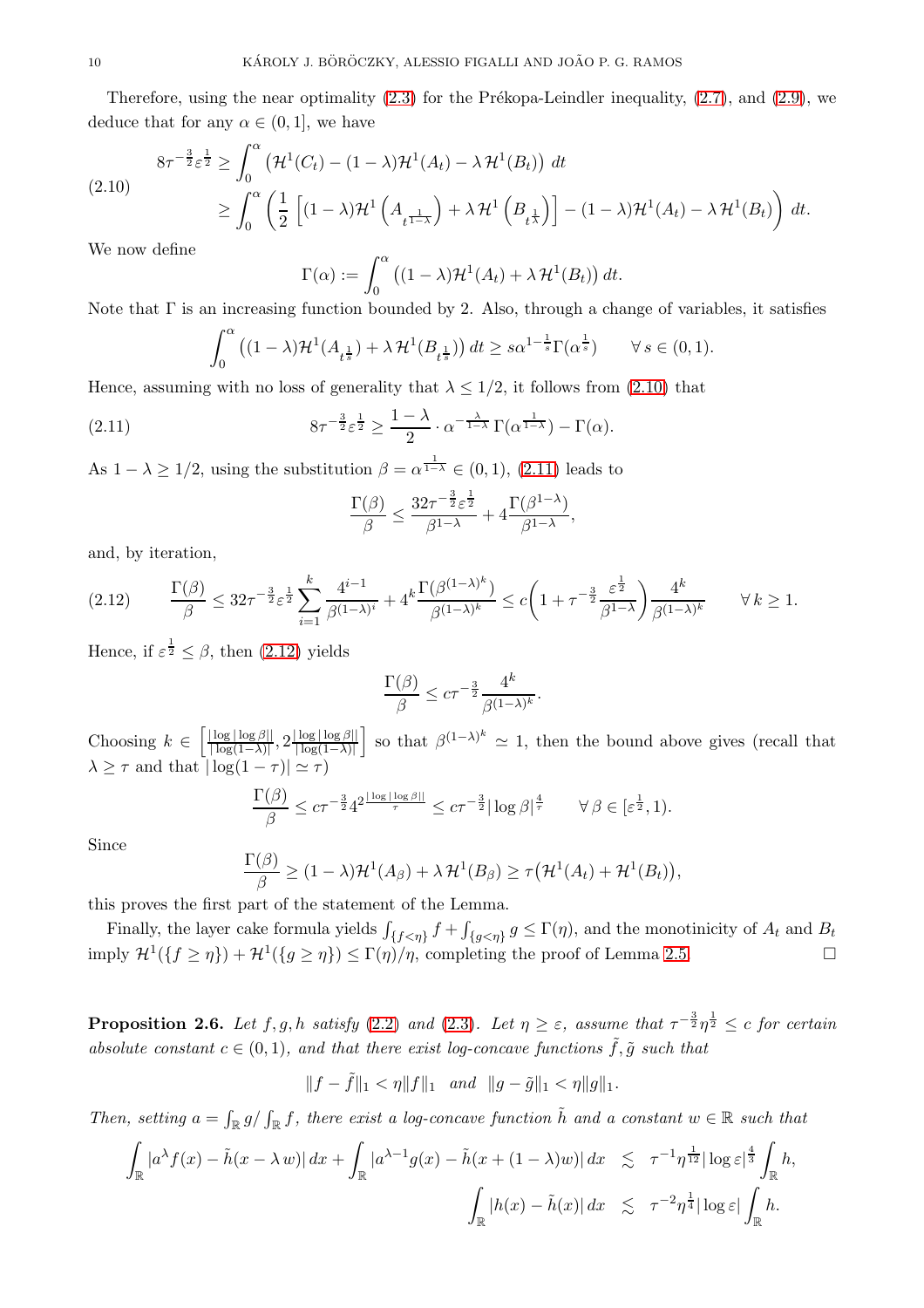*Proof.* We may assume that  $\min\{\|f\|_{\infty}, \|g\|_{\infty}\} = 1$  and  $\int_{\mathbb{R}} f = \int_{\mathbb{R}} g = 1$ , so that Lemma [2.4](#page-8-1) yields

<span id="page-10-1"></span>
$$
(2.13) \t1 = \min\left\{ \|f\|_{\infty}, \|g\|_{\infty} \right\} \le \max\left\{ \|f\|_{\infty}, \|g\|_{\infty} \right\} \le 1 + 4\tau^{-\frac{3}{2}} \varepsilon^{\frac{1}{2}} < 2.
$$

In particular, the approximating log-concave functions satisfy

<span id="page-10-0"></span>(2.14) 
$$
\frac{1}{2} < \int_{\mathbb{R}} \tilde{f}, \int_{\mathbb{R}} \tilde{g} < 2.
$$

The main idea of the proof is to show that, for a suitable log-concave function  $\tilde{h}$ , the log-concave functions  $\tilde{f}_0 = \tilde{f} \chi_{\{\tilde{f} > \alpha\}}$  and  $\tilde{g}_0 = \tilde{g} \chi_{\{\tilde{g} > \alpha\}}$  satisfy almost equality in the Prékopa-Leindler inequality for some value  $\alpha \geq \eta$ ; therefore, the stability version Theorem [2.1](#page-6-0) of the Prékopa-Leindler inequality for log-concave functions implies that  $\tilde{f}_0$  and  $\tilde{g}_0$  can be expressed in terms of shifts and multiples of  $\tilde{h}$ .

As a first step, we claim that

<span id="page-10-2"></span>
$$
(2.15) \t||\tilde{f}||_{\infty} - \|f\|_{\infty}| \leq 32\tau^{-\frac{3}{2}}\eta^{\frac{1}{2}} \text{ and } ||\tilde{g}||_{\infty} - \|g\|_{\infty}| \leq 32\tau^{-\frac{3}{2}}\eta^{\frac{1}{2}}.
$$

As the roles of f and g are symmetric, we only prove the statement about  $f$ .

First, we assume that  $\|\tilde{f}\|_{\infty} > \|f\|_{\infty}$ , hence  $\|f\|_{\infty} = \|\tilde{f}\|_{\infty} - \alpha$  for some  $\alpha > 0$ . In this case, Lemma [2.2](#page-7-5) (i) and [\(2.14\)](#page-10-0) imply that  $\mathcal{H}^1(\{\tilde{f} > ||\tilde{f}||_{\infty} - s\}) \ge \frac{s}{2} ||\tilde{f}||_{\infty}^{-2}$  for  $s \in (0, \alpha)$ , thus the layer-cake representation gives

$$
\eta \ge \int_{\|f\|_{\infty}}^{\|\tilde{f}\|_{\infty}} \mathcal{H}^1(\{\tilde{f} > t\}) dt > \frac{\alpha^2}{4\|\tilde{f}\|_{\infty}^2}.
$$

Therefore  $||f||_{\infty} = ||\tilde{f}||_{\infty} - \alpha \ge ||\tilde{f}||_{\infty} (1 - 2\sqrt{\eta}),$  and we deduce that

$$
\|\tilde{f}\|_{\infty} - \|f\|_{\infty} \le \|f\|_{\infty} \left[ (1 - 2\sqrt{\eta})^{-1} - 1 \right] < 8\eta^{\frac{1}{2}}.
$$

Next we assume that  $\|\tilde{f}\|_{\infty} < \|f\|_{\infty}$ . We consider the function

$$
f_1 = f \cdot \chi_{\{f \le ||\tilde{f}||_{\infty}\}} + ||\tilde{f}||_{\infty} \cdot \chi_{\{f > ||\tilde{f}||_{\infty}\}}
$$

,

.

that satisfies

$$
1 \le \left(\int_{\mathbb{R}} f_1\right)^{-1} \le \left(\int_{\mathbb{R}} f - \int_{\mathbb{R}} |f - \tilde{f}|\right)^{-1} < 1 + 2\eta.
$$
\nAs  $f_1 \le f$ , we have  $h((1 - \lambda)x + \lambda y) \ge f_1(x)^{1 - \lambda} g(y)^{\lambda}$  for any  $x, y \in \mathbb{R}$  where

$$
\int_{\mathbb{R}} h \leq (1+\varepsilon) \left( \int_{\mathbb{R}} f \right)^{1-\lambda} \left( \int_{\mathbb{R}} g \right)^{\lambda} \leq (1+4\eta) \left( \int_{\mathbb{R}} f_1 \right)^{1-\lambda} \left( \int_{\mathbb{R}} g \right)^{\lambda}
$$

We deduce from Lemma [2.4](#page-8-1) applied to f and g on the one hand, and to  $f_1$  and g on the other hand that

$$
\frac{\|f\|_{\infty}}{\|\tilde{f}\|_{\infty}} = \frac{\|f\|_{\infty}}{\|g\|_{\infty}} \cdot \frac{\|g\|_{\infty}}{\|f_1\|_{\infty}} \le \left(1 + 4\tau^{-\frac{3}{2}} \varepsilon^{\frac{1}{2}}\right) \cdot \left(1 + 4\tau^{-\frac{3}{2}} \eta^{\frac{1}{2}}\right) (1 + 4\eta) < 1 + 16\tau^{-\frac{3}{2}} \eta^{\frac{1}{2}}.
$$

Recalling  $(2.13)$ , this proves the claim  $(2.15)$ . In turn, combining  $(2.13)$  and  $(2.15)$  leads to

<span id="page-10-3"></span>(2.16) 
$$
\frac{1}{2} < ||f||_{\infty}, ||g||_{\infty}, ||\tilde{f}||_{\infty}, ||\tilde{g}||_{\infty} < 2.
$$

For any  $r > 0$ , we define

$$
A_r = \{f > r\}, \quad \tilde{A}_r = \{\tilde{f} > r\}, \quad B_r = \{g > r\}, \quad \tilde{B}_r = \{\tilde{g} > r\}.
$$

According to the layer-cake representation,

$$
\int_0^\infty \mathcal{H}^1(A_r \Delta \widetilde{A}_r) dr = ||f - \widetilde{f}||_1 \leq \eta
$$
  

$$
\int_0^\infty \mathcal{H}^1(B_r \Delta \widetilde{B}_r) dr = ||g - \widetilde{g}||_1 \leq \eta.
$$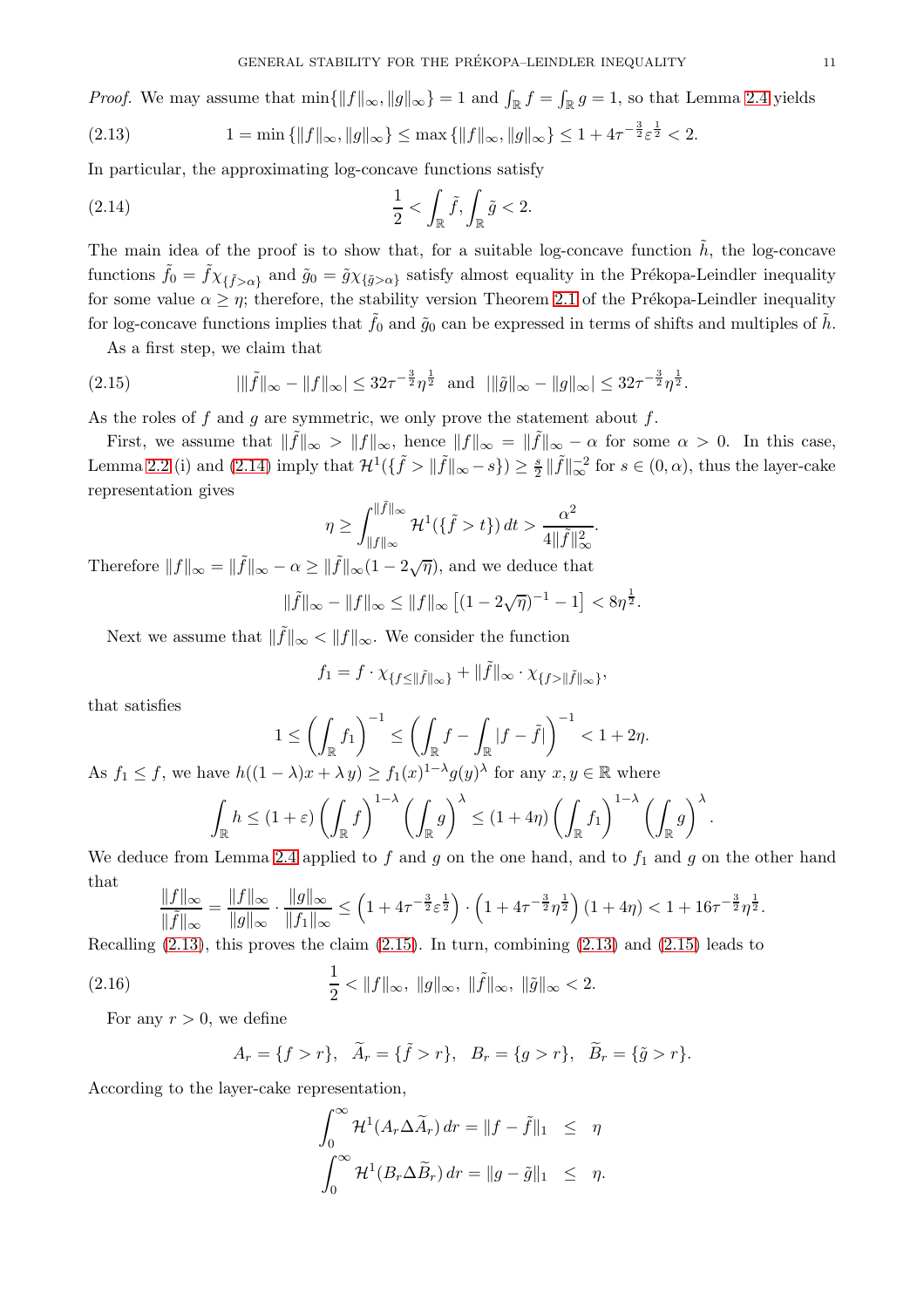In particular, the set  $S \subset (0,\infty)$  defined by the property

$$
\mathcal{H}^1(A_r \Delta \widetilde{A}_r) + \mathcal{H}^1(B_r \Delta \widetilde{B}_r) \le \eta^{\frac{1}{2}} \text{ for } r \in S
$$

satisfies that

<span id="page-11-1"></span>
$$
(2.17) \t\t\t\t\mathcal{H}^1((0,\infty)\backslash S) < 4\eta^{\frac{1}{2}}.
$$

In particular, if  $r, s \in S$ , then any  $x \in \mathbb{R}$  satisfies

<span id="page-11-0"></span>(2.18) 
$$
\left|\mathcal{H}^1((1-\lambda)A_r\cap(x-\lambda B_s))-\mathcal{H}^1((1-\lambda)\widetilde{A}_r\cap(x-\lambda \widetilde{B}_s))\right|\leq \eta^{\frac{1}{2}}.
$$

Consider

<span id="page-11-3"></span>(2.19) 
$$
r_0 = \|\tilde{f}\|_{\infty} - 32\tau^{-1}\eta^{\frac{1}{4}} \quad \text{and} \quad s_0 = \|\tilde{g}\|_{\infty} - 32\tau^{-1}\eta^{\frac{1}{4}}.
$$

Using  $(2.14)$  and  $(2.16)$ , we deduce from Lemma [2.2](#page-7-5) (i) that

$$
\mathcal{H}^1(\widetilde{A}_{r_0}), \ \mathcal{H}^1(\widetilde{B}_{s_0}) \ge 4\tau^{-1}\eta^{\frac{1}{4}}.
$$

Possibly after shifting f and g, we may assume that zero is the common midpoint of the segments  $A_{r_0}$ and  $B_{s_0}$ . In particular, setting

$$
\operatorname{cl} \widetilde{A}_r = [a_1(r), a_2(r)] \quad \text{and} \quad \operatorname{cl} \widetilde{B}_s = [b_1(s), b_2(s)] \qquad \text{for } 0 < r < \|\widetilde{f}\|_{\infty} \text{ and } 0 < s < \|\widetilde{g}\|_{\infty},
$$

using that  $a_1(r)$ ,  $b_1(r)$  are monotone decreasing and  $a_2(r)$ ,  $b_2(r)$  are monotone increasing provided  $0 < r < \min\{\|\tilde{f}\|_{\infty}, \|\tilde{g}\|_{\infty}\},\$  we have

$$
a_2(r), b_2(s) \geq 2\tau^{-1}\eta^{\frac{1}{4}}
$$
 and  $a_1(r), b_1(s) \leq -2\tau^{-1}\eta^{\frac{1}{4}}$  for  $r \in (0, r_0]$ ,  $s \in (0, s_0]$ .

Therefore, if  $r \in S \cap (0, r_0)$ ,  $s \in S \cap (0, s_0)$  and

$$
x\in(1+2\eta^{\frac{1}{4}})^{-1}\left((1-\lambda)\widetilde{A}_r+(\lambda\widetilde{B}_s)\right)\subset(1-\eta^{\frac{1}{4}})\left((1-\lambda)\widetilde{A}_r+(\lambda\widetilde{B}_s)\right),
$$

then

$$
\mathcal{H}^1\left((1-\lambda)\widetilde{A}_r\cap(x-\lambda)\widetilde{B}_s\right)\geq 2\eta^{\frac{1}{2}},
$$

and hence [\(2.18\)](#page-11-0) yields

$$
x\in(1-\lambda)A_r+(\lambda B_s).
$$

In other words, if  $r \in S \cap (0, r_0)$  and  $s \in S \cap (0, s_0)$ , then

<span id="page-11-2"></span>
$$
(2.20) \qquad (1-\lambda)\widetilde{A}_r + \lambda \widetilde{B}_s \subset (1+2\eta^{\frac{1}{4}})((1-\lambda)A_r + \lambda B_s) \subset (1+2\eta^{\frac{1}{4}})\left\{h > r^{1-\lambda}s^{\lambda}\right\}.
$$

On the other hand, for any  $r \in (\eta^{\frac{1}{4}}, \|\tilde{f}\|_{\infty})$  and  $s \in (\eta^{\frac{1}{4}}, \|\tilde{g}\|_{\infty})$ , [\(2.17\)](#page-11-1) and the definition of  $r_0, s_0$  yield the existence of some  $\tilde{r} \in S \cap (0, \min\{r, r_0\})$  and  $\tilde{s} \in S \cap (0, \min\{s, s_0\})$  with

$$
\tilde{r} \ge r - \theta(r)
$$
 and  $\tilde{s} \ge s - \theta(s)$ 

where  $\theta(t) = 2^6 \tau^{-1} \eta^{\frac{1}{4}}$  if  $t \ge \frac{1}{2}$  $\frac{1}{2}$ , and  $\theta(t) = 4\eta^{\frac{1}{2}}$  if  $t \in (0, \frac{1}{2})$  $\frac{1}{2}$ ). In particular,

$$
\tilde{r} \ge (1 - 2^7 \tau^{-1} \eta^{\frac{1}{4}}) r
$$
 and  $\tilde{s} \ge (1 - 2^7 \tau^{-1} \eta^{\frac{1}{4}}) s$  for  $r, s \ge \eta^{\frac{1}{4}}$ ,

thus setting  $t = r^{1-\lambda} s^{\lambda}$ , we have

$$
\tilde{r}^{1-\lambda}\tilde{s}^{\lambda} \ge (1 - 2^7 \tau^{-1} \eta^{\frac{1}{4}})t \ge t - 2^8 \tau^{-1} \eta^{\frac{1}{4}}.
$$

Therefore, if we define

$$
\alpha = 2^8 \tau^{-1} \eta^{\frac{1}{4}},
$$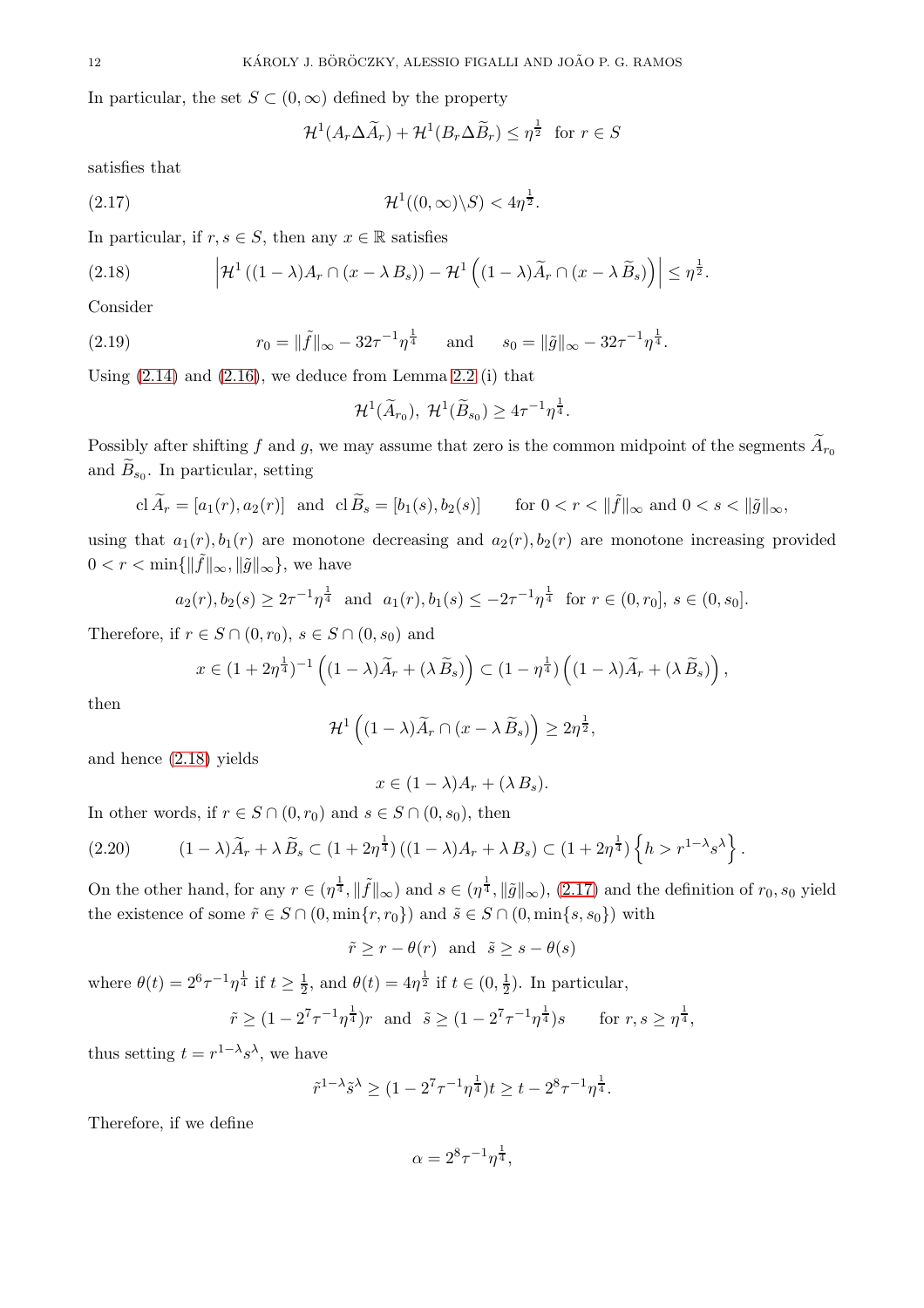then, for any  $r \in (\alpha, \|\tilde{f}\|_{\infty})$  and  $s \in (\alpha, \|\tilde{g}\|_{\infty})$ , we deduce from  $(2.20)$  that  $t = r^{1-\lambda}s^{\lambda}$  satisfies

<span id="page-12-2"></span>
$$
(1 - \lambda)\widetilde{A}_r + \lambda \widetilde{B}_s \quad \subset \quad (1 - \lambda)\widetilde{A}_{\widetilde{r}} + \lambda \widetilde{B}_{\widetilde{s}} \subset (1 + 2\eta^{\frac{1}{4}}) \left\{ h > \widetilde{r}^{1 - \lambda} \widetilde{s}^{\lambda} \right\}
$$
\n
$$
\subset \quad (1 + 2\eta^{\frac{1}{4}}) \{ h > t - \alpha \}.
$$

Next we replace  $\tilde{f}$  by  $\tilde{f}_0 = \tilde{f} \chi_{\{\tilde{f} > \alpha\}}$  and  $\tilde{g}$  by  $\tilde{g}_0 = \tilde{g} \chi_{\{\tilde{g} > \alpha\}}$ . Then Lemma [2.2,](#page-7-5) [\(2.14\)](#page-10-0), and  $\frac{1}{2}$  <  $\|\tilde{f}\|_{\infty}, \|\tilde{g}\|_{\infty} < 2$  (cp. [\(2.15\)](#page-10-2)), yield

<span id="page-12-0"></span>
$$
\|\tilde{f} - \tilde{f}_0\|_1 + \|\tilde{g} - \tilde{g}_0\|_1 \le 32\alpha
$$
  

$$
\mathcal{H}^1(\text{supp}\,\tilde{f}_0) + \mathcal{H}^1(\text{supp}\,\tilde{g}_0) \le 32|\log \alpha|.
$$

In particular, we deduce from [\(2.22\)](#page-12-0) that

<span id="page-12-4"></span>(2.24) 
$$
||f - \tilde{f}_0||_1 + ||g - \tilde{g}_0||_1 \leq 2^6 \alpha,
$$

hence

<span id="page-12-1"></span>(2.25) 
$$
\int_{\mathbb{R}} \tilde{f}_0, \int_{\mathbb{R}} \tilde{g}_0 \ge 1 - 2^6 \cdot \alpha,
$$

Consider now the log-concave function  $\tilde{h}$  defined as

$$
\tilde{h}(z) = \sup_{z = (1-\lambda)x + \lambda y} \tilde{f}_0(x)^{1-\lambda} \tilde{g}_0(y)^{\lambda},
$$

which satisfies  $\tilde{h}(z) \ge \alpha$  for any  $z \in \text{int} \operatorname{supp} \tilde{h}$  and

<span id="page-12-7"></span>(2.26) 
$$
\mathcal{H}^1\left(\mathrm{supp}\,\tilde{h}\right) \leq 32|\log\alpha|
$$

(see  $(2.23)$ ). According to  $(2.25)$  and the Prékopa-Leindler inequality, we have

<span id="page-12-5"></span>(2.27) 
$$
\int_{\mathbb{R}} \tilde{h} \ge 1 - 2^6 \alpha.
$$

It follows from the the definition of  $\tilde{h}$  and [\(2.21\)](#page-12-2) that, for any  $t > \alpha$ , we have

<span id="page-12-3"></span>(2.28) 
$$
\{\tilde{h} > t\} = \bigcup_{t=r^{1-\lambda}s^{\lambda}} \left( (1-\lambda)\tilde{A}_r + \lambda \tilde{B}_s \right) \subset (1+2\eta^{\frac{1}{4}})\{h > t-\alpha\}.
$$

To relate  $\tilde{h}$  to  $f$  and  $g$ , we deduce from [\(2.25\)](#page-12-1) and [\(2.28\)](#page-12-3) that

<span id="page-12-6"></span>
$$
\int_{\mathbb{R}} \tilde{h} = \int_{\alpha}^{\infty} \mathcal{H}^{1} \left( \{\tilde{h} > t\} \right) dt \le (1 + 2\eta^{\frac{1}{4}}) \int_{\alpha}^{\infty} \mathcal{H}^{1} \left( \{h > t - \alpha\} \right) dt = (1 + 2\eta^{\frac{1}{4}}) \int_{\mathbb{R}} h
$$
  

$$
< 1 + 4\eta^{\frac{1}{4}} \le (1 + 2^{9}\alpha) \left( \int_{\mathbb{R}} \tilde{f}_{0} \right)^{1-\lambda} \left( \int_{\mathbb{R}} \tilde{g}_{0} \right)^{\lambda}.
$$

Recalling that  $\alpha = 2^8 \tau^{-1} \eta^{\frac{1}{4}}$ , thanks to Theorem [2.1](#page-6-0) there exists  $w \in \mathbb{R}$  such that

$$
\int_{\mathbb{R}^n} |a_0^{\lambda} \tilde{f}_0 - \tilde{h}(\cdot + \lambda w)| + \int_{\mathbb{R}^n} |a_0^{\lambda - 1} \tilde{g}_0 - \tilde{h}(\cdot + (\lambda - 1)w)| \lesssim \tau^{-\frac{2}{3}} \eta^{\frac{1}{12}} |\log \alpha|^{\frac{4}{3}} \int_{\mathbb{R}^n} \tilde{h}
$$

where  $a_0 = \int_{\mathbb{R}^n} \tilde{g}_0 / \int_{\mathbb{R}^n} \tilde{f}_0$ . Also, by [\(2.25\)](#page-12-1) and the conditions  $\int_{\mathbb{R}} \tilde{f}$ ,  $\int_{\mathbb{R}} \tilde{g} \leq 1 + \eta$ , it holds

$$
1 - 2^{14} \tau^{-1} \eta^{\frac{1}{4}} \le \int_{\mathbb{R}} \tilde{f}_0, \int_{\mathbb{R}} \tilde{g}_0 \le 1 + \eta,
$$

In particular  $|a_0 - 1| \lesssim \tau^{-1} \eta^{\frac{1}{4}},$  therefore

$$
\int_{\mathbb{R}^n} |\tilde{f}_0 - \tilde{h}(\cdot + \lambda w)| + \int_{\mathbb{R}^n} |\tilde{g}_0 - \tilde{h}(\cdot + (\lambda - 1)w)| \lesssim \tau^{-\frac{2}{3}} \eta^{\frac{1}{12}} |\log \alpha|^{\frac{4}{3}} \int_{\mathbb{R}^n} \tilde{h}.
$$

Recalling [\(2.24\)](#page-12-4), this proves the first bound in the statement of Proposition [2.6.](#page-9-0)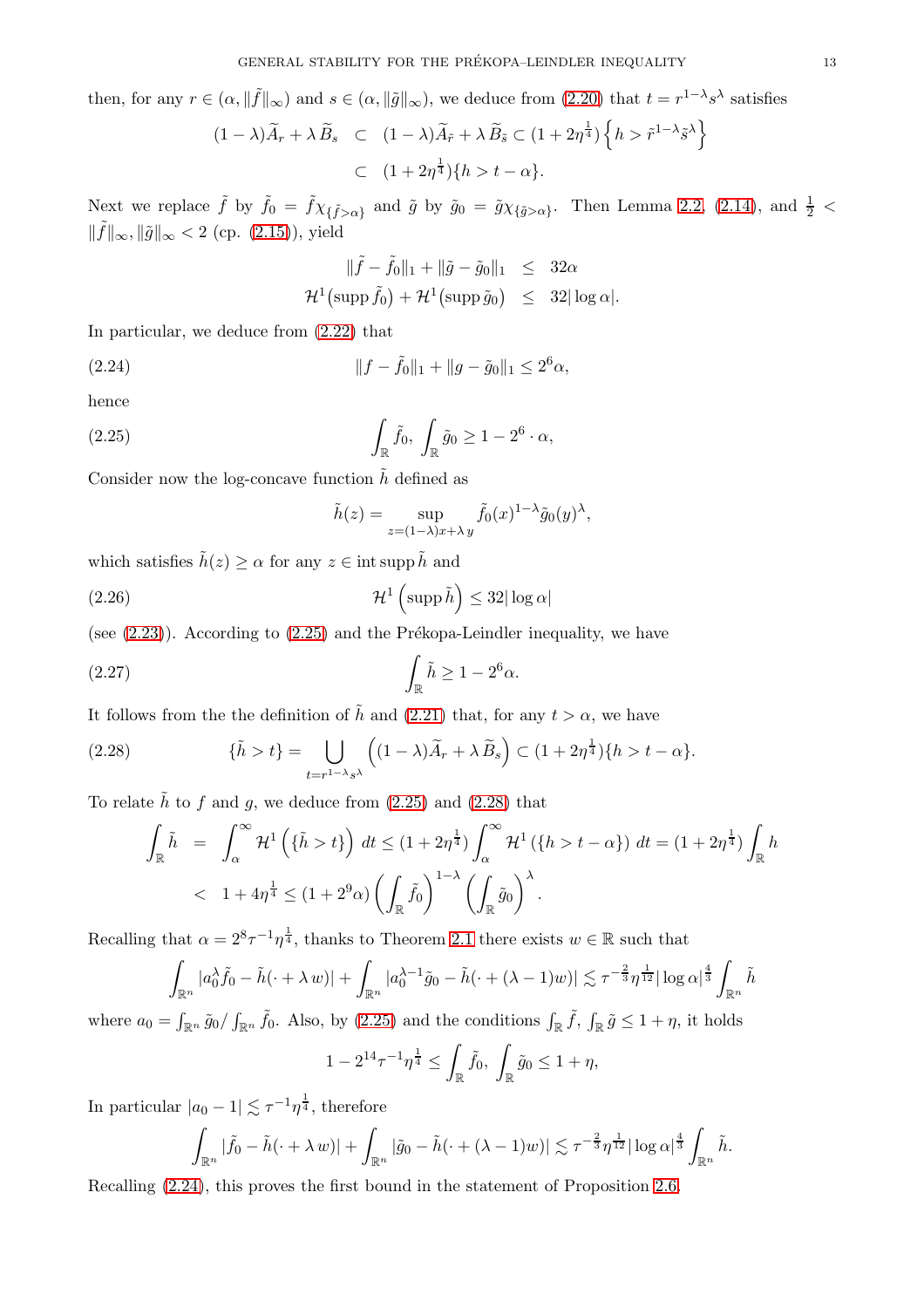To relate  $\tilde{h}$  to h, consider the auxiliary function

$$
\tilde{h}_0(x) = \begin{cases} \n\tilde{h}((1+2\eta^{\frac{1}{4}})x) - \alpha & \text{if } x \in \text{int} \operatorname{supp} \tilde{h}, \\ \n0 & \text{otherwise,} \n\end{cases}
$$

so that, if  $t > \alpha$ , then

<span id="page-13-1"></span>(2.30) 
$$
\{\tilde{h} > t\} = (1 + 2\eta^{\frac{1}{4}})\{\tilde{h}_0 > t - \alpha\}.
$$

Comparing [\(2.30\)](#page-13-1) and [\(2.28\)](#page-12-3), it follows that  $\tilde{h}_0 \leq h$ . In addition, [\(2.27\)](#page-12-5) implies that

$$
1 - 2^7 \alpha < (1 + 2\eta^{\frac{1}{4}})^{-1} \int_{\mathbb{R}} \tilde{h} = \int_{\mathbb{R}} \tilde{h}_0 \le \int_{\mathbb{R}} h < 1 + \varepsilon,
$$

therefore

<span id="page-13-3"></span>(2.31) 
$$
\|h - \tilde{h}_0\|_1 < 2^8 \alpha.
$$

Next we claim that

<span id="page-13-2"></span>(2.32) 
$$
\tilde{h}((1+2\eta^{\frac{1}{4}})x) < \tilde{h}(x) + 2^{7}\tau^{-2}\eta^{\frac{1}{4}} \quad \text{for any } x \in \text{supp }\tilde{h}.
$$

We observe that  $t_0 = r_0^{1-\lambda} s_0^{\lambda} \ge 1 - 2^6 \tau^{-\frac{3}{2}} \eta^{\frac{1}{4}}$  according to [\(2.13\)](#page-10-1), [\(2.15\)](#page-10-2), and [\(2.19\)](#page-11-3). Since  $\tilde{f}$  and  $\tilde{g}$  were translated to ensure  $\tilde{f}_0(0) \ge r_0$  and  $\tilde{g}_0(0) \ge s_0$ , we deduce that  $\tilde{h}(0) \ge t_0$ . Using that  $\tilde{h}$  is log-concave, we deduce that that if  $\tilde{h}(x) \le t_0$ , then  $\tilde{h}((1+2\eta^{\frac{1}{4}})x) \le \tilde{h}(x)$  and the follows. On the other hand, if  $\tilde{h}(x) > t_0$  then [\(2.32\)](#page-13-2) follows from  $\|\tilde{h}\|_{\infty} \leq 1 + 32\tau^{-\frac{3}{2}}\eta^{\frac{1}{2}}$  (see [\(2.13\)](#page-10-1) and [\(2.15\)](#page-10-2)) and the bound  $t_0 \geq 1 - 2^6 \tau^{-\frac{3}{2}} \eta^{\frac{1}{4}}$ .

Thanks to [\(2.32\)](#page-13-2), since  $\alpha \leq 2^7 \tau^{-2} \eta^{\frac{1}{4}}$  we get

$$
\|\tilde{h} - \tilde{h}_0\|_1 = \int_{\text{supp}\,\tilde{h}} \left|\tilde{h}(x) - \tilde{h}((1+2\eta^{\frac{1}{4}})x) + \alpha\right| dx
$$
  
\n
$$
= \int_{\text{supp}\,\tilde{h}} \left|\tilde{h}(x) + 2^7\tau^{-2}\eta^{\frac{1}{4}} - \tilde{h}((1+2\eta^{\frac{1}{4}})x) + (\alpha - 2^7\tau^{-2}\eta^{\frac{1}{4}})\right| dx
$$
  
\n
$$
\leq \int_{\text{supp}\,\tilde{h}} \tilde{h}(x) + 2^7\tau^{-2}\eta^{\frac{1}{4}} - \tilde{h}((1+2\eta^{\frac{1}{4}})x) dx + \int_{\text{supp}\,\tilde{h}} 2^7\tau^{-2}\eta^{\frac{1}{4}} dx
$$
  
\n
$$
= \left(1 - \frac{1}{1+2\eta^{\frac{1}{4}}}\right) \int_{\text{supp}\,\tilde{h}} \tilde{h}(x) dx + 2 \cdot \mathcal{H}^1(\text{supp}\,\tilde{h}) \cdot 2^7\tau^{-2}\eta^{\frac{1}{4}}.
$$

Since  $\int_{\mathbb{R}} \tilde{h} < 2$  and  $\mathcal{H}^1(\text{supp }\tilde{h}) \leq 32|\log \alpha|$  (see [\(2.29\)](#page-12-6) and [\(2.26\)](#page-12-7)), we conclude that  $\|\tilde{h} - \tilde{h}_0\|_1 <$  $2^{14}\tau^{-2}\eta^{\frac{1}{4}}|\log\alpha|$ . Combining this estimate with  $(2.31)$  implies that  $\|h-\tilde{h}\|_1 < 2^{15}\tau^{-2}\eta^{\frac{1}{4}}|\log\alpha|$ . As  $\alpha = 2^8 \tau^{-1} \eta^{\frac{1}{4}}$ , we have  $|\log \alpha| \lesssim \max\{|\log \tau|, |\log \varepsilon|\} \lesssim |\log \varepsilon|$ . Plugging this into the statements above, we obtain the original claim, which finishes the proof.  $\Box$ 

### 3. The case of symmetric-rearranged functions

<span id="page-13-0"></span>For this part and for the remainder of the paper, we assume all the reductions and results from §2 to hold.

As noticed in the beginning of the previous section, the *symmetric decreasing rearrangements* of functions  $f, g, h$  satisfying [\(1.2\)](#page-0-3) and [\(1.5\)](#page-2-3), denoted by  $f^*, g^*, h^*$ , also satisfy (1.2) and (1.5) with the same constant, as rearrangements preserve  $L^p$ -norms. By changing these functions on a zero-measure set, we may suppose that their level sets are all open. The main result of this section lays out the foundation for the analysis in the following ones, and can be summarized as follows:

<span id="page-13-4"></span>**Theorem 3.1.** There is an absolute constant  $c > 0$  such that the following holds. Suppose  $f, q, h$ :  $\mathbb{R} \to \mathbb{R}_{\geq 0}$  satisfy [\(1.2\)](#page-0-3) and [\(1.5\)](#page-2-3) for  $0 < \varepsilon < ce^{-\frac{1000|\log \tau|^4}{\tau^4}}$  $\overline{\tau^4}$ . Then there exist even log-concave functions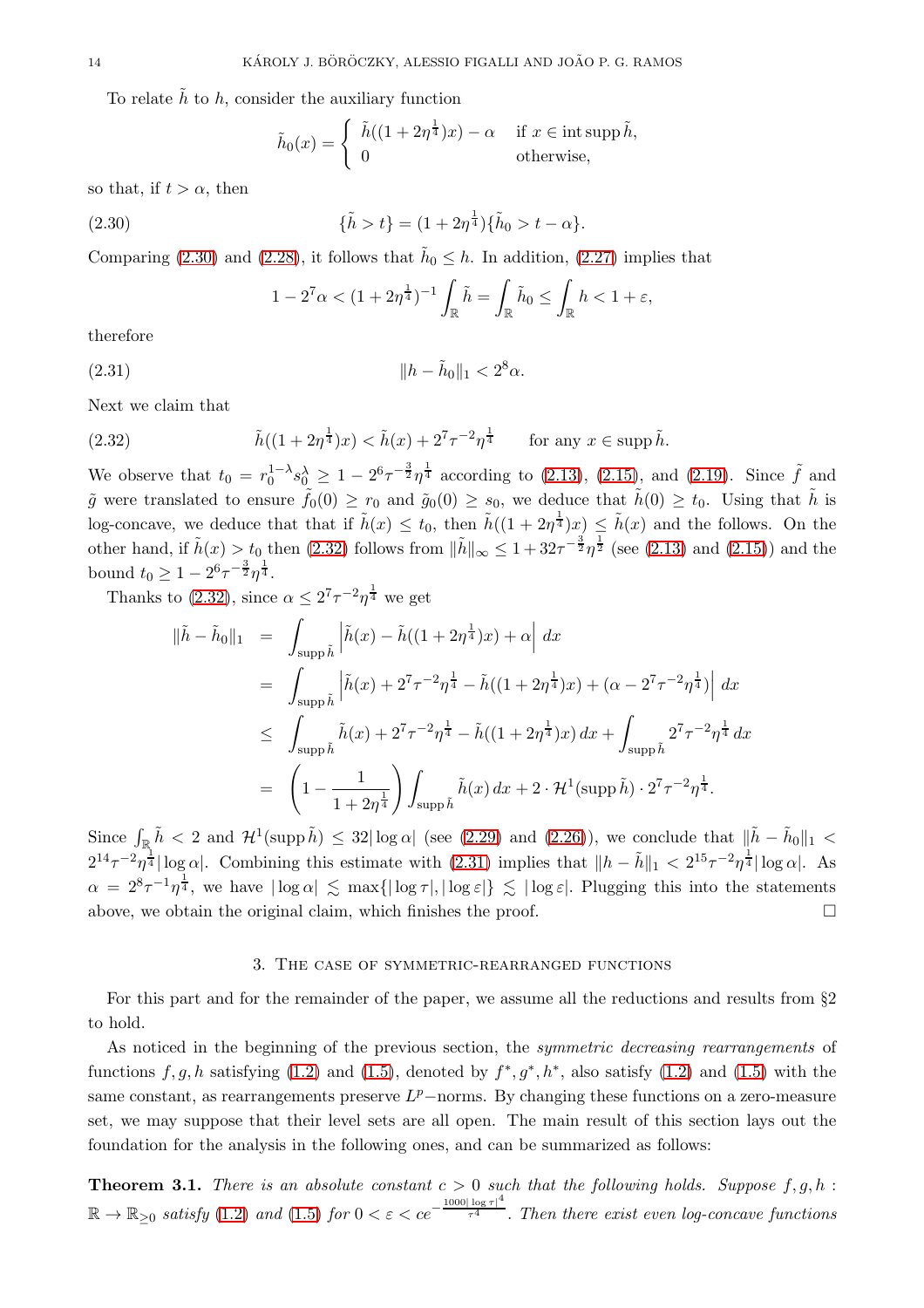$\tilde{f}, \tilde{g}$  such that

 $||f^* - \tilde{f}||_1 + ||g^* - \tilde{g}||_1 \lesssim \tau^{-\omega} \varepsilon^{\frac{\tau}{2^{21}|\log \tau|}},$ 

where  $\omega$  is an absolute constant given by  $\omega = 6 + \frac{3\omega_0}{2}$ , with  $\omega_0$  as in Lemma [3.2.](#page-15-0)

Here and henceforth, given a family of sets  $\{S_{\alpha}\}\$ , we shall use the notation  $\bigcup_{\alpha}^{*} S_{\alpha}$  to denote the union  $\bigcup_{\alpha \colon S_{\alpha} \neq \emptyset} S_{\alpha}$ .

*Proof of Theorem [3.1.](#page-13-4)* First, we may suppose without loss of generality that  $||f||_1 = ||g||_1 = 1$ , and that  $\min\{\|f\|_{\infty}, \|g\|_{\infty}\} = \|f\|_{\infty} = 1$ . These assumptions, together with Lemma [2.4,](#page-8-1) imply that

$$
0 \le \|g\|_{\infty} - 1 \le 4\tau^{-\frac{3}{2}} \varepsilon^{\frac{1}{2}}.
$$

Consider, thus, the functions  $a, b, c : \mathbb{R} \to \mathbb{R}_+$  defined so to satisfy, for any  $R \in \mathbb{R}$ ,

$$
\{f^* > e^R\} = (-a(R), a(R)) =: A_R,
$$
  
\n
$$
\{g^* > e^R\} = (-b(R), b(R)) =: B_R,
$$
  
\n
$$
\{h^* > e^R\} = (-c(R), c(R)) =: C_R.
$$

By  $(1.2)$  applied to  $h^*$ , we have

<span id="page-14-0"></span>(3.1) 
$$
\mathcal{C}_T \supseteq \bigcup_{(1-\lambda)R+\lambda S=T}^* \{ (1-\lambda)\mathcal{A}_R + \lambda \mathcal{B}_S \}.
$$

Thus, as  $\int f^* = \int g^* = 1$ , by a change of variables, we have

$$
\varepsilon \geq \int_{-\infty}^{\infty} \left( \mathcal{H}^1(\mathcal{C}_T) - ((1-\lambda)\mathcal{H}^1(\mathcal{A}_T) + \lambda \mathcal{H}^1(\mathcal{B}_T)) \right) e^T dT.
$$

Notice that the map  $T \mapsto H^1(\mathcal{C}_T) - (1 - \lambda)\mathcal{H}^1(\mathcal{A}_T) - \lambda\mathcal{H}^1(\mathcal{B}_T)$  is, by [\(3.1\)](#page-14-0) and the Brunn–Minkowski inequality, nonnegative for all  $T > 0$  for which  $\mathcal{A}_T, \mathcal{B}_T \neq \emptyset$ . Reversing

$$
\mathcal{A}_T = A_{e^T}, \, \mathcal{B}_T = B_{e^T}, \, \mathcal{C}_T = C_{e^T},
$$

changing variables  $e^T = t$ , we claim that we may find a set  $F \subset \mathbb{R}_+$  such that  $\mathcal{H}^1(\mathbb{R}_+ \setminus F) \lesssim \varepsilon^{\frac{1}{4}}$  and

<span id="page-14-1"></span>(3.2) 
$$
\left|\mathcal{H}^1(C_t) - (1-\lambda)\mathcal{H}^1(A_t) - \lambda \mathcal{H}^1(B_t)\right| \leq \tau^{-\frac{3}{2}} \varepsilon^{\frac{1}{4}} \quad \forall \, t \in F.
$$

Indeed, let  $S_1 = \{t \geq 0; \mathcal{H}^1(C_t) \geq (1 - \lambda)\mathcal{H}^1(A_t) + \lambda \mathcal{H}^1(B_t)\}.$  By the reductions made, we know that  $S_1 \supseteq [0, 1]$ . If we denote by  $S_2 = \mathbb{R} \setminus S_1$ , then

$$
|\mathcal{H}^1(C_t) - (1 - \lambda)\mathcal{H}^1(A_t) - \lambda\mathcal{H}^1(B_t)| \le \max\{\mathcal{H}^1(A_t), \mathcal{H}^1(B_t)\} \lesssim 1 \,\forall \, t \in S_1.
$$

Thus,

$$
\int_{S_1} |\mathcal{H}^1(C_t) - (1-\lambda)\mathcal{H}^1(A_t) - \lambda\mathcal{H}^1(B_t)| dt \lesssim \int_1^{1+4\tau^{-\frac{3}{2}}\varepsilon^{\frac{1}{2}}} 1 dt \lesssim \tau^{-\frac{3}{2}}\varepsilon^{\frac{1}{2}}.
$$

By the fact that the integral  $\int_{\mathbb{R}_+} (\mathcal{H}^1(C_t) - (1 - \lambda)\mathcal{H}^1(A_t) - \lambda\mathcal{H}^1(B_t)) dt \leq \varepsilon$ , we obtain that

$$
\int_{\mathbb{R}_+} |\mathcal{H}^1(C_t) - (1 - \lambda)\mathcal{H}^1(A_t) - \lambda\mathcal{H}^1(B_t)| dt \lesssim \tau^{-\frac{3}{2}} \varepsilon^{\frac{1}{2}}.
$$

By using Chebyshev's inequality, we obtain that the set of  $t \geq 0$  where the integrand is larger than  $c\tau^{-\frac{3}{2}}\varepsilon^{\frac{1}{4}}$  has measure at most  $c \cdot \varepsilon^{\frac{1}{4}}$ , which finishes the proof of the claim. In particular, if  $A_R, B_S \neq$  $\emptyset$ ,  $(1 - \lambda)R + \lambda S = T$ , and  $e^T = t \in F$ , we have

$$
(1 - \lambda)a(R) + \lambda b(S) \le ((1 - \lambda)a + \lambda b)(T) + \tau^{-\frac{3}{2}} \varepsilon^{\frac{1}{4}}.
$$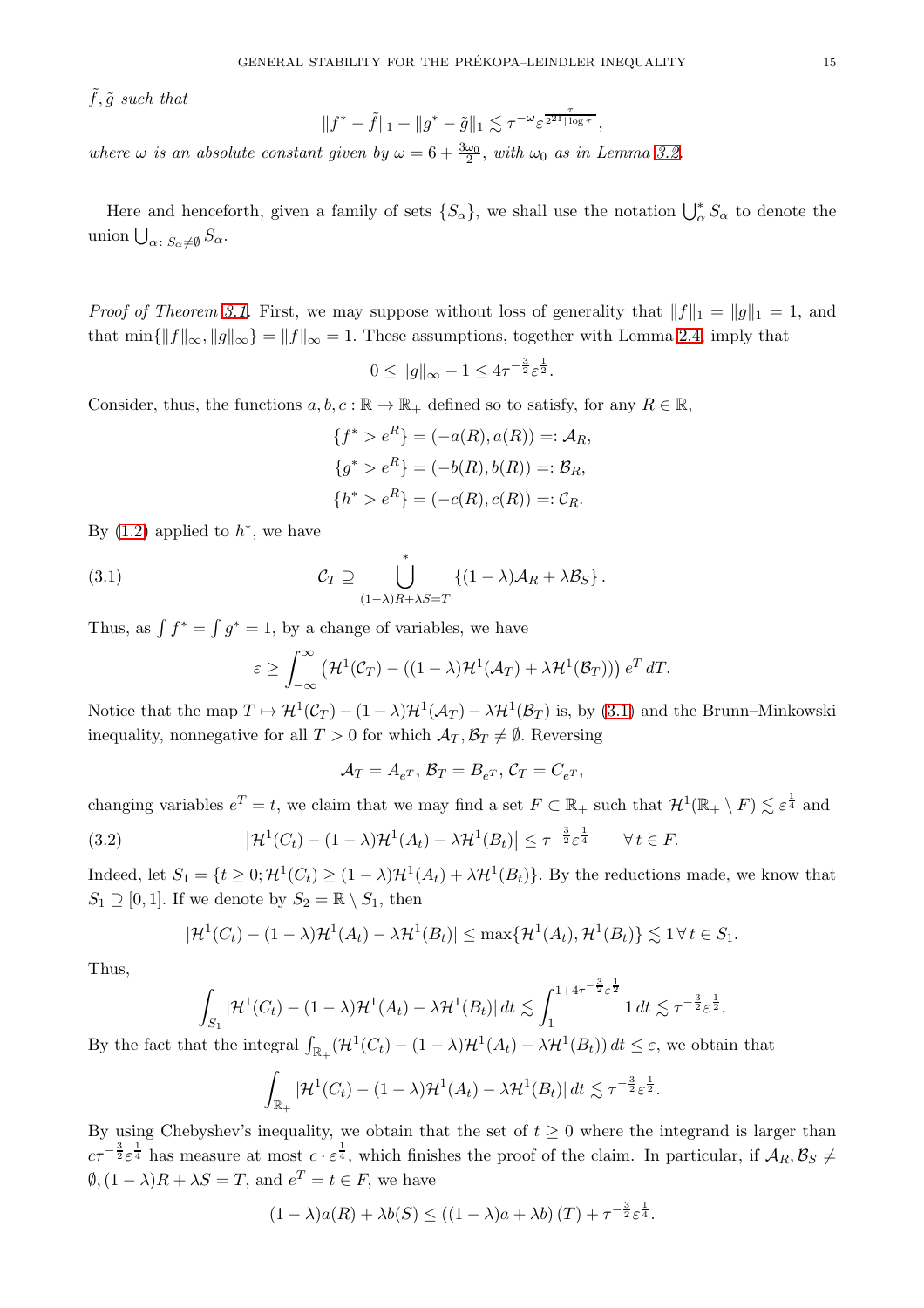Fix thus  $M = \theta \log(1/\varepsilon)$ , with  $\theta > 0$  small to be chosen later. Denote by  $F_M = F \cap [e^{-M}, e^M]$ . With this definition, we have that the set

$$
\log(F_M) = \{ T \in \mathbb{R} \colon e^T \in F_M \}
$$

has large measure within  $[-M, M]$ . Indeed, recalling that  $\mathcal{H}^1(\mathbb{R}_+ \setminus F) \leq \varepsilon^{\frac{1}{4}},$ 

$$
\int_{\mathbb{R}} \chi_{[-M,M] \setminus \log(F_M)}(T) dT \le e^M \int_{\mathbb{R}} \chi_{[-M,M] \setminus \log(F_M)}(T) e^T dT = \varepsilon^{-\theta} \mathcal{H}^1([e^{-M}, e^M] \setminus F) \le \varepsilon^{\frac{1}{4} - \theta}.
$$

Thus, if  $\theta < 1/8$ ,  $\mathcal{H}^1([-M, M] \setminus \log(F_M)) \leq \varepsilon^{\frac{1}{8}}$ .

Therefore, if  $T_1, T_2 \in \log(F_M)$ , and additionally

$$
T_{1,2} = \frac{1}{2 - \lambda} T_1 + \frac{1 - \lambda}{2 - \lambda} T_2 \in \log(F_M), \qquad T_{2,1} = \frac{1}{2 - \lambda} T_2 + \frac{1 - \lambda}{2 - \lambda} T_1 \in \log(F_M),
$$

then the reduction in [\[24,](#page-35-13) Remark 4.1] shows that the following four-point inequalities hold:

$$
a(T_1) + a(T_2) \le a(T_{1,2}) + a(T_{2,1}) + \frac{2}{\lambda} \tau^{-\frac{3}{2}} \varepsilon^{\frac{1}{4}},
$$
  

$$
b(T_1) + b(T_2) \le b(T_{1,2}) + b(T_{2,1}) + \frac{2}{\lambda} \tau^{-\frac{3}{2}} \varepsilon^{\frac{1}{4}}.
$$

Inspired by this, we recall the statement of Lemma 3.6 in [\[24\]](#page-35-13) in the one-dimensional case:

<span id="page-15-0"></span>**Lemma 3.2** (Lemma 3.6 in [\[24\]](#page-35-13)). Let  $G \subset \mathbb{R}$  be a measurable subset and  $\psi : G \to \mathbb{R}$  be a function, such that the following properties hold:

(1) The four-point inequality

<span id="page-15-1"></span>(3.3) 
$$
\psi(T_1) + \psi(T_2) \leq \psi(T_{1,2}) + \psi(T_{2,1}) + \sigma
$$

holds, whenever  $T_1, T_2, T_{1,2}, T_{2,1} \in G$ ;

- (2) The convex hull  $co(G) = \Omega$  satisfies  $\mathcal{H}^1(\Omega \setminus G) \leq \zeta$ ;
- (3) There is  $r \in (1/2, 2)$  with  $[-r, r] = \Omega$ ;
- (4) The inequalities  $-\kappa \leq \psi(T) \leq \kappa$  hold for all  $T \in F$ , for some  $\kappa \geq 1$ ;
- (5) There is  $H \subset \mathbb{R}$  such that

$$
\int_H \mathcal{H}^1(\text{co}(\{\psi>s\}) \setminus \{\psi>s\}) ds + \int_{\mathbb{R}\setminus H} \mathcal{H}^1(\{\psi>s\}) \leq \zeta.
$$

Then there exist a concave function  $\Psi : \Omega \to [-2\kappa, 2\kappa]$ , and an absolute constant  $c > 0$ , such that

<span id="page-15-2"></span>(3.4) 
$$
\int_G |\Psi(T) - \psi(T)| dT \leq c\kappa \tau^{-\omega_0} (\sigma + \zeta)^{\alpha_{\tau}},
$$

where we let  $\alpha_{\tau} = \frac{\tau}{16 \log n}$  $\frac{7}{16|\log \tau|}$ , and  $\omega_0 > 0$  is an absolute constant.

We are almost ready to apply Lemma [3.2:](#page-15-0) we change variables and set  $\tilde{a}(T') = a(MT')$ .

If  $T_1', T_2', T_{1,2}', T_{2,1}' \in \log(F_M)/M$  and  $\lambda \in [\tau, 1 - \tau]$ , then the four-point inequality [\(3.3\)](#page-15-1) holds for  $\tilde{a}$ , with  $\sigma = \frac{2\varepsilon^{\frac{1}{4}}}{\pi^{5/2}}$  $\frac{2\varepsilon^4}{\tau^{5/2}}$ . Moreover, from the properties of  $\log(F_M)$ , we obtain

$$
\mathcal{H}^1(\text{co}(\log(F_M)/M) \setminus (\log(F_M)/M)) \leq \varepsilon^{\frac{1}{8}}.
$$

From that, we see that  $\tilde{\Omega}_M := \text{co}(\log(F_M)/M)$  is an interval that differs by at most  $\varepsilon^{\frac{1}{8}}$  from the interval [-1, 1], and thus can be written as  $T_0 + I$ , with  $I = [-r, r]$  and  $|r - 1| \leq 2\varepsilon^{\frac{1}{8}}$ , and  $T_0 \in \mathbb{R}$  with  $|T_0| \leq \varepsilon^{\frac{1}{8}}.$ 

Defining the function  $\tilde{a}'(T'') = \tilde{a}(T' + T_0)$  preserves conditions (1), (2), (4), and (5), in Lemma [3.2.](#page-15-0) In addition, now also condition (3) is fulfilled. Furthermore, by Lemma [2.5,](#page-8-4) we have  $\tilde{a}'$  is bounded in absolute value by  $\kappa = \frac{c}{\tau^4}$  $\frac{c}{\tau^4}$  log  $\varepsilon$   $\frac{4}{\tau}$ , with c an absolute constant.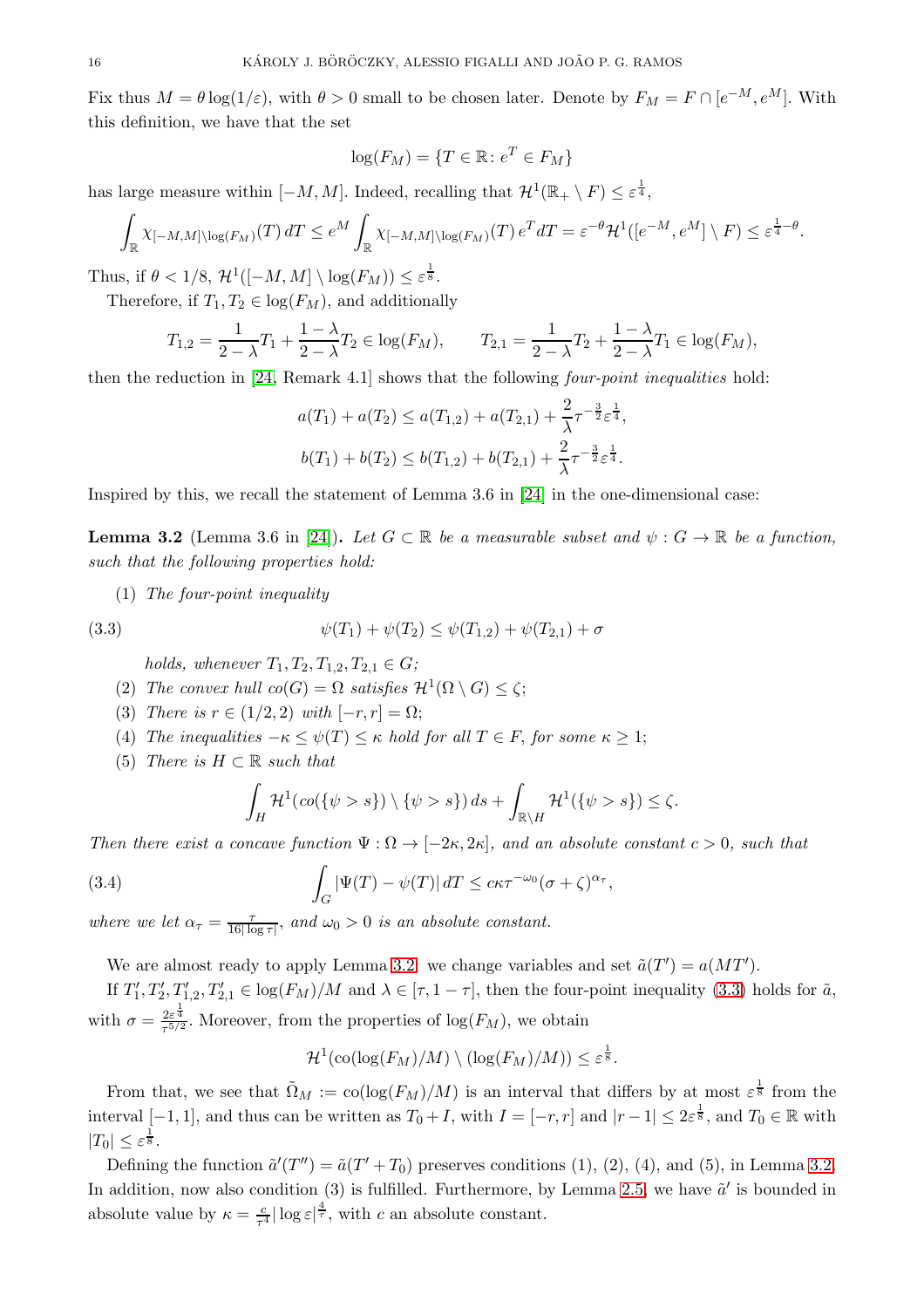Finally, as the function a is nonincreasing on  $\mathbb{R}$ , the level sets of  $\tilde{a}'$  are all intervals. Hence we may take H to be the support of  $\tilde{a}'$  in [\(3.4\)](#page-15-2), and  $\zeta = 4\varepsilon^{\frac{1}{8}}$ .

Therefore, by Lemma [3.2,](#page-15-0) there is a concave function  $\tilde{\mathfrak{a}}' : \tilde{\Omega}'_M := \tilde{\Omega}_M - T_0 \to [-2\kappa, 2\kappa]$  such that

$$
\int_{\log(F_M)/M-T_0} |\tilde{\mathfrak{a}}'(T) - \tilde{a}'(T)| \, dT \leq \kappa \tau^{-\omega_0} \cdot \frac{\varepsilon^{\frac{\alpha_{\tau}}{8}}}{\tau^{5\alpha_{\tau}/2}}.
$$

Thus, the function  $\tilde{\mathfrak{a}}(T) = \tilde{\mathfrak{a}}'(T - T_0)$  satisfies

$$
\int_{\log(F_M)/M} |\tilde{\mathfrak{a}}(T) - \tilde{a}(T)| \, dT \lesssim |\log \varepsilon|^{\frac{4}{\tau}} \frac{\varepsilon^{\frac{\alpha_{\tau}}{8}}}{\tau^{4+\omega_0}}.
$$

This follows from the definition of  $\kappa$  and the fact that  $\tau^{\alpha_{\tau}} = e^{-\tau/16}$ , which is bounded from below and above whenever  $\tau \in (0, 1/2]$ . Changing variables  $T = T'/M$  above yields that  $\mathfrak{a}(T) = \tilde{\mathfrak{a}}(T/M)$  satisfies (recall that  $M = \theta \log(1/\varepsilon)$ )

<span id="page-16-0"></span>(3.5) 
$$
\int_{\log(F_M)} |\mathfrak{a}(T') - a(T')| \, dT' \lesssim |\log \varepsilon|^{1 + \frac{4}{\tau}} \frac{\varepsilon^{\frac{\alpha_{\tau}}{8}}}{\tau^{4 + \omega_0}}
$$

We observe that, if we denote by  $\Omega_M = M\tilde{\Omega}_M$  the domain of definition of a, then it follows from the considerations above that  $\mathcal{H}^1([-M,M] \setminus \Omega_M) \lesssim |\log \varepsilon| \varepsilon^{\frac{1}{8}}.$ 

.

.

Notice that the process above can be adapted verbatim to  $b$ , and we find a concave function  $\mathfrak b$ :  $\Omega_M \to [-2\kappa, 2\kappa]$  such that

<span id="page-16-1"></span>(3.6) 
$$
\int_{\log(F_M)} |\mathfrak{b}(T') - \mathfrak{b}(T')| \, dT' \lesssim |\log \varepsilon|^{1 + \frac{4}{\tau}} \frac{\varepsilon^{\frac{\alpha_{\tau}}{8}}}{\tau^{4 + \omega_0}}
$$

Let, for shortness,  $\omega_1 := 4 + \omega_0$ . We must now ensure that  $\mathfrak{a}$ ,  $\mathfrak{b}$  satisfy the requirements of distribution functions. Indeed, in case  $\mathfrak{a}$ ,  $\mathfrak{b}$  are both nonincreasing on the subinterval  $I_M = [-3M/4, 3M/4] \subset \Omega_M$ , we do not change them.

On the other hand, if either a or b are not nonincresing on such a large interval, we use Chebyshev's inequality in conjunction with [\(3.5\)](#page-16-0) and [\(3.6\)](#page-16-1).

This implies that there is a set  $\mathcal{F} \subset \log(F_M)$  such that  $\mathcal{H}^1(\log(F_M) \setminus \mathcal{F}) \leq \tau^{-\frac{\omega_1}{2}} \varepsilon^{\frac{\alpha \tau}{32}},$ , and

$$
|\mathfrak{b}(T)-\mathfrak{b}(T)|+|\mathfrak{a}(T)-a(T)|\lesssim \tau^{-\frac{\omega_1}{2}}\varepsilon^{\frac{\alpha_{\tau}}{32}},\qquad\forall\,T\in\mathcal{F}.
$$

Changing a, b on a zero measure set, we may suppose that both are lower semicontinuous. Suppose then without loss of generality that  $\mathfrak a$  attains its maximum at a point  $T_0 \in I_M$ .

As  $\mathcal{H}^1(\Omega_M \setminus \mathcal{F}) \lesssim \tau^{-\frac{\omega_1}{2}} \varepsilon^{\frac{\alpha \tau}{32}},$ , there is a point  $T_1 \in \mathcal{F}$  such that

$$
|T_0-T_1|\lesssim \tau^{-\frac{\omega_1}{2}}\varepsilon^{\frac{\alpha\tau}{32}},.
$$

Analogously, there is a point  $T_2 \in \mathcal{F}$  such that  $|T_2 + M| \lesssim \tau^{-\frac{\omega_1}{2}} \varepsilon^{\frac{\alpha_{\tau}}{32}}$ ,, thus,

<span id="page-16-2"></span>(3.7) 
$$
\mathfrak{a}(T_0) - \mathfrak{a}(T_2) \leq |\mathfrak{a}(T_2) - a(T_2)| + a(T_1) - a(T_2) + |a(T_1) - a(T_1)| + |\mathfrak{a}(T_1) - \mathfrak{a}(T_0)|
$$
  

$$
\leq c\tau^{-\frac{\omega_1}{2}} \varepsilon^{\frac{\alpha_7}{32}}, + |\mathfrak{a}(T_1) - \mathfrak{a}(T_0)|.
$$

On the other hand, by concavity,

$$
\mathfrak{a}(T_1) \ge \gamma \mathfrak{a}(T_0) + (1 - \gamma) \mathfrak{a}(T_2), \quad \text{with } \gamma \in (0, 1) \text{ such that } \gamma T_0 + (1 - \gamma)T_2 = T_1.
$$

By the way we chose  $T_0, T_1, T_2$ , we get

$$
\tau^{-\frac{\omega_1}{2}} \varepsilon^{\frac{\alpha_\tau}{32}}, \gtrsim |T_1 - T_0| = (1 - \gamma)|T_0 - T_2| \ge \left(\frac{M}{4} - c\tau^{-\frac{\omega_1}{2}} \varepsilon^{\frac{\alpha_\tau}{32}}, \right) (1 - \gamma).
$$

Thus, if  $\varepsilon > 0$  is sufficiently small, we have

$$
\gamma \geq 1-10\tau^{-\frac{\omega_1}{2}}\varepsilon^{\frac{\alpha_\tau}{64}},.
$$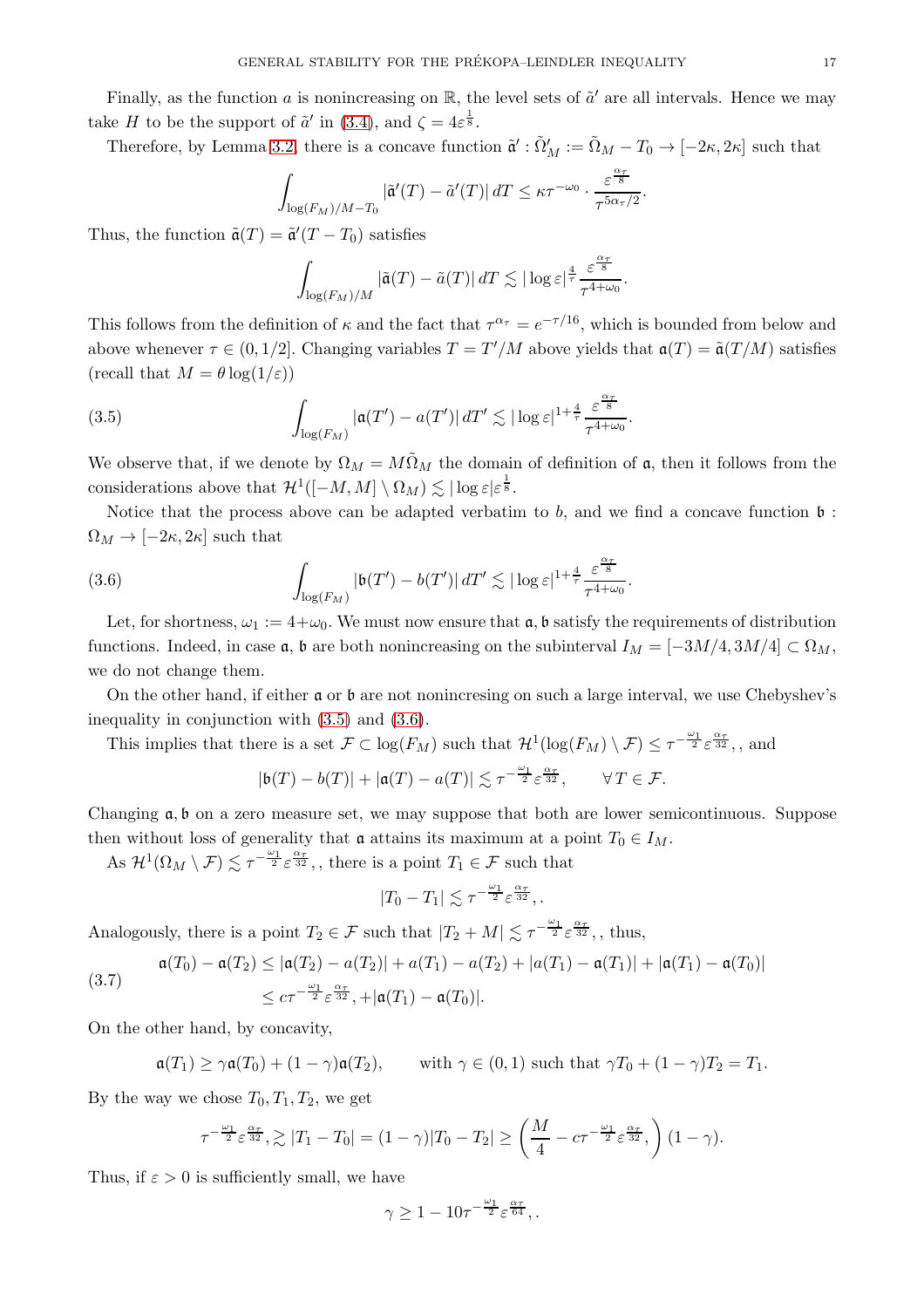Also, by boundedness of a,

<span id="page-17-0"></span>(3.8) 
$$
|\mathfrak{a}(T_1)-\mathfrak{a}(T_0)| \lesssim |\log \varepsilon|^{\frac{4}{\tau}} \tau^{-\frac{3\omega_1}{2}} \varepsilon^{\frac{\alpha \tau}{64}},.
$$

Combining [\(3.8\)](#page-17-0) and [\(3.7\)](#page-16-2) implies

$$
\mathfrak{a}(T_0) \leq \mathfrak{a}(T_2) + c |\log \varepsilon|^{\frac{4}{\tau}} \tau^{-\frac{3\omega_1}{2}} \varepsilon^{\frac{\alpha_{\tau}}{64}},
$$

where  $c > 0$  is an absolute constant, and so, by monotonicity,

<span id="page-17-1"></span>(3.9) 
$$
\mathfrak{a}(T_0) \leq \mathfrak{a}(T) + c |\log \varepsilon|^{\frac{4}{\tau}} \tau^{-\frac{3\omega_1}{2}} \varepsilon^{\frac{\alpha_{\tau}}{64}}, \qquad \forall T \in I_M, T < T_0.
$$

We thus define

$$
\tilde{\mathfrak{a}}(T) = \begin{cases} \mathfrak{a}(T), & \text{if } T \in I_M, T \geq T_0; \\ \mathfrak{a}(T_0), & \text{if } T \in I_M, T < T_0. \end{cases}
$$

This new function, besides being concave, is also nonincreasing on  $I_M$ , and, by [\(3.5\)](#page-16-0) and [\(3.9\)](#page-17-1),

$$
\int_{\log(F_M)\cap I_M} |\tilde{\mathfrak{a}}(T) - a(T)| \, dT \lesssim |\log \varepsilon|^{1+\frac{4}{\tau}} \tau^{-\frac{3\omega_1}{2}} \varepsilon^{\frac{\alpha_{\tau}}{64}},
$$

As both  $a, \tilde{a}$  are bounded by  $c | \log \varepsilon |^{4 \over 7}/\tau^4$  on  $I_M$  and  $\mathcal{H}^1(I_M \setminus \log(F_M)) \leq \varepsilon^{\frac{1}{8}}$ , we conclude moreover that

$$
\int_{I_M} |\tilde{\mathfrak{a}}(T) - a(T)| \, dT \lesssim |\log \varepsilon|^{1 + \frac{4}{\tau}} \tau^{-\frac{3\omega_1}{2}} \varepsilon^{\frac{\alpha_{\tau}}{64}},.
$$

By symmetry, the same method can be applied to the function b. Given the two resulting concave functions  $\tilde{a}, \tilde{b}$ , they define an almost-everywhere unique pair  $\tilde{f}, \tilde{g}$  of functions such that

$$
\{x \in \mathbb{R} \colon \tilde{f}(x) > t\} = (-\tilde{\mathfrak{a}}(\log t), \tilde{\mathfrak{a}}(\log t)), \qquad \{x \in \mathbb{R} \colon \tilde{g}(x) > t\} = (-\tilde{\mathfrak{b}}(\log t), \tilde{\mathfrak{b}}(\log t)),
$$

whenever  $\log t \in I_M$  (that is,  $t \in (\varepsilon^{\frac{3\theta}{4}}, \varepsilon^{-\frac{3\theta}{4}})$ ),

$$
\text{supp}(\tilde{f}) = \bigcup_{t \in (\varepsilon^{\frac{3\theta}{4}}, \varepsilon^{-\frac{3\theta}{4}})} (-\tilde{\mathfrak{a}}(\log t), \tilde{\mathfrak{a}}(\log t)), \qquad \text{supp}(\tilde{g}) = \bigcup_{t \in (\varepsilon^{\frac{3\theta}{4}}, \varepsilon^{-\frac{3\theta}{4}})} (-\tilde{\mathfrak{b}}(\log t), \tilde{\mathfrak{b}}(\log t)),
$$

and  $\{x \in \mathbb{R} : \tilde{f}(x) > t\} = \{x \in \mathbb{R} : \tilde{g}(x) > s\} = \emptyset$  for  $t, s > \varepsilon^{-\frac{3\theta}{4}}$  or whenever  $\tilde{\mathfrak{a}}(\log t) = 0 = \tilde{\mathfrak{b}}(\log s)$ .

We claim that these functions are log-concave. Indeed, if  $\tilde{f}(x_1) > s_1$  and  $\tilde{f}(x_2) > s_2$  with  $s_1, s_2 \in$  $(\varepsilon^{\frac{3\theta}{4}}, \varepsilon^{-\frac{3\theta}{4}})$  then

$$
x_1 \in (-\tilde{\mathfrak{a}}(\log s_1), \tilde{\mathfrak{a}}(\log s_1)), x_2 \in (-\tilde{\mathfrak{a}}(\log s_2), \tilde{\mathfrak{a}}(\log s_2)).
$$

By concavity, for any  $t \in (0,1)$ ,

$$
tx_1 + (1-t)x_2 \in (-t\tilde{\mathfrak{a}}(\log s_1) - (1-t)\tilde{\mathfrak{a}}(\log s_2), t\tilde{\mathfrak{a}}(\log s_1) + (1-t)\tilde{\mathfrak{a}}(\log s_2))
$$
  

$$
\subseteq (-\tilde{\mathfrak{a}}(\log(s_1^t s_2^{1-t})), \tilde{\mathfrak{a}}(\log(s_1^t s_2^{1-t}))).
$$

Thus  $\tilde{f}(tx_1 + (1-t)x_2) > s_1^t s_{2a}^{1-t}$ , which concludes in this case.

The case  $\max\{s_1, s_2\} > \varepsilon^{-\frac{3\theta}{4}}$  or  $\tilde{\mathfrak{a}}(\max\{\log s_1, \log s_2\}) = 0$  is trivial by definition. Also, if  $s_1 \in$  $(0, \varepsilon^{\frac{3\theta}{4}})$ , then  $x_1 \in (-\tilde{a}(\log t_0), \tilde{a}(\log t_0))$ , for  $t_0 \in (\varepsilon^{\frac{3\theta}{4}}, \varepsilon^{-\frac{3\theta}{4}})$ , and thus we reduce to the previous one. By symmetry, the same holds for  $\tilde{g}$ , and the claim is proved.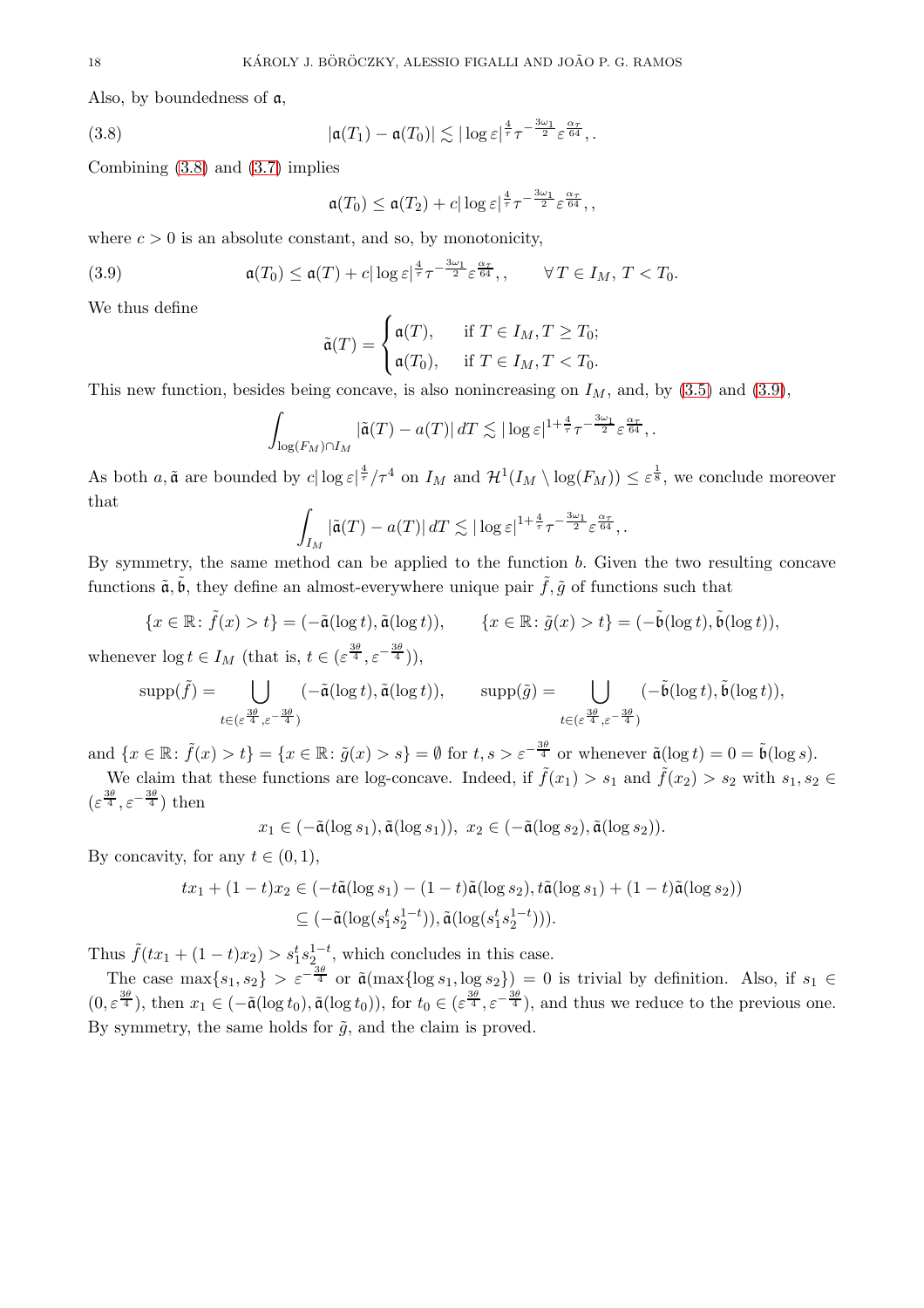Finally, it remains to prove that  $||f - \tilde{f}||_1 + ||g - \tilde{g}||_1$  is small. By layer-cake representation, choosing  $\theta = \alpha_{\tau}/100$  we have

$$
||f - \tilde{f}||_1 = \int_0^\infty \mathcal{H}^1(\{f > t\} \Delta \{\tilde{f} > t\}) dt = \int_{\mathbb{R}} |a(T) - \tilde{a}(T)| e^T dT
$$
  
\n
$$
\leq \int_0^{\varepsilon^{\frac{3\theta}{4}}} \left( \mathcal{H}^1(\{f > t\}) + \mathcal{H}^1(\{\tilde{f} > t\}) \right) dt + \varepsilon^{-\frac{3\theta}{4}} \int_{I_M} |a(T) - \tilde{a}(T)| dT
$$
  
\n
$$
\lesssim \frac{\varepsilon^{\frac{3\theta}{4}} |\log \varepsilon|^{\frac{4}{\tau}}}{\tau^4} + |\log \varepsilon|^{1 + \frac{4}{\tau}} \varepsilon^{\frac{\alpha \tau}{64} - \frac{3\theta}{4}} \tau^{-\frac{3\omega_1}{2}} \lesssim \varepsilon^{\frac{\alpha \tau}{128}} |\log \varepsilon|^{1 + \frac{4}{\tau}} \tau^{-\frac{3\omega_1}{2}},
$$

where we used  $||f||_{\infty}$ ,  $||g||_{\infty} \leq 2$  and Lemma [2.5.](#page-8-4) Naturally, all such considerations hold in the exact same manner for  $q, \tilde{q}$ .

We now notice that, if  $\varepsilon > 0$  satisfies the smallness condition as in the statement of the result, then we may bound

$$
|\log \varepsilon|^{1+\frac{4}{\tau}} \varepsilon^{\frac{\alpha\tau}{128}} \leq \varepsilon^{\frac{\alpha\tau}{256}}.
$$

By Proposition [2.6,](#page-9-0) this is enough to conclude the case of symmetrically decreasing functions. As we do not need an explicit estimate on the distance between  $h$  and a log-concave function, we omit the final bound one could obtain using that proposition, limiting ourselves thus to the statement of Theorem [3.1](#page-13-4)

## 4. The general case

<span id="page-18-0"></span>We now turn to the general case, assuming the results in the previous subsection. We shall prove the following result:

<span id="page-18-1"></span>**Theorem 4.1.** There is an explicitly computable constant  $c_0 > 0$  such that the following holds. For  $\tau \in (0, \frac{1}{2})$  $\frac{1}{2}$  and  $\lambda \in [\tau, 1-\tau]$ , if  $f, g, h : \mathbb{R} \to \mathbb{R}_{\geq 0}$  are measurable functions for which [\(1.2\)](#page-0-3) and [\(1.5\)](#page-2-3) hold, with  $0 < \varepsilon < c_0 e^{-M(\tau)}$ , then there exist a log-concave function  $\tilde{h}$  and  $w \in \mathbb{R}$  such that

$$
\int_{\mathbb{R}} |h - \tilde{h}| + \int_{\mathbb{R}} |a^{\lambda} f - \tilde{h}(\cdot + \lambda w)| + \int_{\mathbb{R}} |a^{\lambda - 1} g - \tilde{h}(\cdot + (\lambda - 1)w)| < c_0 \frac{\varepsilon^{Q(\tau)}}{\tau^{\omega}} \int_{\mathbb{R}} h,
$$

where  $\omega = \frac{5}{2} + \frac{\omega_0}{8}$ , with  $\omega_0$  being the exponent of  $\tau$  in Lemma [3.2,](#page-15-0)  $M(\tau) = 10^{40}(\omega_0 + 4) \frac{|\log(\tau)|^4}{\tau^4}$  $rac{3(7)}{7^4}$ , and  $Q(\tau) = \frac{\tau^4}{2^{100} \log \tau}$  $\frac{\tau^4}{2^{100}|\log \tau|^4}$ .

As pointed out in the introduction, in order to prove such a result we shall break the proof into several steps.

• Step 1: finding regular functions  $\overline{f}, \overline{q}, \overline{h}$  that satisfy [\(1.2\)](#page-0-3) and [\(1.5\)](#page-2-3) with a possibly smaller **power of**  $\varepsilon$ . Once more, we assume the reductions made in Sections [2](#page-6-1) and [3](#page-13-0) to hold. That is, we have  $||f||_1 = ||g||_1 = 1$ ,  $\min{||f||_{\infty}, ||g||_{\infty}} = ||f||_{\infty} = 1$ . Lemma [2.4](#page-8-1) yields then that

$$
||g||_{\infty} \in (1, 1 + c\tau^{-\frac{3}{2}} \varepsilon^{\frac{1}{2}}).
$$

Also, as  $||f||_1 = ||g||_1 = 1$ , using notation from Lemma [2.5,](#page-8-4)

$$
\varepsilon > \int_0^\infty \left( \mathcal{H}^1(C_t) - (1 - \lambda) \mathcal{H}^1(A_t) - \lambda \mathcal{H}^1(B_t) \right) dt \ge 0.
$$

Thus, by an argument entirely analogous to that used to prove [\(3.2\)](#page-14-1), we obtain once more

$$
\tau^{-\frac{3}{2}} \varepsilon^{\frac{1}{2}} \gtrsim \int_0^\infty \left| \mathcal{H}^1(C_t) - (1-\lambda)\mathcal{H}^1(A_t) - \lambda \mathcal{H}^1(B_t) \right| \, dt.
$$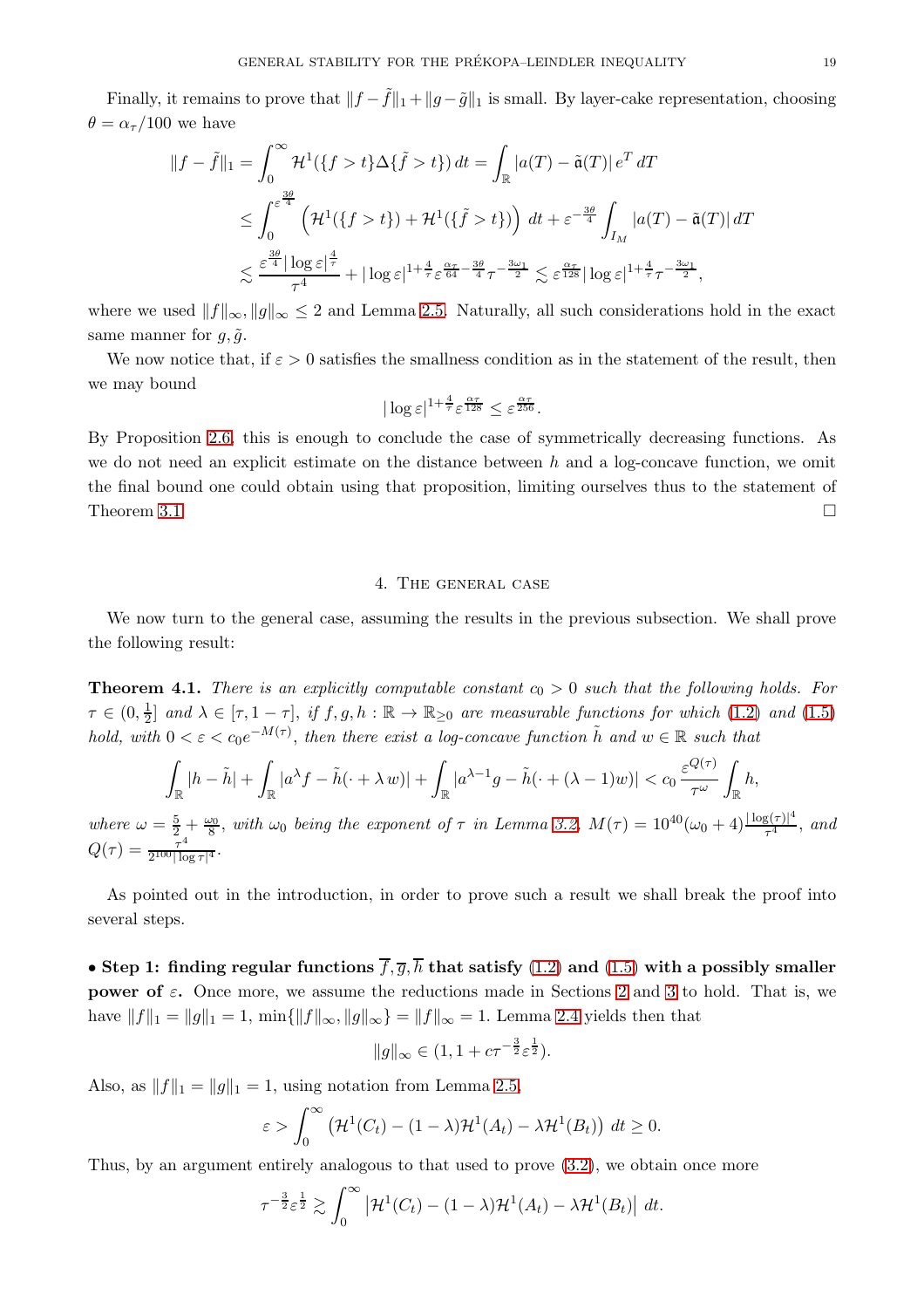We obtain once more that the maximal measurable set  $F \subset (0, +\infty)$  of  $t \in \mathbb{R}_+$  so that

<span id="page-19-0"></span>(4.1) 
$$
\left|\mathcal{H}^1(C_t) - (1-\lambda)\mathcal{H}^1(A_t) - \lambda(B_t)\right| \leq \tau^{-\frac{3}{2}}\varepsilon^{\frac{1}{4}}, \ \forall \, t \in F
$$

satisfies  $\mathcal{H}^1(\mathbb{R}_+ \setminus F) \lesssim \varepsilon^{\frac{1}{4}}$ . Moreover, if  $t < 1 - c\tau^{-\frac{3}{2}} \varepsilon^{\frac{1}{2}}$ , we know that  $C_t \supset (1 - \lambda)A_t + \lambda B_t$ . Thus,

$$
0 \leq \mathcal{H}^1(C_t) - (1 - \lambda)\mathcal{H}^1(A_t) - \lambda \mathcal{H}^1(B_t) \lesssim \tau^{-\frac{3}{2}} \varepsilon^{\frac{1}{4}}, \ \forall \, t \in F \cap (0, 1 - c\tau^{-\frac{3}{2}} \varepsilon^{\frac{1}{2}}).
$$

We now wish to employ Freiman's theorem in order to conclude that the convex hull of the level sets  $A_t, B_t$  are not to far off from  $A_t, B_t$  themselves.

In fact, by the considerations in Section [3,](#page-13-0) we know that there are log-concave functions  $\tilde{f}^*, \tilde{g}^*$  such that

$$
||f^* - \tilde{f}^*||_1 + ||g^* - \tilde{g}^*||_1 \lesssim \tau^{-\frac{3\omega_1}{2}} \varepsilon^{\frac{\alpha_\tau}{256}},
$$

where  $f^*, g^*$  denote the symmetric decreasing rearrangements of  $f, g$ , respectively. By the reductions in the proof of Proposition [2.6,](#page-9-0) we may suppose that [\(2.15\)](#page-10-2) holds for the functions  $\tilde{f}^*, \tilde{g}^*$ . In particular, applying it in conjunction with Lemma [2.2](#page-7-5) to these functions, we conclude that

$$
\mathcal{H}^1(\{t>0\colon\mathcal{H}^1(\{\tilde{f}^*>t\})\leq\varepsilon^{\delta}\})\lesssim\varepsilon^{\delta},
$$

for all  $\delta > 0$ . By writing

$$
||f^* - \tilde{f}^*||_1 = \int_0^\infty \mathcal{H}^1(\{f^* > t\} \Delta \{\tilde{f}^* > t\}) dt \lesssim \tau^{-\frac{3\omega_1}{2}} \varepsilon^{\frac{\alpha_\tau}{256}}
$$

and using the argument with Chebyshev's inequality we have extensively employed throughout this manuscript, we obtain

$$
\mathcal{H}^1(\lbrace t>0 \colon \mathcal{H}^1(\lbrace f^* > t \rbrace) \leq \varepsilon^{\delta} \rbrace) \lesssim \varepsilon^{\delta}
$$

for all  $\delta \in (0, \frac{\alpha_{\tau}}{1024})$ , and  $\varepsilon > 0$  sufficiently small (independently of  $\tau > 0$ ). Thus, by equimeasurability of the rearrangement,

$$
\mathcal{H}^1(\{t>0\colon \mathcal{H}^1(\{f>t\})\leq \varepsilon^{\delta}\})\lesssim \varepsilon^{\delta},
$$

for all  $\delta < \alpha_{\tau}/1024$ . In particular, we see that

$$
\mathcal{H}^1(A_t) > \varepsilon^{\frac{\alpha_{\tau}}{2048}},
$$

whenever  $t \in F' \subseteq F \cap (0, 1 - c\tau^{-\frac{3}{2}} \varepsilon^{\frac{1}{2}})$ , where  $\mathcal{H}^1(F \setminus F') \leq \varepsilon^{\frac{\alpha\tau}{2048}}$ . The same holds for g, and thus we denote still by  $F'$  the set where the above properties hold for both  $f$  and  $g$ .

Noticing that, for  $\varepsilon \leq \tau^4 \ll 1$ ,

$$
\min\{\mathcal{H}^1(A_t),\mathcal{H}^1(B_t)\} > \varepsilon^{\frac{\alpha\tau}{2048}} \gg \tau^{-\frac{3}{2}}\varepsilon^{\frac{1}{4}}, \qquad \forall t \in F',
$$

thanks to [\(4.1\)](#page-19-0) we can apply Freiman's theorem. This yields that

<span id="page-19-1"></span>(4.2) 
$$
\mathcal{H}^1(\text{co}(A_t) \setminus A_t) + \mathcal{H}^1(\text{co}(B_t) \setminus B_t) \lesssim \tau^{-\frac{3}{2}} \varepsilon^{\frac{1}{4}},
$$

for all  $t \in F'$ . Notice also that, since the sets  $\{A_t\}_{t>0}$  are nested, the same property holds for their convex hulls  $\{\text{co}(A_t)\}_{t>0}$ .

With this in mind, we set

$$
co(At) = (af1(t), bf1(t)), \t co(Bt) = (ag1(t), bg1(t)).
$$

The main idea is to slightly change the functions  $a_f^1, a_g^1, b_f^1, b_g^1$ , in order to construct two functions  $\overline{f}, \overline{g}$ close to f, g respectively, and whose level sets are intervals coinciding with  $\text{co}(A_t)$ ,  $\text{co}(B_t)$  for the vast majority of levels  $t > \varepsilon^{\theta}$ , where  $\theta > 0$  will be a small constant to be chosen later.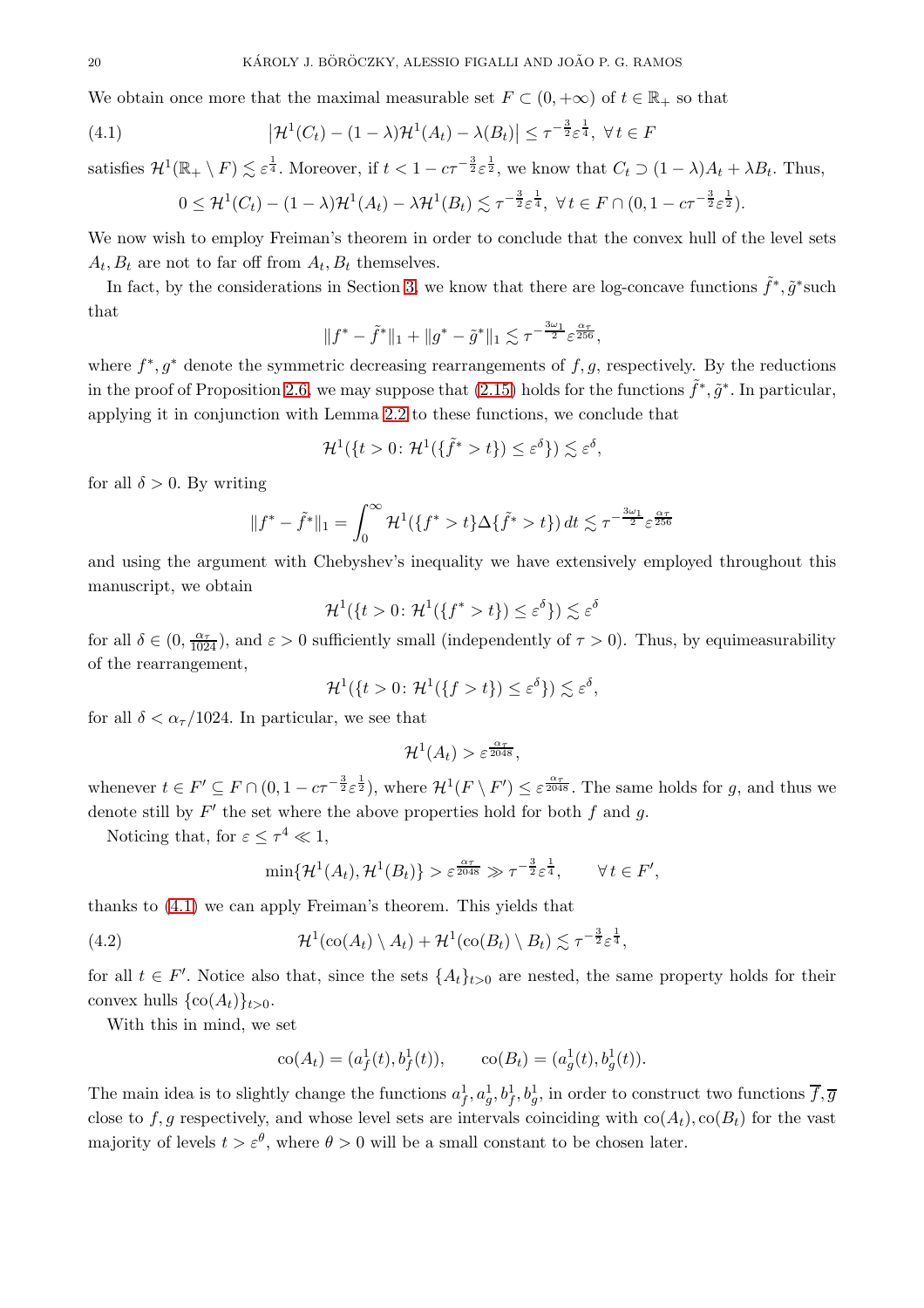By redefining on a set of zero measure, we may assume that the functions  $a_f^1, a_g^1, b_f^1, b_g^1$  are all right-continuous. Then we define

$$
b_f(t) = \sup_{t' > t, t' \in F'} b_f^1(t'), \qquad b_g(t) = \sup_{t' > t, t' \in F'} b_g^1(t'),
$$
  

$$
a_f(t) = \inf_{t' > t, t' \in F'} a_f^1(t'), \qquad a_g(t) = \inf_{t' > t, t' \in F'} a_g^1(t').
$$

The functions  $a_f, a_g, b_f, b_g$  defined in such a way are all, by definition, monotone. Moreover, modifying on a zero-measure set, we may suppose them to be right-continuous as well.

Let now  $\theta > 0$  be a fixed parameter, whose exact value we shall determine later. We define

$$
(\overline{a}_f, \overline{b}_f) = (a_f(\varepsilon^\theta), b_f(\varepsilon^\theta)).
$$

As  $\mathcal{H}^1((0, 1 - c\tau^{-\frac{3}{2}}\varepsilon^{\frac{1}{2}}) \setminus F') \leq \varepsilon^{\frac{\alpha\tau}{2048}}$ , as long as we choose  $\theta < \alpha_\tau/2^{12}$  we may always find a point  $t_0 \in F'$  so that  $\frac{1}{100} \varepsilon^{\theta} < t_0 < \varepsilon^{\theta}$ . Thus, for all  $t \ge \varepsilon^{\theta}$ , [\(4.2\)](#page-19-1) yields

$$
(b_f(t) - a_f(t)) \le (b_f(t_0) - a_f(t_0)) \le \mathcal{H}^1(A_{t_0}) + c\tau^{-\frac{3}{2}} \varepsilon^{\frac{1}{4}} \lesssim \tau^{-4} |\log \varepsilon|^{\frac{4}{\tau}},
$$

where we used Lemma [2.5](#page-8-4) in the last inequality. We then build the function  $\overline{f}$  (the construction of  $\overline{g}$ being analogous) as

$$
\overline{f}(x) = \begin{cases}\n0, & \text{if } x \notin (\overline{a}_f, \overline{b}_f), \\
\sup\{t: a_f(t) < x\} & \text{if } x \le a_f(1), \\
1 & \text{if } x \in (a_f(1), b_f(1)), \\
\sup\{t: x < b_f(t)\} & \text{if } x \ge b_f(1).\n\end{cases}
$$

Notice now that, for  $s \in (0,1)$ ,

$$
\{x \in \mathbb{R} \colon \overline{f}(x) > s\} =
$$

 ${x \in \mathbb{R} : \exists t > s \text{ so that either } a_f(t) < x \text{ and } x \le a_f(1) \text{ or } b_f(t) > x \ge b_f(1)} \cup (a_f(1), b_f(1))$ 

$$
= \bigcup_{t>s} (a_f(t), b_f(t)) = \left( \inf_{t>s} a_f(t), \sup_{t>s} b_f(t) \right) = (a_f(s), b_f(s)).
$$

Notice that we used the hypothesis of right-continuity of  $a_f, b_f$  in order to obtain the last equality above. Thus, we have

$$
\overline{A}_t =: \{ \overline{f} > t \} = \text{co}(A_t), \qquad \forall \, t \in F'.
$$

This allows us to estimate

<span id="page-20-0"></span>
$$
(4.3) \quad \int_{\mathbb{R}} |\overline{f}(x) - f(x)| dx = \int_0^{\infty} \mathcal{H}^1(A_t \Delta \overline{A}_t) dt \le \int_0^{\varepsilon^{\theta}} \left( \mathcal{H}^1(A_t) + \mathcal{H}^1(\overline{A}_{t_0}) \right) dt
$$

$$
+ \int_{(\varepsilon^{\theta}, 1) \cap F'} \mathcal{H}^1(\text{co}(A_t) \setminus A_t) dt + \int_{(\varepsilon^{\theta}, 1) \setminus F'} \left( \mathcal{H}^1(A_t) + \mathcal{H}^1(\overline{A}_t) \right) dt \lesssim \tau^{-4} \varepsilon^{\theta} |\log \varepsilon|^{\frac{4}{\tau}},
$$

where we used  $(4.2)$ ,  $\theta < \alpha_{\tau}/2^{12}$ , and once more Lemma [2.5.](#page-8-4) The same conclusion holds in an entirely analogous way for  $||g - \overline{g}||_1$ .

We now build a function  $\overline{h}$  so that [\(1.2\)](#page-0-3) and [\(1.5\)](#page-2-3) are satisfied. In fact, we take the most natural choice

$$
\overline{h}(z) = \sup_{(1-\lambda)x + \lambda y = z} \overline{f}(x)^{1-\lambda} \overline{g}(y)^{\lambda}.
$$

The level sets  $\overline{C}_t = \{x \in \mathbb{R} : \overline{h}(x) > t\}$  satisfy, by definition,

$$
\overline{C}_t = \bigcup_{r^{1-\lambda}s^{\lambda}=t}^{*} ((1-\lambda)\overline{A}_r + \lambda \overline{B}_s).
$$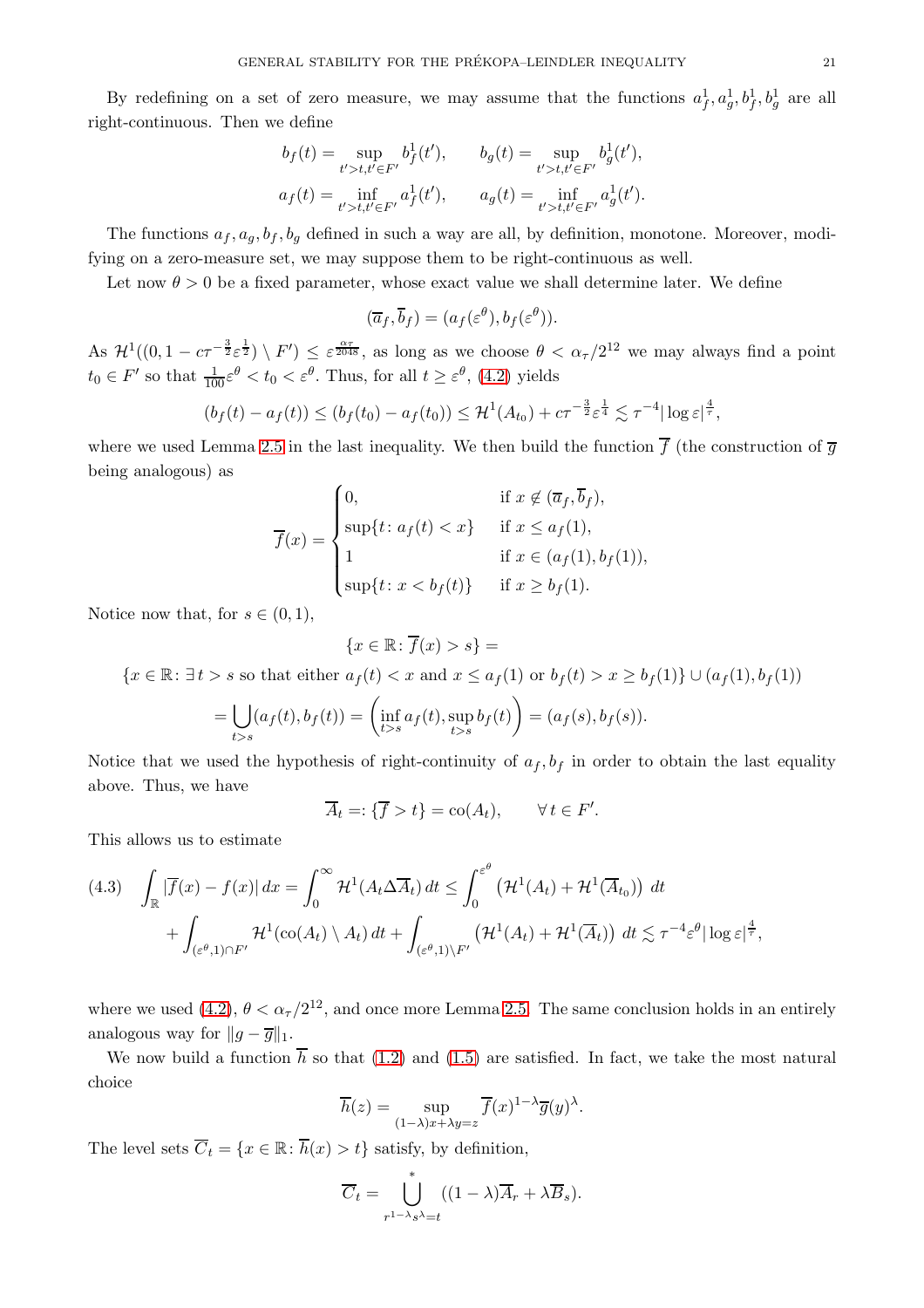As the level sets of  $\overline{f}, \overline{g}$  are intervals, the function  $\overline{h}$  is measurable. It remains to verify that we have a control of the form

$$
\int_{\mathbb{R}} \overline{h} \le 1 + c(\tau) \varepsilon^{\gamma},
$$

for some  $\gamma > 0$  and some function  $c(\tau) > 0$ . The strategy here is similar to the proof of Proposition [2.6.](#page-9-0) First, we may choose  $\theta = \alpha_{\tau}/2^{13}$  in [\(4.3\)](#page-20-0), so that we obtain

<span id="page-21-0"></span>(4.4) 
$$
||f - \overline{f}||_1 = \int_0^\infty \mathcal{H}^1(\{f > t\} \Delta \{\overline{f} > t\}) dt \lesssim \tau^{-4} \varepsilon^{\frac{\alpha \tau}{2^{13}}} |\log \varepsilon|^{\frac{4}{\tau}},
$$

(with the same estimate holding for  $q, \overline{q}$ ) and then use Chebyshev's inequality in order to conclude that

<span id="page-21-1"></span>(4.5) 
$$
\mathcal{H}^1(\lbrace t > 0: \mathcal{H}^1(\lbrace \overline{f} > t \rbrace) \leq \varepsilon^{\delta} \rbrace) \lesssim \varepsilon^{\delta},
$$

for all  $\delta < \alpha_{\tau}/2^{15}$ . Then, we fix  $\gamma_0 < \alpha_{\tau}/2^{15}$  and define  $\overline{S} \subset (0, +\infty)$  to be the largest measurable subset of  $(0, +\infty)$  satisfying:

(1)  $\min\{\mathcal{H}^1(\{\overline{f} > t\}), \mathcal{H}^1(\{\overline{g} > t\})\} > \varepsilon^{\gamma_0}$  for all  $t \in \overline{S} \cap (0, 1 + c\tau^{-4}\varepsilon^{\frac{1}{2}})$ ; (2)  $\mathcal{H}^1({f > t} \Delta {\overline{f > t}}) + \mathcal{H}^1({g > t} \Delta {\overline{g > t}}) \lesssim \varepsilon^{\frac{\alpha \tau}{2^{15}}}$  for all  $t \in \overline{S}$ .

By [\(4.4\)](#page-21-0) and [\(4.5\)](#page-21-1), we have  $\mathcal{H}^1(\mathbb{R}_+ \setminus \overline{S}) \lesssim \tau^{-4} \varepsilon^{\gamma_0}$ . Thus, for some absolute constant  $c > 0$ , there is an element  $r_0 \in (1 - c\tau^{-4} \varepsilon^{\gamma_0}, 1 + c\tau^{-4} \varepsilon^{\gamma_0}) \cap \overline{S}$ . Fix this element until the end of the proof.

Note that transformations of the form

$$
(f, g, h) \mapsto (f(\cdot - x_0), g(\cdot + x_0), h), \qquad (f, g, h) \mapsto (f(\cdot - x_0), g(\cdot - x_0), h(\cdot - x_0))
$$

preserve [\(1.2\)](#page-0-3) and [\(1.5\)](#page-2-3) with the same constant. Also, they leave the set  $\overline{S}$  defined above unaltered. Hence, with no loss of generality, we may suppose that the barycenters of  ${\overline f} > r_0$  and  ${\overline g} > r_0$  both coincide with the origin. Assume this additional fact until the end of the proof as well.

Now we employ the same strategy as in the final part of the proof of Proposition [2.6.](#page-9-0) Fix  $t > \varepsilon^{\frac{7\gamma_0}{2}}$ . It is not hard to see that the set  $\{\overline{h} > t\}$  splits as

$$
\overline{C}_{t} = \bigcup_{\substack{r^{1-\lambda}s^{\lambda} = t \\ r,s \in \overline{S} \\ r_{0} > r,s > \varepsilon^{\gamma_{0}}}}^{*} ((1-\lambda)\overline{A}_{r} + \lambda \overline{B}_{s}) \cup \bigcup_{\substack{r^{1-\lambda}s^{\lambda} = t \\ r,s \in \overline{S} \\ \text{either } r > r_{0} \text{ or } s > r_{0} \\ \cup \bigcup_{\substack{r^{1-\lambda}s^{\lambda} = t \\ r^{1-\lambda}s^{\lambda} = t \\ \text{either } r \notin \overline{S} \text{ or } s \notin \overline{S}}}^{*} ((1-\lambda)\overline{A}_{r} + \lambda \overline{B}_{s}) =: \overline{C}_{t}^{1} \cup \overline{C}_{t}^{2} \cup \overline{C}_{t}^{3}.
$$

Case 1: Analysis of  $\overline{C}_t^1$  $\frac{1}{t}$ . By Young's convolution inequality and the definition of S, we have

<span id="page-21-2"></span>
$$
\| \chi_{(1-\lambda)A_r} * \chi_{\lambda B_s} - \chi_{(1-\lambda)\overline{A}_r} * \chi_{\lambda \overline{B}_s} \|_{\infty} \le \| \chi_{(1-\lambda)A_r} - \chi_{(1-\lambda)\overline{A}_r} \|_1 + \| \chi_{\lambda B_s} - \chi_{\lambda \overline{B}_s} \|_1
$$
  

$$
\lesssim \varepsilon^{\frac{\alpha \tau}{2^{15}}} \qquad \forall r, s \in \overline{S}.
$$

On the other hand, by the definition of  $\overline{S}$  and the fact that we are analyzing  $\overline{C}_t^1$  $\frac{1}{t}$ , we have that

$$
\min\{(1-\lambda)\mathcal{H}^1(\overline{A}_r),\lambda\mathcal{H}^1(\overline{B}_s)\}\geq \tau \varepsilon^{\gamma_0}.
$$

We thus have the convolution estimate

<span id="page-21-3"></span>(4.7) 
$$
\chi_{(1-\lambda)\overline{A}_r} * \chi_{\lambda \overline{B}_s}(x) > 3\varepsilon^{2\gamma_0}
$$

whenever

$$
x\in \left((1-\lambda)a_f(r)+\lambda a_g(s)+3\varepsilon^{2\gamma_0},(1-\lambda)b_f(r)+\lambda b_g(s)-3\varepsilon^{2\gamma_0}\right).
$$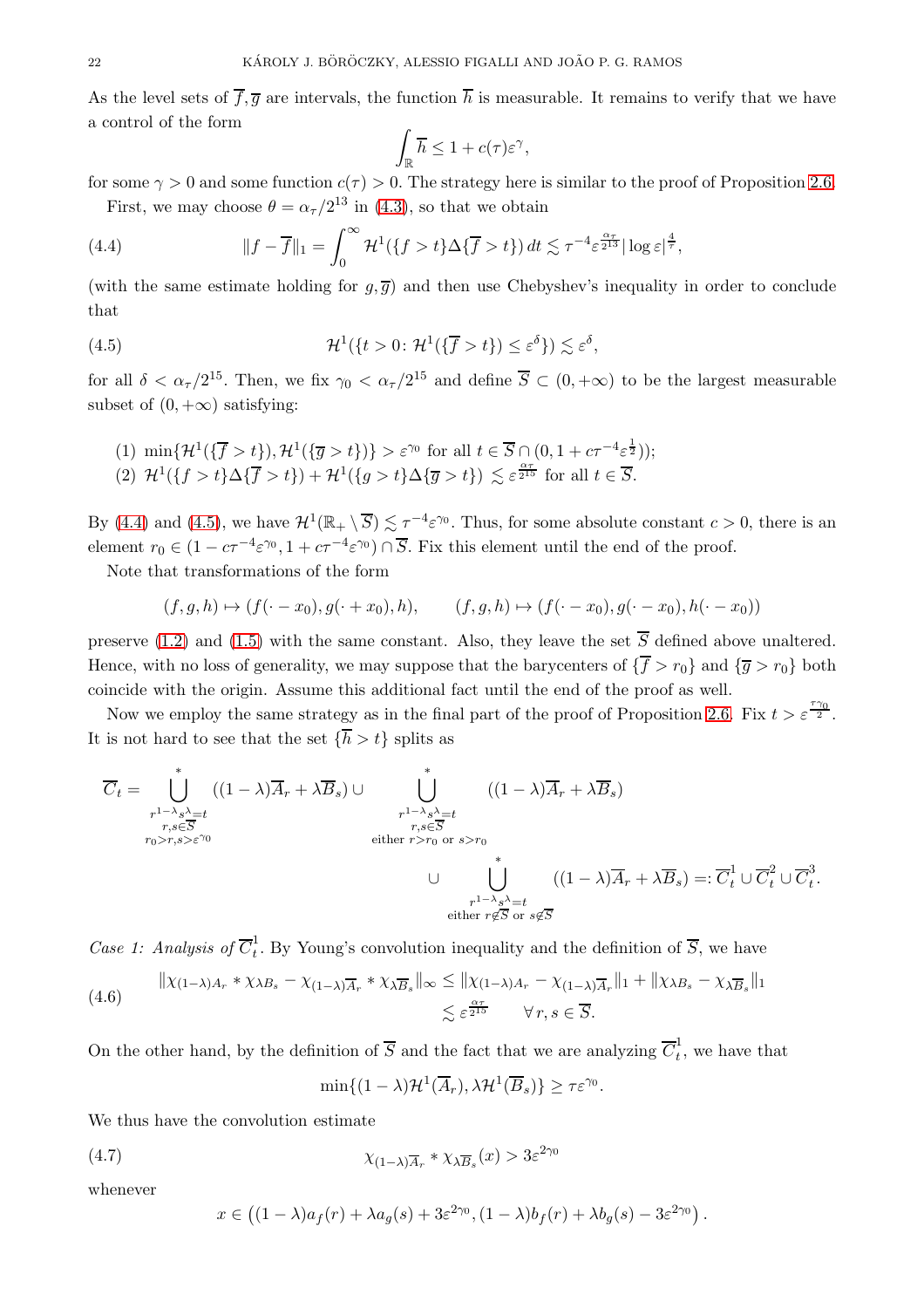Since  $(1 - \lambda)a_f(r) + \lambda a_g(s) \leq -\varepsilon^{\gamma_0}$ ,  $(1 - \lambda)b_f(r) + \lambda b_g(s) \geq \varepsilon^{\gamma_0}$ , and  $r, s \in (\varepsilon^{\gamma_0}, r_0)$ , due to the fact that the barycenters of  $A_{r_0}$  and  $B_{r_0}$  coincide with the origin, we have that the set

$$
((1 - \lambda)a_f(r) + \lambda a_g(s) + 3\varepsilon^{2\gamma_0}, (1 - \lambda)b_f(r) + \lambda b_g(s) - 3\varepsilon^{2\gamma_0})
$$

contains  $(1 - \varepsilon^{\frac{\gamma_0}{4}}) ((1 - \lambda)\overline{A}_r + \lambda \overline{B}_s)$  whenever  $\gamma_0 < \alpha_\tau/2^{15}$ .

On the other hand, [\(4.6\)](#page-21-2) and [\(4.7\)](#page-21-3) imply that

$$
x \in \mathrm{supp}(\chi_{(1-\lambda)A_r} * \chi_{\lambda B_s}) = (1-\lambda)A_r + \lambda B_s.
$$

Thus,

$$
(1 - \lambda)\overline{A}_r + \lambda \overline{B}_s \subset \frac{1}{1 - \varepsilon^{\frac{\gamma_0}{4}}}((1 - \lambda)A_r + \lambda B_s) \subset \frac{1}{1 - \varepsilon^{\frac{\gamma_0}{4}}} \{h > t\},\
$$

hence

$$
\overline{C}_t^1 \subset \frac{1}{1 - \varepsilon^{\frac{\gamma_0}{4}}} C_t.
$$

Case 2: Analysis of  $\overline{C}_t^2 \cup \overline{C}_t^3$ <sup>3</sup>. Recall that, by assumption,  $t > \varepsilon^{\frac{\tau \gamma_0}{2}}$ . Hence, since  $\|\overline{f}\|_{\infty}$ ,  $\|\overline{g}\|_{\infty} \leq 2$ , we readily obtain

$$
r, s \gtrsim \varepsilon^{\frac{\gamma_0}{2}}.
$$

Since  $\mathcal{H}^1(\mathbb{R}_+ \setminus \overline{S}) \leq \varepsilon^{\gamma_0}$ , there exist  $r', s' \in \overline{S}$ , with  $r', s' \in (\varepsilon^{\gamma_0}, r_0)$ , such that  $|r - r'| + |s - s'| \leq \varepsilon^{\gamma_0}$ and  $r > r'$ ,  $s > s'$ . Therefore,

$$
(1 - \lambda)\overline{A}_r + \lambda \overline{B}_s \subset (1 - \lambda)\overline{A}_{r'} + \lambda \overline{B}_{s'} \subset \frac{1}{1 - \varepsilon^{\frac{\gamma_0}{4}}} \{h > (r')^{1 - \lambda}(s')^{\lambda}\} \subset \frac{1}{1 - \varepsilon^{\frac{\gamma_0}{4}}} \{h > t - \varepsilon^{\tau \gamma_0}\},
$$

which implies

$$
\overline{C}_t \subseteq \frac{1}{1 - \varepsilon^{\frac{\gamma_0}{4}}} \{ h > t - \varepsilon^{\tau \gamma_0} \}, \qquad \forall \, t > \varepsilon^{\frac{\tau \gamma_0}{2}}.
$$

Moreover, since  $\mathrm{supp}(\overline{h}) \subset (1-\lambda)\mathrm{supp}(\overline{f})+\lambda \mathrm{supp}(\overline{g})$  and all sets involved are intervals,  $\mathcal{H}^1(\mathrm{supp}(\overline{h})) \lesssim$  $\tau^{-4} |\log \varepsilon|^{\frac{4}{\tau}}$ . Thus,

$$
\int_{\mathbb{R}} \overline{h} = \int_0^{\infty} \mathcal{H}^1(\{\overline{h} > t\}) dt \le \int_0^{\frac{1}{2}\varepsilon^{\frac{\tau \gamma_0}{2}}} \mathcal{H}^1(\mathrm{supp}(\overline{h})) dt + \frac{1}{1 - \varepsilon^{\frac{\gamma_0}{4}}} \int_{\frac{1}{2}\varepsilon^{\frac{\tau \gamma_0}{2}}}^{\infty} \mathcal{H}^1(\{h > t\}) dt \le 1 + \frac{c}{\tau^4} \varepsilon^{\frac{\tau \gamma_0}{2}} |\log \varepsilon|^{\frac{4}{\tau}},
$$

for some absolute constant  $c > 0$ . This concludes Step 1, as long as we take  $\gamma \in (0, \frac{\tau \gamma_0}{2})$  $\frac{\gamma_0}{2}$ ) and  $c(\tau) = \tau^{-4}$ .

• Step 2: the functions  $a_f, a_g, b_f, b_g$  are suitably close to satisfying 4-point inequalities. We now use similar methods to the ones employed in Section [3](#page-13-0) in order to conclude that the functions we constructed are close to being concave.

Indeed, for notational simplicity, we reset our construction from the beginning, additionally assuming the reductions and conclusions of Step 1 to hold. In other words, we assume that  $f, g, h$ satisfy  $(1.2)$  and  $(1.5)$ , and moreover the level sets of  $f, g$  are intervals. We further assume that  $||f||_{\infty} = 1, \int_{\mathbb{R}} f = \int_{\mathbb{R}} g = 1$ , as in Section [2.](#page-6-1)

Once more, we employ the arguments in Sections [2](#page-6-1) and [3,](#page-13-0) together with Chebyshev's inequality, in order to show that there is a set of times  $F \subset (0, +\infty)$  such that  $\mathcal{H}^1(\mathbb{R}_+ \setminus F) \lesssim \varepsilon^{\frac{1}{4}}$ , and moreover

$$
\left|\mathcal{H}^1(C_t) - (1-\lambda)\mathcal{H}^1(A_t) - \lambda\mathcal{H}^1(B_t)\right| \lesssim \tau^{-\frac{3}{2}}\varepsilon^{\frac{1}{4}}, \qquad \forall \, t \in F.
$$

Repeating the argument at the beginning of Step 1, we obtain the existence of a set  $F' \subset (0, +\infty)$ such that

(1)  $\mathcal{H}^1(\mathbb{R}_+ \setminus F') \lesssim \varepsilon^{\delta}$ , whenever  $\delta < \alpha_{\tau}/1024$ ;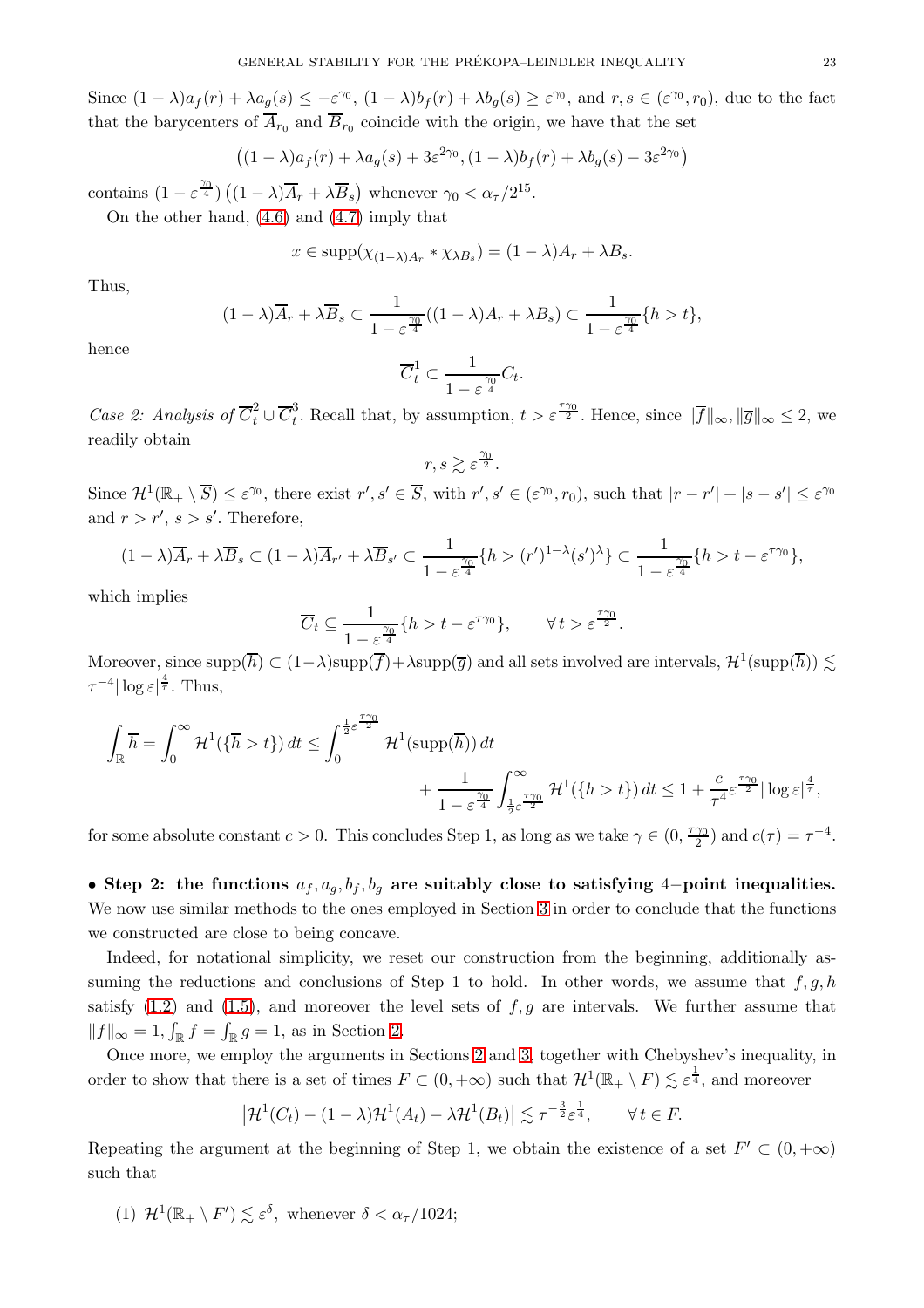- (2)  $|\mathcal{H}^1(C_t) (1 \lambda)\mathcal{H}^1(A_t) \lambda\mathcal{H}^1(B_t)| \lesssim \tau^{-\frac{3}{2}} \varepsilon^{\frac{1}{4}}$  for all  $t \in F'$ ;
- (3)  $\min\{\mathcal{H}^1(A_t),\mathcal{H}^1(B_t)\}\geq \varepsilon^{\delta}$  for all  $t\in(0,1+c\tau^{-\frac{3}{2}}\varepsilon^{\frac{1}{2}})\cap F',\,\delta\leq \alpha_{\tau}/1024.$

Hence, we define the set  $\mathcal{F}'_M$ " :=  $\log(F') \cap [-M, M]$ ,  $M = \theta \log(1/\varepsilon)$   $(\theta < \delta/2$  to be chosen later). We see, from this definition and a change of variables,  $\mathcal{H}^1([-M,M] \setminus \mathcal{F}'_M) \lesssim \varepsilon^{\frac{\delta}{2}}$ , and  $\mathcal{F}'_M$  is such that the sets

$$
\mathcal{A}_R = A_{e^R} = (\mathbf{a}_f(R), \mathbf{b}_f(R)), \quad \mathcal{B}_S = B_{e^S} = (\mathbf{a}_g(S), \mathbf{b}_g(S)), \quad \mathcal{C}_T = B_{e^T} = (\mathbf{a}_h(T), \mathbf{b}_h(T)),
$$

satisfy

<span id="page-23-1"></span>(4.8) 
$$
\left|\mathcal{H}^{1}(\mathcal{C}_{T})-(1-\lambda)\mathcal{H}^{1}(\mathcal{A}_{T})-\lambda\mathcal{H}^{1}(\mathcal{B}_{T})\right|\lesssim \tau^{-\frac{3}{2}}\varepsilon^{\frac{1}{4}}, \qquad \forall T\in\mathcal{F}'_{M}
$$

and

<span id="page-23-0"></span>(4.9) 
$$
\min\{\mathcal{H}^1(\mathcal{A}_T),\mathcal{H}^1(\mathcal{B}_T)\}\geq \varepsilon^{\delta}, \qquad \forall T\in(-\infty,\log(1+c\tau^{-\frac{3}{2}}\varepsilon^{\frac{1}{2}}))\cap\mathcal{F}_M'.
$$

We claim that, for  $R, S, T \in \mathcal{F}'_M$  are so that  $\mathcal{A}_R, \mathcal{B}_S \neq \emptyset$ ,  $(1 - \lambda)R + \lambda S = T$ , then

<span id="page-23-2"></span>
$$
(4.10)\quad (1-\lambda)\mathcal{A}_R + \lambda \mathcal{B}_S \subset \left( (1-\lambda)\mathbf{a}_f(T) + \lambda \mathbf{a}_g(T) - \frac{1}{1000} \varepsilon^{\delta}, (1-\lambda)\mathbf{a}_f(T) + \lambda \mathbf{a}_g(T) + \frac{1}{1000} \varepsilon^{\delta} \right).
$$

Indeed, if this is not the case, then, by [\(4.9\)](#page-23-0) and the Brunn–Minkowski inequality,

$$
\mathcal{H}^1\left((1-\lambda)\mathcal{A}_R+\lambda\mathcal{B}_S\right)\geq\varepsilon^{\delta},
$$

and thus, as all sets involved are intervals,

$$
\mathcal{H}^{1} \left( ((1 - \lambda) \mathcal{A}_{R} + \lambda \mathcal{B}_{S}) \setminus ((1 - \lambda) \mathcal{A}_{T} + \lambda \mathcal{B}_{T}) \right) \geq \frac{1}{1000} \varepsilon^{\delta}.
$$

This implies, on the other hand, that

$$
\mathcal{H}^1(\mathcal{C}_T \setminus ((1 - \lambda)\mathcal{A}_T + \lambda \mathcal{B}_T)) \ge \frac{1}{1000} \varepsilon^{\delta},
$$

which, together with  $(4.8)$  and the one-dimensional Brunn–Minkowski inequality, contradicts the definition of  $\mathcal{F}'_M$ , as long as we take  $\varepsilon \ll \tau^3$ . Thus, whenever  $R, S, T \in \mathcal{F}'_M$ ,  $(1-\lambda)R+\lambda S = T$ ,  $\mathcal{A}_R, \mathcal{B}_S \neq \emptyset$ , we have

<span id="page-23-3"></span>(4.11) 
$$
(1 - \lambda)\mathbf{a}_f(R) + \lambda \mathbf{a}_g(S) \ge (1 - \lambda)\mathbf{a}_f(T) + \lambda \mathbf{a}_g(T) - \frac{1}{1000}\varepsilon^{\delta},
$$

$$
(1 - \lambda)\mathbf{b}_f(R) + \lambda \mathbf{b}_g(S) \le (1 - \lambda)\mathbf{b}_f(T) + \lambda \mathbf{b}_g(T) + \frac{1}{1000}\varepsilon^{\delta},
$$

which proves  $(4.10)$ .

As indicated in Section [3,](#page-13-0) we can apply [\[24,](#page-35-13) Remark 4.1] to translate the three-point inequalities presented in [\(4.11\)](#page-23-3) into the following four-point inequalities:

<span id="page-23-4"></span>(4.12)  
\n
$$
\mathbf{a}_{f}(T_{1}) + \mathbf{a}_{f}(T_{2}) \geq \mathbf{a}_{f}(T_{1,2}) + \mathbf{a}_{f}(T_{2,1}) - \frac{1}{\lambda} \varepsilon^{\delta},
$$
\n
$$
\mathbf{a}_{g}(T_{1}) + \mathbf{a}_{g}(T_{2}) \geq \mathbf{a}_{g}(T_{1,2}) + \mathbf{a}_{g}(T_{2,1}) - \frac{1}{\lambda} \varepsilon^{\delta},
$$
\n
$$
\mathbf{b}_{f}(T_{1}) + \mathbf{b}_{f}(T_{2}) \leq \mathbf{b}_{f}(T_{1,2}) + \mathbf{b}_{f}(T_{2,1}) + \frac{1}{\lambda} \varepsilon^{\delta},
$$
\n(4.13)  
\n
$$
\mathbf{b}_{g}(T_{1}) + \mathbf{b}_{g}(T_{2}) \leq \mathbf{b}_{g}(T_{1,2}) + \mathbf{b}_{g}(T_{2,1}) + \frac{1}{\lambda} \varepsilon^{\delta},
$$

<span id="page-23-5"></span>whenever

$$
T_1, T_2 \in \mathcal{F}'_M
$$
,  $T_{1,2} = \frac{1}{2 - \lambda} T_1 + \frac{1 - \lambda}{2 - \lambda} T_2 \in \mathcal{F}'_M$ ,  $T_{2,1} = \frac{1}{2 - \lambda} T_2 + \frac{1 - \lambda}{2 - \lambda} T_1 \in \mathcal{F}'_M$ .

This shows concludes this step, as the functions  $a_f, a_g, b_f, b_g$  are close to  $a_f, a_g, b_f, b_g$ , which themselves satisfy four-point inequalities.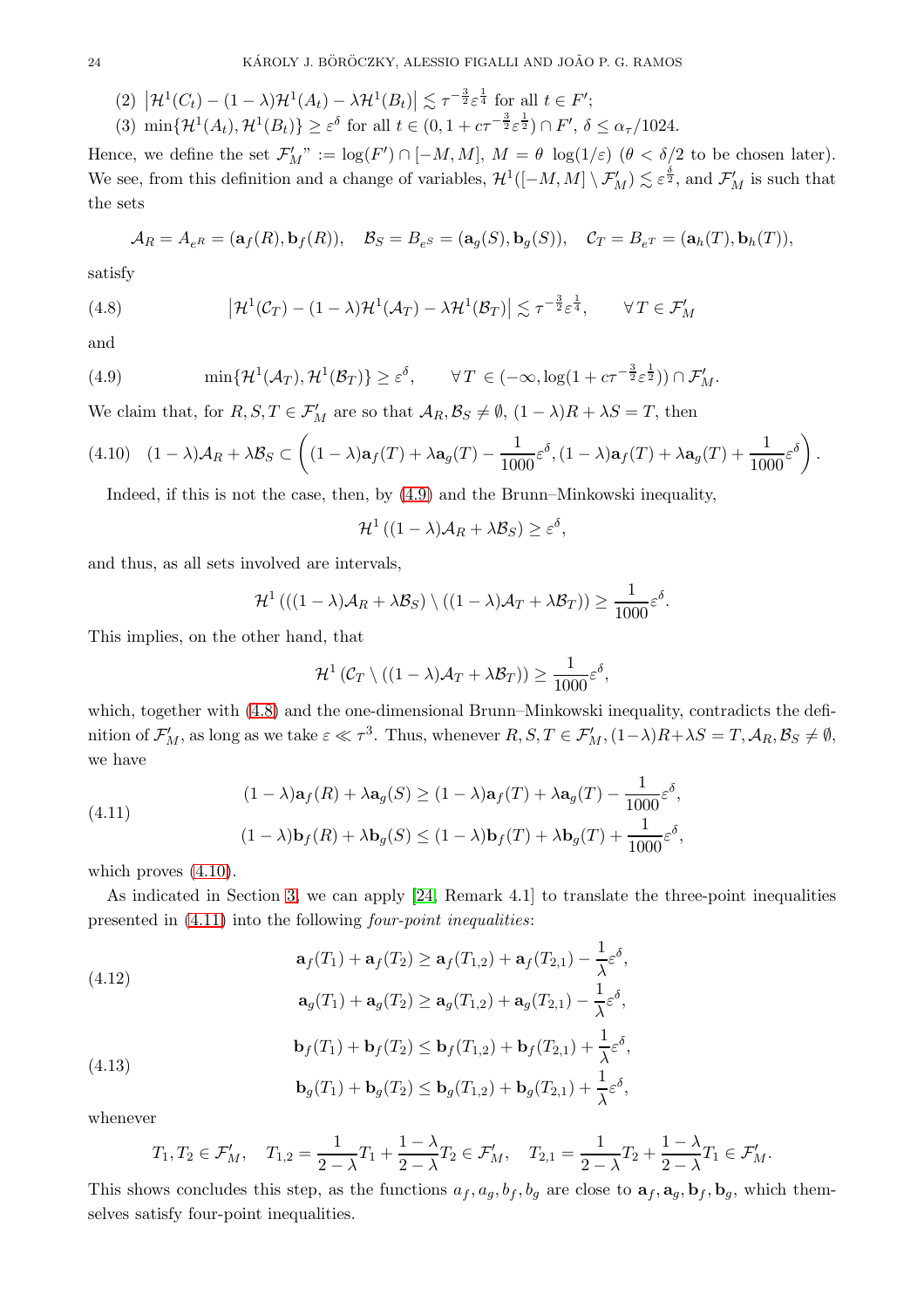Indeed, fixing a level  $r_0 > 1 - c\varepsilon^{\delta}$  with  $\min\{ \mathcal{H}^1(\{f > r_0\}), \mathcal{H}^1(\{g > r_0\}) \} \ge \varepsilon^{\delta}$ , we may suppose that the barycenters of the intervals  $\{f > r_0\}, \{g > r_0\}$  coincide with the origin; the existence of such a level follows once again by the definition and properties of the set  $\mathcal{F}'_M$ .

After this reduction, the definition of  $\mathcal{F}'_M$  and Lemma [2.5](#page-8-4) ensure that the additional hypothesis

$$
|\mathbf{a}_f(T)| + |\mathbf{b}_f(T)| + |\mathbf{a}_g(T)| + |\mathbf{b}_g(T)| \lesssim \tau^{-4} |\log \varepsilon|^{\frac{4}{\tau}}
$$

hold on a subset  $\mathfrak{F} \subset \mathcal{F}'_M$  so that  $\mathcal{H}^1(\mathcal{F}'_M \setminus \mathfrak{F}) \lesssim \varepsilon^{\delta}$ . We thus replace  $\mathcal{F}'_M$  by  $\mathfrak{F}$ , and henceforth still denote it by  $\mathcal{F}'_M$ . Notice also that, in such a set, one has  $a_f, a_g$  nonpositive and  $b_f, b_g$  nonnegative.

At the present point, one notices that all other prerequisites for Lemma [3.2](#page-15-0) are satisfied, thus we may apply it to  $\mathbf{b}_f$ ,  $\mathbf{b}_q$ , and to  $-\mathbf{a}_f$ ,  $-\mathbf{a}_q$  (thanks to [\(4.12\)](#page-23-4) and [\(4.13\)](#page-23-5)).

Applying Lemma [3.2](#page-15-0) and arguing as in Section [3,](#page-13-0) we find functions  $\mathfrak{b}_f$ ,  $\mathfrak{b}_q$ ,  $\mathfrak{a}_f$ ,  $\mathfrak{a}_q$ , defined on an interval  $\Omega_M$  satisfying  $\mathcal{H}^1((-M, M) \setminus \Omega_M) \lesssim \varepsilon^{\frac{\delta}{2}}$ , such that

<span id="page-24-0"></span>(4.14) 
$$
\int_{\mathcal{F}'_M} |\mathfrak{b}_f(T) - \mathfrak{b}_f(T)| dT + \int_{\mathcal{F}'_M} |\mathfrak{a}_f(T) - \mathfrak{a}_f(T)| dT \lesssim \frac{|\log \varepsilon|^{\frac{4}{\tau}}}{\tau^{\omega_1}} \varepsilon^{\frac{\delta \alpha_\tau}{2}},
$$

$$
\int_{\mathcal{F}'_M} |\mathfrak{b}_g(T) - \mathfrak{b}_g(T)| dT + \int_{\mathcal{F}'_M} |\mathfrak{a}_g(T) - \mathfrak{a}_g(T)| dT \lesssim \frac{|\log \varepsilon|^{\frac{4}{\tau}}}{\tau^{\omega_1}} \varepsilon^{\frac{\delta \alpha_\tau}{2}}.
$$

Moreover,  $\mathfrak{b}_f$ ,  $\mathfrak{b}_g$  are bconcave,  $\mathfrak{a}_f$ ,  $\mathfrak{a}_g$  are convex, and they are all bounded in absolute value by  $c\tau^{-4}|\log\varepsilon|^{\frac{4}{\tau}}.$ 

Again, the considerations in Section [3](#page-13-0) applied almost verbatim to  $\mathbf{b}_f$ ,  $\mathbf{b}_g$ ,  $-\mathbf{a}_f$ ,  $-\mathbf{a}_g$  imply that, by potentially decreasing the power of  $\varepsilon$  in the left-hand side of [\(4.14\)](#page-24-0), we may suppose that  $\mathfrak{a}_f, \mathfrak{a}_g, \mathfrak{b}_f, \mathfrak{b}_g$ are all monotone on a smaller interval  $I_M = (-3M/4, 3M/4)$ , and thus, as  $\mathbf{a}_f, \mathbf{a}_g, \mathbf{b}_f, \mathbf{b}_g$  are themselves bounded by  $c\tau^{-4}|\log \varepsilon|^{\frac{4}{\tau}},$ 

$$
\int_{I_M} \left| \mathfrak{a}_f(T) - \mathfrak{a}_f(T) \right| dT + \int_{I_M} \left| \mathfrak{b}_f(T) - \mathfrak{b}_f(T) \right| dT \lesssim \frac{|\log \varepsilon|^{1 + \frac{4}{\tau}}}{\tau^{\frac{3\omega_1}{2}}} \varepsilon^{\frac{\delta \alpha_\tau}{16}},
$$
  

$$
\int_{I_M} \left| \mathfrak{a}_g(T) - \mathfrak{a}_g(T) \right| dT + \int_{I_M} \left| \mathfrak{b}_g(T) - \mathfrak{b}_g(T) \right| dT \lesssim \frac{|\log \varepsilon|^{1 + \frac{4}{\tau}}}{\tau^{\frac{3\omega_1}{2}}} \varepsilon^{\frac{\delta \alpha_\tau}{16}}.
$$

Similarly as before, we pick the unique pair  $\tilde{f}, \tilde{g}$  of functions such that

$$
\{x \in \mathbb{R} \colon \tilde{f}(x) > t\} = (\mathfrak{a}_f(\log t), \mathfrak{b}_f(\log t)), \qquad \{x \in \mathbb{R} \colon \tilde{g}(x) > t\} = (\mathfrak{a}_g(\log t), \mathfrak{b}_g(\log t)),
$$

whenever  $\log t \in I_M$  (that is,  $t \in (\varepsilon^{\frac{3\theta}{4}}, \varepsilon^{-\frac{3\theta}{4}})$ ),

$$
\text{supp}(\tilde{f}) = \bigcup_{t \in (\varepsilon^{\frac{3\theta}{4}}, \varepsilon^{-\frac{3\theta}{4}})} (\mathfrak{a}_f(\log t), \mathfrak{b}_f(\log t)), \qquad \text{supp}(\tilde{g}) = \bigcup_{t \in (\varepsilon^{\frac{3\theta}{4}}, \varepsilon^{-\frac{3\theta}{4}})} (\mathfrak{a}_g(\log t), \mathfrak{b}_g(\log t)),
$$

and  $\{x \in \mathbb{R} : \tilde{f}(x) > t\} = \{x \in \mathbb{R} : \tilde{g}(x) > s\} = \emptyset$  for  $t, s > \varepsilon^{-\frac{3\theta}{4}}$  or whenever  $\mathfrak{a}_f(\log t) = \mathfrak{b}_f(\log t) =$  $0 = \mathfrak{a}_q(\log s) = \mathfrak{b}_q(\log s).$ 

It follows from the convexity of  $a_f$ ,  $a_g$ , concavity of  $b_f$ ,  $b_g$  and the argument in Section [3](#page-13-0) that these functions are log-concave.

• Step 4: Conclusion. We can finally conclude the proof. Assume, as in previous sections, that  $||f||_1 = ||g||_1 = 1$  and  $\min\{||f||_{\infty}, ||g||_{\infty}\} = ||f||_{\infty} = 1$ . Moreover, we assume that **Steps 1, 2, 3** hold.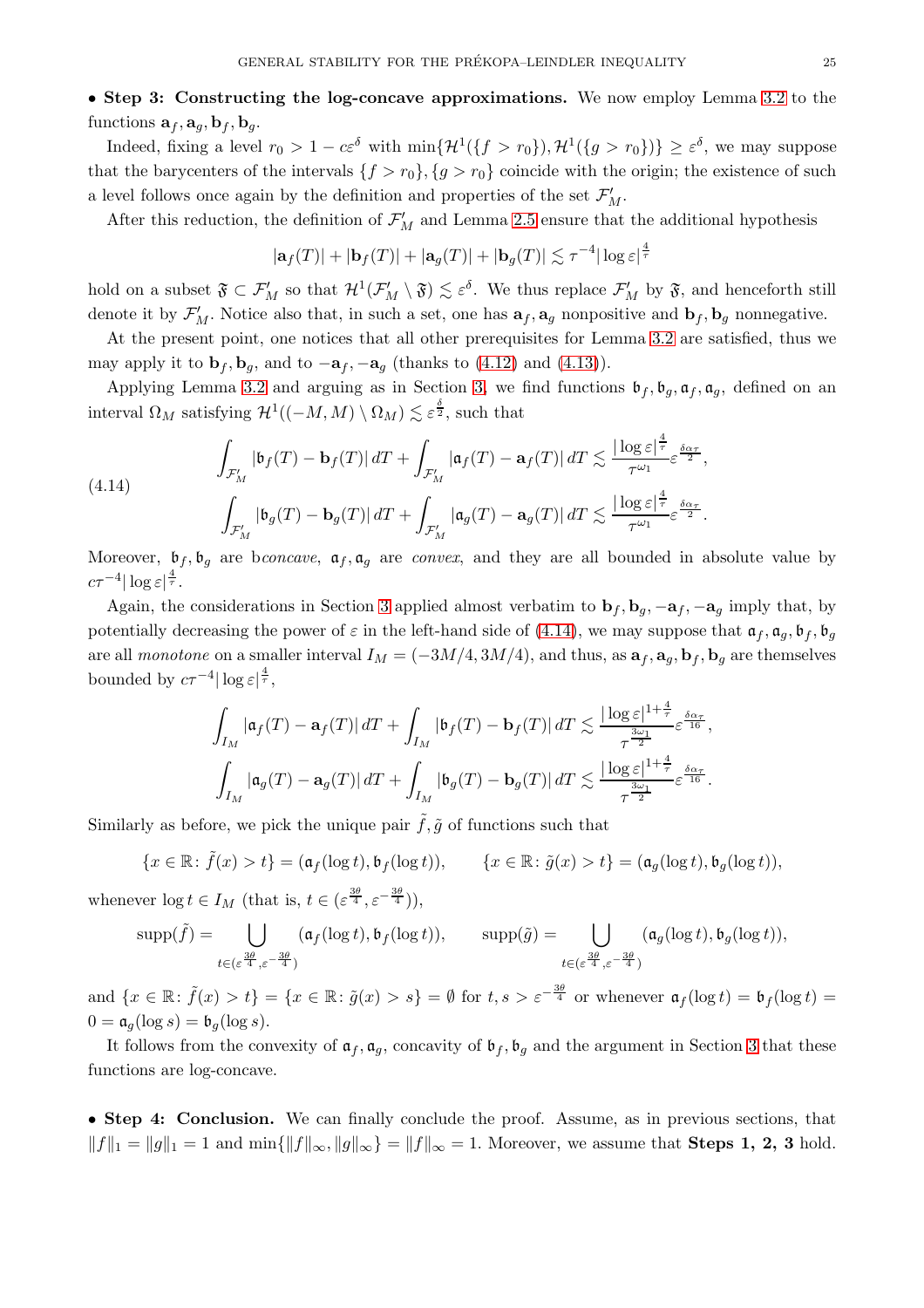Thus, using the functions  $\tilde{f}, \tilde{g}$  and the way we built them, we are led to estimate:

$$
\begin{split} \|f - \tilde{f}\|_{1} &= \int_{0}^{\infty} \mathcal{H}^{1}(\{f > t\} \Delta \{\tilde{f} > t\}) \, dt \\ &\leq \int_{I_{M}} |\mathbf{a}_{f}(T) - \mathbf{a}_{f}(T)| \, e^{T} \, dT + \int_{I_{M}} |\mathbf{b}_{f}(T) - \mathbf{b}_{f}(T)| e^{T} \, dT + \int_{0}^{\varepsilon^{\theta}} \mathcal{H}^{1}(\{f > t\}) dt \\ &\leq \varepsilon^{-\frac{3\theta}{4}} \left( \int_{I_{M}} |\mathbf{a}_{f}(T) - \mathbf{a}_{f}(T)| \, dT + \int_{I_{M}} |\mathbf{b}_{f}(T) - \mathbf{b}_{f}(T)| \, dT \right) + \frac{c}{\tau^{4}} \varepsilon^{\theta} |\log \varepsilon|^{\frac{4}{\tau}} \\ &\lesssim |\log \varepsilon|^{1 + \frac{4}{\tau}} \tau^{-\frac{3\omega_{1}}{2}} \varepsilon^{\frac{\delta \alpha_{\tau}}{32}} \lesssim \tau^{-\frac{3\omega_{1}}{2}} \varepsilon^{\frac{\delta \alpha_{\tau}}{64}}, \end{split}
$$

by choosing  $\theta = \frac{4}{3} \frac{\delta \alpha_{\tau}}{32}$  and using  $\varepsilon \ll e^{-10^{10} \frac{|\log \tau|^4}{\tau^4}}$  $\overline{\tau^4}$ . Note that, in this computation, we assumed f and g to fulfill the requirements in Steps 1-3. In doing so, we lose powers of  $\varepsilon$  along the way. More precisely, combining estimates from Section [3](#page-13-0) and Steps 1-3, we have:

- (1) We must not incorporate any further power from Section [3,](#page-13-0) as it has only been used in the reduction to the case of functions whose level sets are intervals;
- (2) In Steps 1-3, we must substitute  $\varepsilon \mapsto \frac{c}{\tau^4} \varepsilon^{\frac{7\alpha\tau}{2048}}$ , by the reduction made in Step 1.

Thus, we conclude that if the functions  $f, g, h$  satisfy [\(1.2\)](#page-0-3) and [\(1.5\)](#page-2-3), then there are log-concave functions  $f, \tilde{g}$  such that

$$
||f - \tilde{f}||_1 + ||g - \tilde{g}||_1 \le c\tau^{-\frac{3\omega_1}{2}} \varepsilon^{\frac{\tau \alpha_1^3}{230}} =: c\tau^{-\frac{3\omega_1}{2}} \varepsilon^{Q_0(\tau)}
$$

.

We are now in a position to use Proposition [2.6.](#page-9-0) We choose  $\eta = c\tau^{-\frac{3\omega_1}{2}} \varepsilon^{Q_0(\tau)}$ . The condition  $\eta < c'\tau^3$ for some  $c' \in (0,1)$  becomes

<span id="page-25-1"></span>
$$
(4.15) \t\t \varepsilon \le ce^{-M(\tau)},
$$

where we define  $M(\tau) = 10^{40} \omega_1 \frac{|\log(\tau)|^4}{\tau^4}$  $\frac{3(T)T}{T^4}$ , and  $c > 0$  is an absolute constant. Under that condition, notice that all the smallness conditions in the proof above are also fulfilled.

Hence, thanks to Proposition [2.6](#page-9-0) and the smallness condition [\(4.15\)](#page-25-1), there exists a log-concave function h such that, for f, g, h satisfying [\(1.2\)](#page-0-3) and [\(1.5\)](#page-2-3), if we let  $a = ||g||_1/||f||_1$ , then there is  $w \in \mathbb{R}$ for which

$$
\int_{\mathbb{R}} |a^{\lambda} f(x) - \tilde{h}(x - \lambda w)| dx \lesssim \tau^{-\omega_2} \varepsilon^{\frac{Q_0(\tau)}{32}} \int_{\mathbb{R}} h,
$$
  

$$
\int_{\mathbb{R}} |a^{\lambda - 1} g(x) - \tilde{h}(x + (1 - \lambda)w)| \lesssim \tau^{-\omega_2} \varepsilon^{\frac{Q_0(\tau)}{32}} \int_{\mathbb{R}} h,
$$
  

$$
\int_{\mathbb{R}} |h(x) - \tilde{h}(x)| dx \lesssim \tau^{-\omega_2} \varepsilon^{\frac{Q_0(\tau)}{8}} \int_{\mathbb{R}} h.
$$

Here, we have let  $\omega_2 = \frac{\omega_1}{8} + 2$ . Thus, noting the choices of  $Q(\tau)$ ,  $M(\tau)$  in the statement of Theorem [4.1,](#page-18-1) we notice that this finishes the proof of that result, and thus also the proof of Theorem [1.6](#page-2-2) in dimension  $n=1$ .

### 5. The high-dimensional case

<span id="page-25-0"></span>With the one-dimensional case already resolved in the previous section, we now employ a recent strategy by the first author and A. De [\[10\]](#page-35-21) in order to reduce the higher-dimensional version to the one-dimensional one, with the aid of the stability version of the Brunn–Minkowski inequality proved by the second author and D. Jerison [\[24\]](#page-35-13). Indeed, we note that the main result in one-dimension implies the following result:

<span id="page-25-3"></span><span id="page-25-2"></span>**Corollary 5.1.** Let  $F, G, H : \mathbb{R}_+ \to \mathbb{R}_+$  be measurable functions such that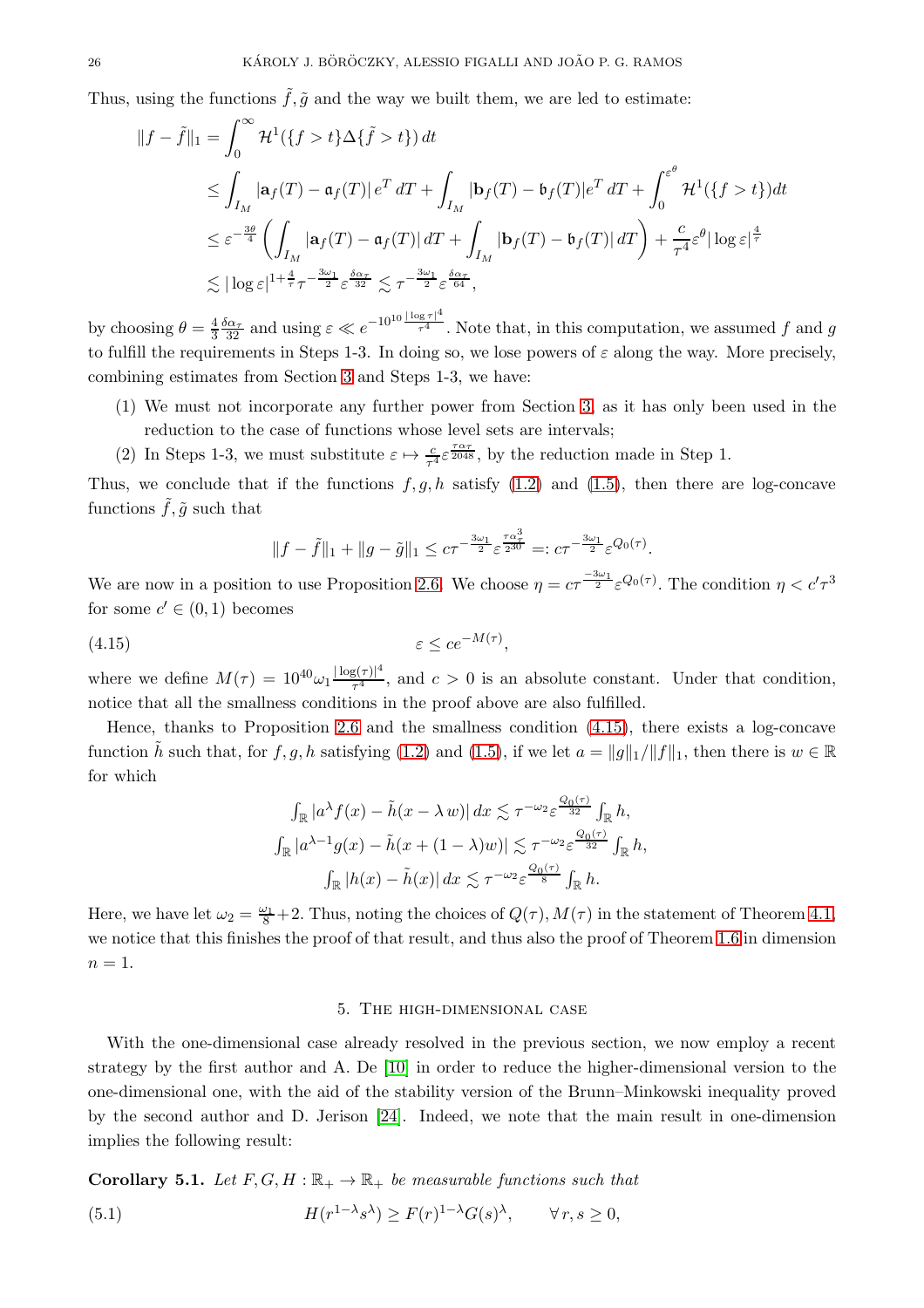where  $\lambda \in [\tau, 1 - \tau]$  for some  $\tau \in (0, 1/2]$ . Suppose that

<span id="page-26-0"></span>(5.2) 
$$
\int_{\mathbb{R}_+} H \leq (1+\varepsilon) \left( \int_{\mathbb{R}_+} F \right)^{1-\lambda} \left( \int_{\mathbb{R}_+} G \right)^{\lambda}
$$

holds for  $0 < \varepsilon < e^{-M(\tau)}$ . Then there are constant  $a, b > 0$ , with  $a/b = ||F||_1/||G||_1$ , such that

$$
\int_{\mathbb{R}_+} |a^{-\lambda} F(b^{-\lambda} t) - H(t)| dt + \int_{\mathbb{R}_+} |a^{(1-\lambda)} G(b^{(1-\lambda)} t) - H(t)| dt \lesssim \tau^{-\omega} \varepsilon^{Q(\tau)} \int_{\mathbb{R}_+} H.
$$

Here,  $\omega$  and  $Q(\tau)$  are the same as in Theorem [4.1.](#page-18-1)

*Proof.* We change variables and define  $f(x) = F(e^x)e^x$ ,  $g(x) = G(e^x)e^x$ ,  $h(x) = H(e^x)e^x$ . These functions satisfy [\(1.2\)](#page-0-3), and, as

$$
\int_{\mathbb{R}} f = \int_{\mathbb{R}_+} F, \, \int_{\mathbb{R}} g = \int_{\mathbb{R}_+} G, \, \int_{\mathbb{R}} h = \int_{\mathbb{R}_+} H,
$$

they also satisfy [\(1.5\)](#page-2-3). By the result in Section [4,](#page-18-0) there is a constant  $\eta \in \mathbb{R}$  such that

$$
\int_{\mathbb{R}} |f(x) - (\|f\|_1/\|g\|_1)^{\lambda} h(x + \lambda \eta) | dx \lesssim \tau^{-\omega} \varepsilon^{Q(\tau)} \|f\|_1,
$$
  

$$
\int_{\mathbb{R}} |g(x) - (\|g\|_1 \|f\|_1)^{1-\lambda} h(x + (\lambda - 1)\eta) | dx \lesssim \tau^{-\omega} \varepsilon^{Q(\tau)} \|g\|_1,
$$

for  $Q(\tau)$  as in the statement of Theorem [4.1.](#page-18-1) Changing variables back, we obtain

$$
\int_{\mathbb{R}} |F(t) - e^{\lambda \eta} (\|F\|_1 / \|G\|_1)^{\lambda} H(te^{\lambda \eta})| dt \lesssim \tau^{-\omega} \varepsilon^{Q(\tau)} \|F\|_1,
$$
  

$$
\int_{\mathbb{R}} |G(t) - e^{(\lambda - 1)\eta} (\|G\|_1 \|F\|_1)^{1-\lambda} H(te^{(\lambda - 1)\eta})| dt \lesssim \tau^{-\omega} \varepsilon^{Q(\tau)} \|G\|_1,
$$

which implies that

$$
\int_{\mathbb{R}} |e^{-\lambda \eta} (\|G\|_1 / \|F\|_1) ^{\lambda} F(e^{-\lambda \eta} s) - H(s) \|dt \lesssim \tau^{-\omega} \varepsilon^{Q(\tau)} \|F\|_1^{1-\lambda} \|G\|_1^{\lambda},
$$
  

$$
\int_{\mathbb{R}} |e^{(1-\lambda)\eta} (\|F\|_1 / \|G\|_1)^{1-\lambda} G(e^{(1-\lambda)\eta} s) - H(s) \|dt \lesssim \tau^{-\omega} \varepsilon^{Q(\tau)} \|F\|_1^{1-\lambda} \|G\|_1^{\lambda}.
$$

Taking  $a = \frac{e^{\eta} ||F||_1}{||G||_1}$  $\frac{\partial ||F||_1}{||G||_1}$ ,  $b = e^{\eta}$  and using the Prékopa–Leindler inequality on the right-hand side of the last expression implies the result.

Let  $f, g, h : \mathbb{R}^n \to \mathbb{R}_+$  satisfy the n-dimensional version of [\(1.2\)](#page-0-3). We use Corollary [5.1](#page-25-2) for the triple  $F, G, H$  defined by

$$
\mathcal{H}^n(\lbrace x \in \mathbb{R}^n : f(x) > t \rbrace) = F(t),
$$
  

$$
\mathcal{H}^n(\lbrace x \in \mathbb{R}^n : g(x) > t \rbrace) = G(t),
$$
  

$$
\mathcal{H}^n(\lbrace x \in \mathbb{R}^n : h(x) > t \rbrace) = H(t).
$$

By [\(1.2\)](#page-0-3) and the n−dimensional Brunn-Minkowski inequality, we have

$$
H(r^{1-\lambda}s^{\lambda}) \ge \left( (1-\lambda)F(r)^{1/n} + \lambda G(s)^{1/n} \right)^n,
$$

whenever  $F(s)$ ,  $G(r) > 0$ . Thus, using the weighted inequality between arithmetic and geometric means, we get the condition [\(5.1\)](#page-25-3) for  $F(s)$ ,  $G(r) > 0$ . Whenever one of them is zero, (5.1) holds trivially, and thus we have verified [\(5.1\)](#page-25-3). By layer-cake representation, [\(5.2\)](#page-26-0) follows at once from  $(1.5).$  $(1.5).$ 

As conditions are verified, we are in position to use the following result: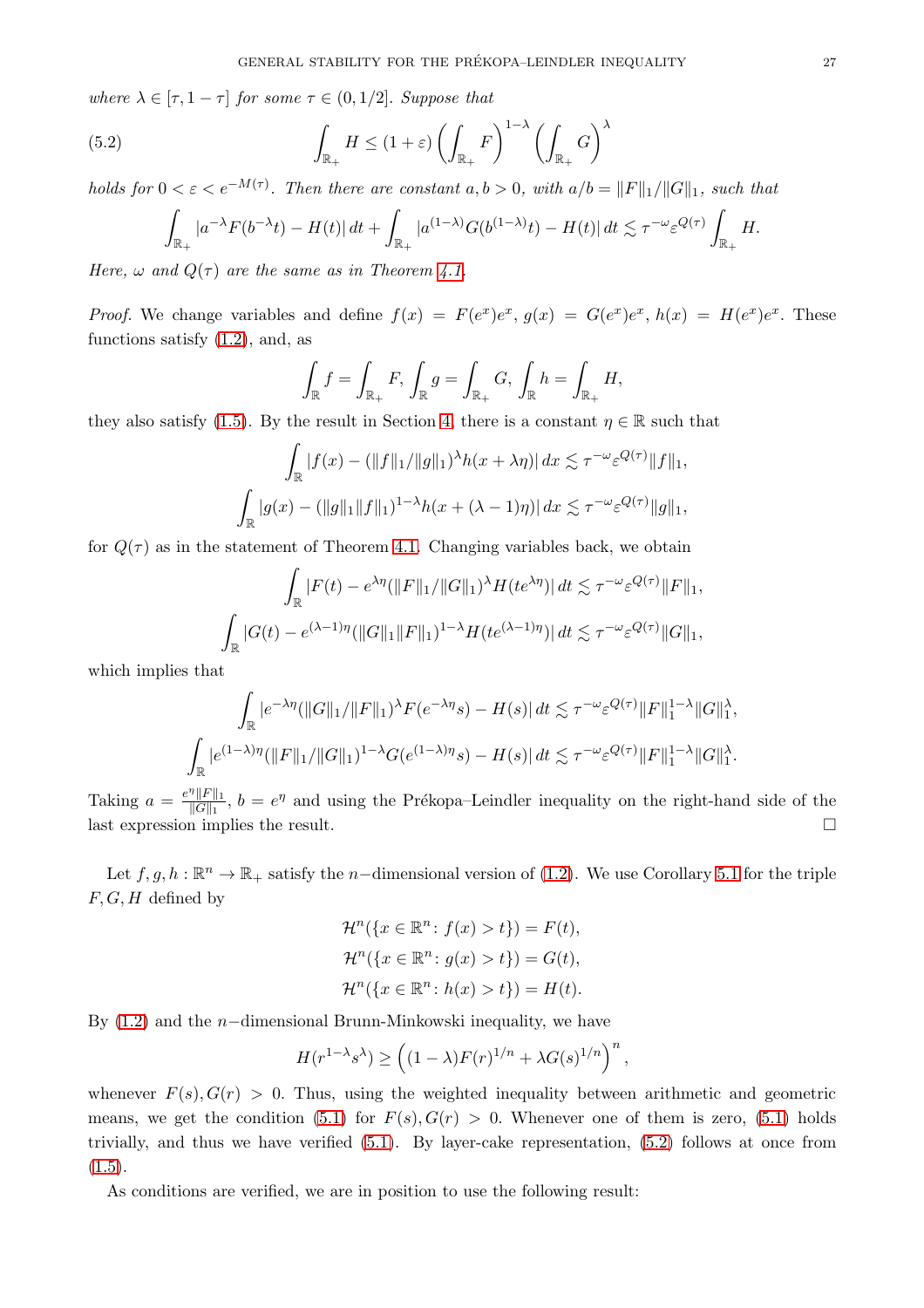<span id="page-27-5"></span>**Lemma 5.2.** If  $\varepsilon \in (0, e^{-M_n(\tau)})$ , and  $f, g, h : \mathbb{R}^n \to \mathbb{R}_+$  satisfy  $(1.2)$ ,  $(1.5)$  and  $\int_{\mathbb{R}^n} f = \int_{\mathbb{R}^n} g = 1$ , then there is a dimensional constant  $c_n > 0$  such that

$$
\int_0^\infty |F(t) - H(t)| \, dt + \int_0^\infty |G(t) - H(t)| \, dt \leq c_n \tau^{-\frac{\omega}{2} - 1} \varepsilon^{\frac{Q(\tau)}{2}}.
$$

Proof. In what follows, we let, in analogy to the notation employed in sections [2,](#page-6-1) [3](#page-13-0) and [4,](#page-18-0)

$$
\{x \in \mathbb{R}^n : f(x) > t\} = A_t,
$$
  

$$
\{x \in \mathbb{R}^n : g(x) > t\} = B_t,
$$
  

$$
\{x \in \mathbb{R}^n : h(x) > t\} = C_t
$$

denote the level sets of  $f, g, h$ , respectively. Since  $||f||_1 = ||g||_1 = 1$ ,  $\int_0^\infty H = \int_{\mathbb{R}^n} h \leq 1 + \varepsilon$ , it follows from Corollary [5.1](#page-25-2) that there exists some  $b > 0$  such that

$$
\int_0^\infty |b^\lambda F(b^\lambda t) - H(t)| dt + \int_0^\infty |b^{-(1-\lambda)} G(b^{-(1-\lambda)}t) - H(t)| dt \le a(\tau, \varepsilon),
$$

where we denote  $a(\tau, \varepsilon) = c\tau^{-\omega} e^{Q(\tau)}$ . We may assume, without loss of generality, that  $b \ge 1$ . For  $t > 0$ , let

$$
\widetilde{A}_t = b^{\frac{\lambda}{n}} A_{b^{\lambda}t} \text{ if } \widetilde{A}_t \neq \emptyset
$$
  

$$
\widetilde{B}_t = b^{\frac{-(1-\lambda)}{n}} B_{b^{-(1-\lambda)}t} \text{ if } \widetilde{B}_t \neq \emptyset.
$$

These sets satisfy  $|\tilde{A}_t| = b^{\lambda} F(b^{\lambda} t), |\tilde{B}_t| = b^{-(1-\lambda)} G(b^{-(1-\lambda)} t)$  and

<span id="page-27-0"></span>(5.3) 
$$
\int_0^\infty |\tilde{A}_t| - H(t)| dt + \int_0^\infty |\tilde{B}_t| - H(t)| dt \leq a(\tau, \varepsilon).
$$

In addition, we also know from the Prékopa–Leindler condition that

$$
(1 - \lambda)b^{\frac{-\lambda}{n}}\widetilde{A}_t + \lambda b^{\frac{1-\lambda}{n}}\widetilde{B}_t \subset C_t.
$$

We proceed to divide the positive line  $[0, \infty)$  into two sets where the measures of  $\tilde{A}_t$ ,  $\tilde{B}_t$  are either both close to that of  $H(t)$ , and otherwise. Indeed, we write  $[0, +\infty) = I \cup J$ , where  $t \in I$  if  $\frac{3}{4}H(t)$  $|\widetilde{A}_t| < \frac{5}{4} H(t)$  and  $\frac{3}{4} H(t) < |\widetilde{B}_t| < \frac{5}{4} H(t)$ , and  $t \in J$  otherwise. For J, since  $\varepsilon < e^{-M_n(\tau)}$ , [\(5.3\)](#page-27-0) yields

<span id="page-27-1"></span>(5.4) 
$$
\int_J H(t) dt \leq 4 \int_J \left( \left| |\widetilde{A}_t| - H(t) \right| + \left| |\widetilde{B}_t| - H(t) \right| \right) dt \leq 8a(\tau, \varepsilon) < \frac{1}{2}.
$$

Turning to  $I$ , it follows from the Prékopa-Leindler inequality and  $(5.4)$  that

<span id="page-27-3"></span>(5.5) 
$$
\int_I H(t) dt \ge 1 - \int_J H(t) dt > \frac{1}{2}
$$

For  $t \in I$ , we define  $\alpha(t) = |\widetilde{A}_t|/H(t)$  and  $\beta(t) = |\widetilde{B}_t|/H(t)$ , and hence  $\frac{3}{4} < \alpha(t)$ ,  $\beta(t) < \frac{5}{4}$  $\frac{5}{4}$ , and  $(5.3)$ implies

.

<span id="page-27-4"></span>(5.6) 
$$
\int_0^\infty H(t) \cdot (|\alpha(t) - 1| + |\beta(t) - 1|) dt \le 2a(\tau, \varepsilon).
$$

We then proceed by estimating, by the Brunn–Minkowski inequality,

<span id="page-27-2"></span>
$$
H(t) \geq \left( (1 - \lambda)|A_{b\lambda t}|^{\frac{1}{n}} + \lambda |B_{b\lambda - 1}t|^{\frac{1}{n}} \right)^n = \left( (1 - \lambda)b^{\frac{-\lambda}{n}}|\widetilde{A}_t|^{\frac{1}{n}} + \lambda b^{\frac{1-\lambda}{n}}|\widetilde{B}_t|^{\frac{1}{n}} \right)^n
$$
  
\n
$$
= |\widetilde{A}_t|^{1-\lambda} \cdot |\widetilde{B}_t|^{\lambda} \left( (1 - \lambda)b^{-\frac{\lambda}{n}}\frac{|\widetilde{A}_t|^{\frac{\lambda}{n}}}{|\widetilde{B}_t|^{\frac{\lambda}{n}}} + \lambda b^{\frac{1-\lambda}{n}}\frac{|\widetilde{B}_t|^{\frac{1-\lambda}{n}}}{|\widetilde{A}_t|^{\frac{1-\lambda}{n}}} \right)^n
$$
  
\n
$$
= H(t) \cdot \alpha(t)^{1-\lambda} \cdot \beta(t)^{\lambda} \left( (1 - \lambda)\gamma^{\frac{\lambda}{n}} + \lambda\gamma^{-\frac{1-\lambda}{n}} \right)^n,
$$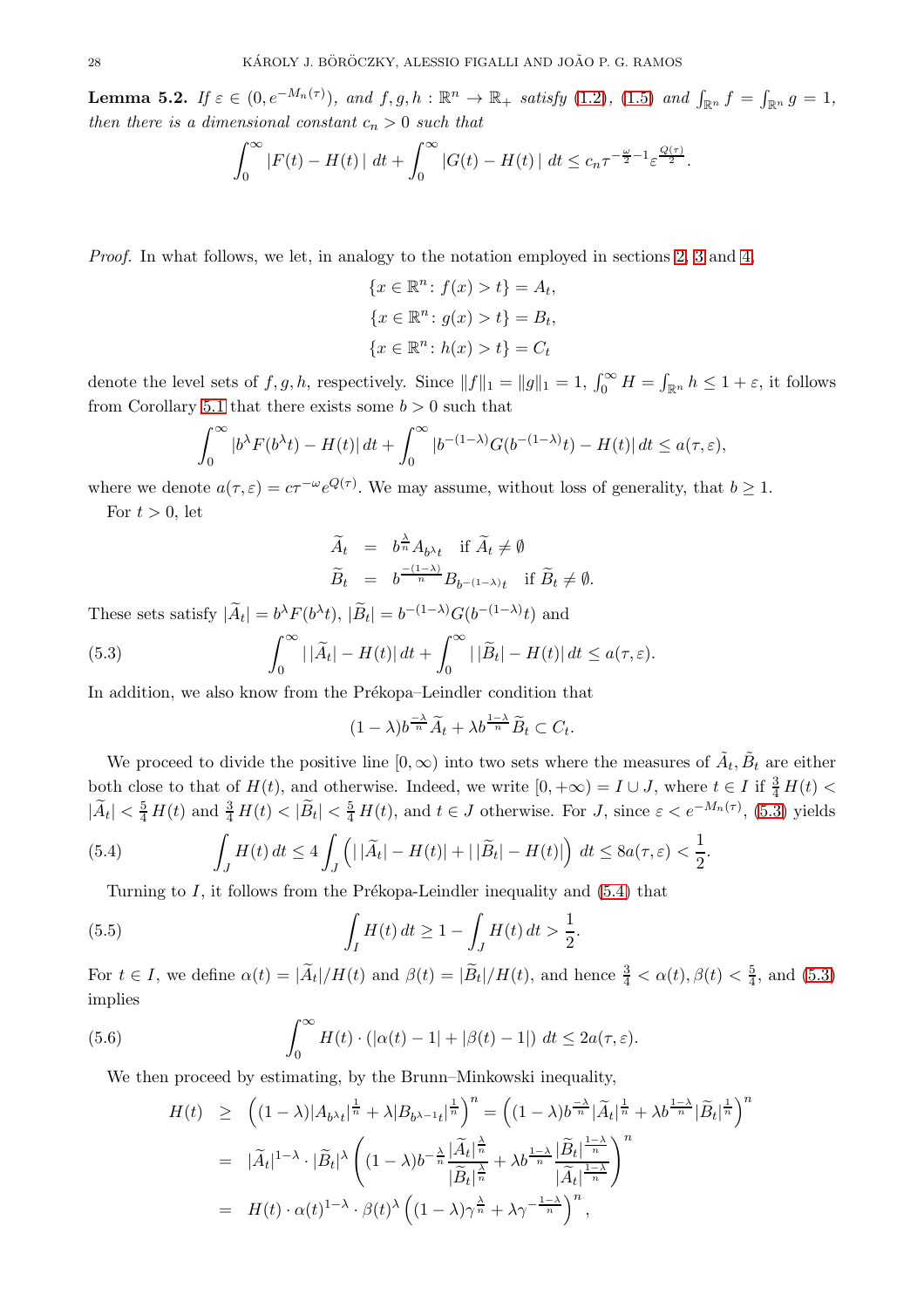where we let  $\gamma = \frac{|\widetilde{A}_t|}{\sqrt{|\widetilde{B}_t|}}$  $\frac{|A_t|}{b|\widetilde{B}_t|}$ . Then  $(2.6)$  yields

$$
(1 - \lambda)\gamma^{\frac{\lambda}{n}} + \lambda \gamma^{-\frac{1-\lambda}{n}} \ge 1 + \tau \left(\gamma^{\frac{\lambda}{2n}} - \gamma^{-\frac{1-\lambda}{2n}}\right)^2 \ge 1 + \tau \left(\gamma^{\frac{1}{4n}} - \gamma^{-\frac{1}{4n}}\right)^2.
$$

We now note that for  $s \geq 1$ , we have

$$
s^{\frac{1}{4n}} - s^{-\frac{1}{4n}} = s^{-\frac{1}{4n}}(s^{\frac{1}{2n}} - 1) \geq s^{-\frac{1}{4n}} \cdot \frac{s^{\frac{1}{2n}-1}}{2n}(s-1) \geq \frac{1}{2n} \left(s - \frac{1}{s}\right),
$$

and thus [\(5.7\)](#page-27-2) implies

$$
H(t) \ge H(t) \cdot \alpha(t)^{1-\lambda} \cdot \beta(t)^{\lambda} \left(1 + \frac{\tau}{4n} \left(\gamma - \gamma^{-1}\right)^2\right).
$$

We claim that if  $t \in I$ , then

<span id="page-28-0"></span>(5.8) 
$$
\alpha(t)^{1-\lambda} \cdot \beta(t)^{\lambda} \left(1 + \frac{\tau}{4n} \left(\gamma - \gamma^{-1}\right)^2\right) \ge 1 - 2|\alpha(t) - 1| - 2|\beta(t) - 1| + \tau \frac{(\sqrt{b} - 1)^2}{8n \cdot b}.
$$

Since  $\alpha(t)^{1-\lambda} \cdot \beta(t)^{\lambda} \ge 1 - |\alpha(t) - 1| - |\beta(t) - 1|$ , [\(5.8\)](#page-28-0) readily holds if  $|\alpha(t) - 1| + |\beta(t) - 1| \ge \frac{(\sqrt{b}-1)^2}{16n \cdot b}$  $\frac{(b-1)^2}{16n \cdot b}$ Therefore we may assume that

<span id="page-28-1"></span>(5.9) 
$$
|\alpha(t) - 1| + |\beta(t) - 1| \le \frac{(\sqrt{b} - 1)^2}{16n \cdot b} < \frac{1}{2},
$$

which condition in turn yields that

<span id="page-28-2"></span>(5.10) bβ(t) α(t) ≥ b 1 − ( √ <sup>b</sup>−1)<sup>2</sup> 16n2·b 1 + ( √ b−1)<sup>2</sup> 16n·b ≥ b 1 − 2 · ( √ <sup>b</sup> <sup>−</sup> 1)<sup>2</sup> 32n · b ! ≥ b 1 − √ b − 1 √ b ! = √ b.

We deduce first applying [\(5.9\)](#page-28-1), and then [\(5.10\)](#page-28-2) and the fact that  $\gamma = \frac{\alpha(t)}{h\beta(t)}$  $\frac{\alpha(t)}{b\beta(t)}$ , that

$$
\alpha(t)^{1-\lambda} \cdot \beta(t)^{\lambda} \left(1 + \frac{\tau}{4n} \left(\gamma - \gamma^{-1}\right)^2\right) \geq (1 - |\alpha(t) - 1| - |\beta(t) - 1|) \left(1 + \frac{\tau}{4n} \left(\gamma - \gamma^{-1}\right)^2\right)
$$
  
\n
$$
\geq 1 - |\alpha(t) - 1| - |\beta(t) - 1| + \frac{\tau}{8n} \left(\gamma - \gamma^{-1}\right)^2
$$
  
\n
$$
\geq 1 - |\alpha(t) - 1| - |\beta(t) - 1| + \frac{\tau}{8n} \left(\sqrt{b} - \frac{1}{\sqrt{b}}\right)^2,
$$

proving [\(5.8\)](#page-28-0) also under the assumption [\(5.9\)](#page-28-1), as well.

It follows first from  $(5.5)$ , after that from  $(5.7)$  and  $(5.8)$  and finally from  $(5.6)$  that

$$
\frac{(\sqrt{b}-1)^2}{16n\cdot b} \le \int_I H(t) \cdot \frac{(\sqrt{b}-1)^2}{8n\cdot b} dt \le \frac{1}{\tau} \int_I H(t) \cdot (2|\alpha(t)-1|+2|\beta(t)-1|) dt
$$
  

$$
\le \frac{4a(\tau,\varepsilon)}{\tau}.
$$

Since  $\varepsilon < e^{-M_n(\tau)}$ , we deduce that  $b < 2$ ; therefore, one easily deduces that

$$
b \leq 1 + 50n^{\frac{1}{2}} \tau^{-\frac{1}{2}} a(\tau, \varepsilon)^{\frac{1}{2}}.
$$

Next we claim that

<span id="page-28-3"></span>(5.11) 
$$
\int_0^\infty \left| |A_t| - |\widetilde{A}_t| \right| dt + \int_0^\infty \left| |B_t| - |\widetilde{B}_t| \right| dt \leq 200 n^{\frac{1}{2}} \tau^{-\frac{1}{2}} a(\tau, \varepsilon)^{\frac{1}{2}}.
$$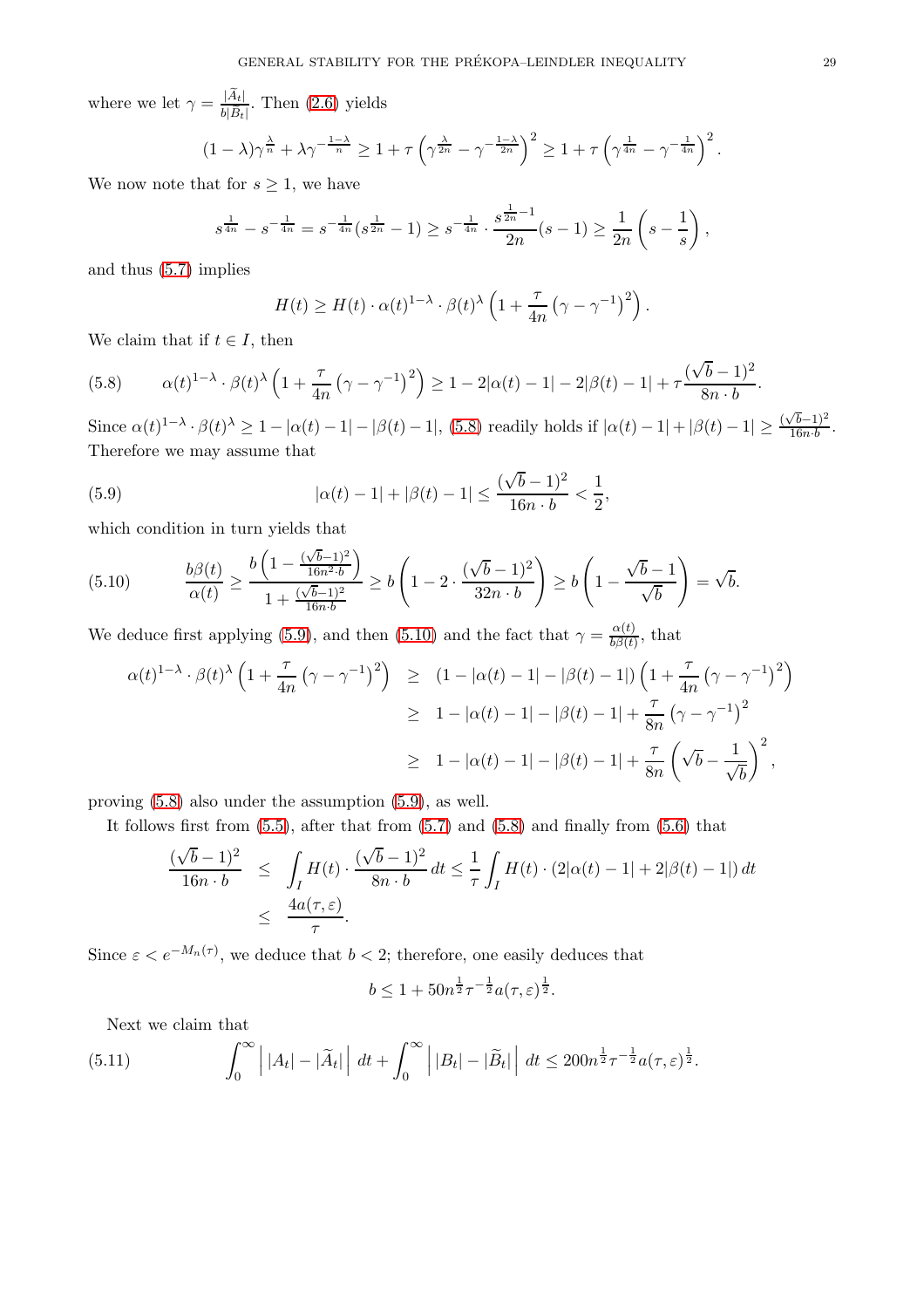Since  $|A_{b\lambda t}| \leq |A_t|$ , we have

$$
\int_0^\infty \left| |A_t| - |\tilde{A}_t| \right| dt = \int_0^\infty \left| |A_t| - b^\lambda |A_{b^\lambda t}| \right| dt
$$
  
\n
$$
\leq \int_0^\infty \left| |A_t| - b^\lambda |A_t| \right| dt + b^\lambda \int_0^\infty ||A_t| - |A_{b^\lambda t}| dt
$$
  
\n
$$
= (b^\lambda - 1) + b^\lambda \int_0^\infty (|A_t| - |A_{b^\lambda t}|) dt
$$
  
\n
$$
= 2(b^\lambda - 1) \leq 100\lambda 2^{\lambda - 1} n^{\frac{1}{2}} \tau^{-\frac{1}{2}} a(\tau, \varepsilon)^{\frac{1}{2}} \leq 100 n^{\frac{1}{2}} \tau^{-\frac{1}{2}} a(\tau, \varepsilon)^{\frac{1}{2}}.
$$

Similarly,  $|B_t| \leq |B_{b^{\lambda-1}t}|$ , and hence

$$
\int_0^{\infty} |B_t| - |\tilde{B}_t| \, dt = \int_0^{\infty} |B_t| - b^{\lambda - 1} |B_{b^{\lambda - 1}t}| \, dt
$$
  
\n
$$
\leq \int_0^{\infty} |B_t| - b^{\lambda - 1} |B_t| \, dt + b^{\lambda - 1} \int_0^{\infty} |B_t| - |B_{b^{\lambda - 1}t}| \, dt
$$
  
\n
$$
= (1 - b^{\lambda - 1}) + b^{\lambda - 1} \int_0^{\infty} (|B_{b^{\lambda - 1}t}| - |B_t|) \, dt
$$
  
\n
$$
= 2(1 - b^{\lambda - 1}) \leq 100n^{\frac{1}{2}} \tau^{-\frac{1}{2}} a(\tau, \varepsilon)^{\frac{1}{2}},
$$

proving [\(5.11\)](#page-28-3). We conclude the proof by combining [\(5.3\)](#page-27-0) and [\(5.11\)](#page-28-3).  $\Box$ 

As a by-product of Lemma [5.2,](#page-27-5) notice that, by setting  $\min(||f||_{\infty}, ||g||_{\infty}) = ||f||_{\infty} = 2$ , then

$$
\tau^{-\frac{1}{2}}a(\tau,\varepsilon)^{\frac{1}{2}} \gtrsim_n \int_2^{\max \|g\|_{\infty},\|h\|_{\infty}} (G(t) + H(t)) dt.
$$

In particular, we know that

<span id="page-29-0"></span>
$$
(5.12) \t Ct \supset (1 - \lambda)At + \lambda Bt
$$

whenever  $t \in (0, 2)$ . We claim, before proceeding with the proof, that under such conditions,

<span id="page-29-1"></span>(5.13) 
$$
||g||_{\infty} \leq \frac{2e \cdot 3^{n+1}}{\tau^{n+1}}.
$$

Indeed, if  $y_0 \in \mathbb{R}^n$  is fixed, we have

$$
C_t \supset (1-\lambda)A_{t^{\frac{1}{1-\lambda}}/g(y_0)^{\frac{\lambda}{1-\lambda}}} + \lambda y_0.
$$

In particular,

$$
\int_0^t F(s) ds = \frac{1}{1 - \lambda} \int_0^{t^{1 - \lambda} g(y_0)^{\lambda}} F\left(\frac{r^{1/(1 - \lambda)}}{g(y_0)^{\lambda/(1 - \lambda)}}\right) \left(\frac{r}{g(y_0)}\right)^{\lambda/(1 - \lambda)} dr
$$
  

$$
\leq \frac{1}{1 - \lambda} \left(\frac{t}{g(y_0)}\right)^{\lambda} \int_0^{t^{1 - \lambda} g(y_0)^{\lambda}} F\left(\frac{r^{1/(1 - \lambda)}}{g(y_0)^{\lambda/(1 - \lambda)}}\right) dr
$$
  

$$
\leq \frac{1}{(1 - \lambda)^{n+1}} \left(\frac{t}{g(y_0)}\right)^{\lambda} \int_0^{t^{1 - \lambda} g(y_0)^{\lambda}} H(r) dr.
$$

Therefore, by picking  $t = 2$  and using that  $\int H \le 1 + \varepsilon$ ,  $\int_0^2 F(s) ds = 1$ ,

$$
g(y_0) \leq \frac{2 \cdot (1+\varepsilon)^{1/\lambda}}{(1-\lambda)^{(n+1)/\lambda}}.
$$

A quick analysis shows that, for  $\lambda \in (0,1)$ , the inequality

$$
(1 - \lambda)^{1/\lambda} \ge \frac{1}{3}(1 - \lambda)
$$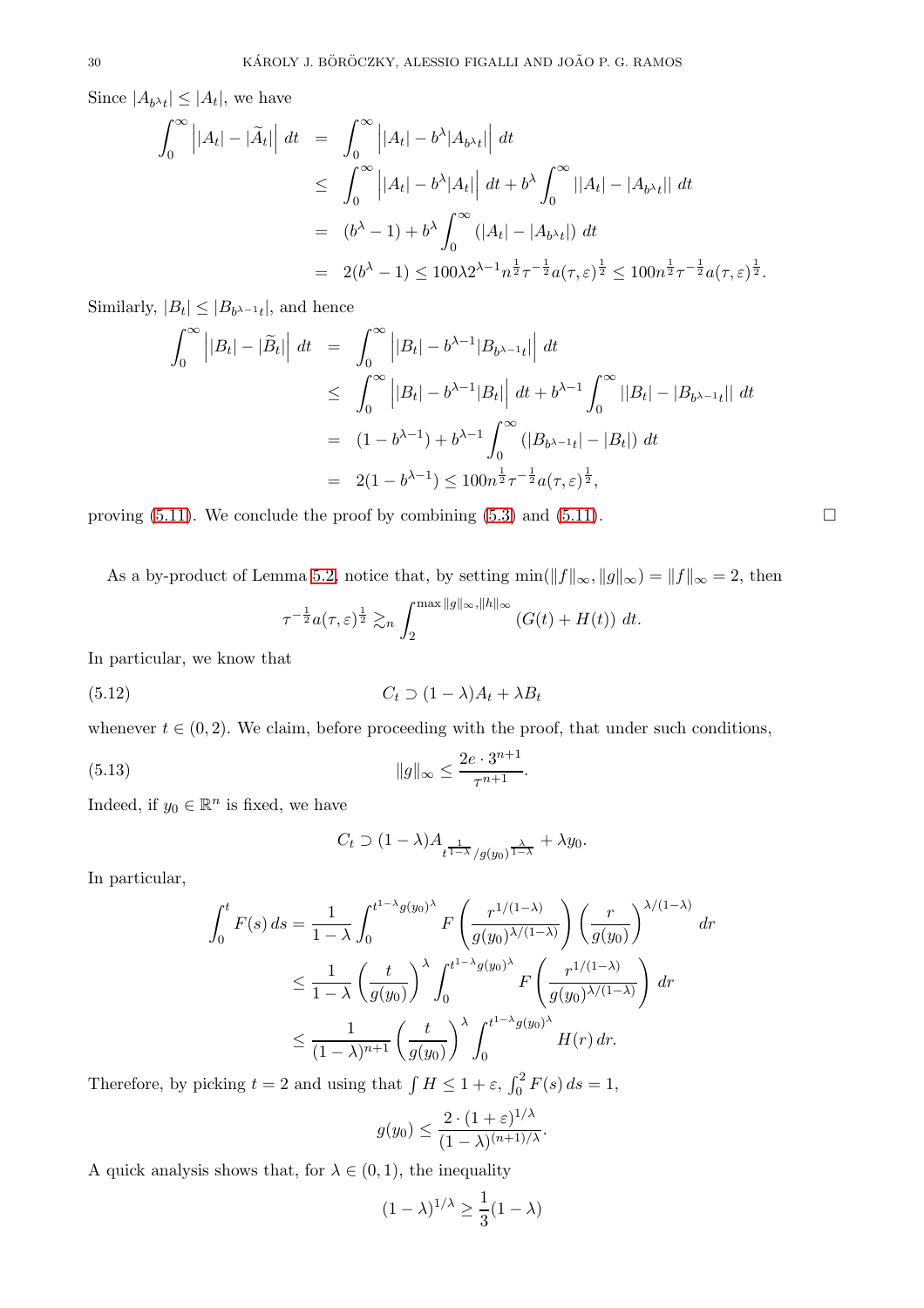holds. If  $\varepsilon < \tau$ , then the numerator is at most 2e, and thus, as  $y_0$  was arbitrary above, we conclude the claim. Using now [\(5.12\)](#page-29-0), we get

$$
H(t) \ge \left( (1 - \lambda) F(t)^{1/n} + \lambda G(t)^{1/n} \right)^n \ge \frac{F(t) + G(t)}{2} - \frac{|F(t) - G(t)|}{2} \qquad \forall \, t \in (0, 2).
$$

Notice also that, by Lemma [5.2](#page-27-5) ,

$$
\int_0^\infty |F(t) - G(t)| dt \lesssim_n \tau^{-\frac{1}{2}} a(\tau, \varepsilon)^{\frac{1}{2}}.
$$

Thus, by these considerations and the almost-optimality of  $f, g, h$  for the Prékopa–Leindler inequality, we obtain

<span id="page-30-0"></span>(5.14) 
$$
c_n \tau^{-\frac{1}{2}} a(\tau,\varepsilon)^{\frac{1}{2}} \geq \int_0^{\alpha} \left( H(t) - \frac{F(t) + G(t)}{2} + \frac{|F(t) - G(t)|}{2} \right) dt \quad \forall \alpha \geq 0.
$$

On the other hand, notice that [\(2.8\)](#page-8-5) implies, together with a limiting argument and the Brunn– Minkowski inequality,

$$
H(t) \ge \max\left\{ \left(\lambda G\left(t^{\frac{1}{\lambda}}\right)^{1/n} + (1-\lambda)F(1)^{1/n}\right)^n, \left((1-\lambda)F\left(t^{\frac{1}{1-\lambda}}\right)^{1/n} + \lambda G(1)^{1/n}\right)^n \right\},\
$$

for all  $t \in (0, 2)$  so that  $H(t) > 0$ . Thus, [\(5.14\)](#page-30-0) implies

<span id="page-30-1"></span>(5.15) 
$$
c_n \tau^{-\frac{1}{2}} a(\tau,\varepsilon)^{\frac{1}{2}} \geq \int_0^{\alpha} \left( \frac{1}{2} \left( (1-\lambda)^n F\left(t^{\frac{1}{1-\lambda}}\right) + \lambda^n G\left(t^{\frac{1}{\lambda}}\right) \right) - \frac{F(t) + G(t)}{2} \right) dt.
$$

We thus let, in analogy to Lemma [2.5,](#page-8-4)

$$
\Gamma(\alpha) = \int_0^{\alpha} ((1 - \lambda)^n F(t) + \lambda^n G(t)) dt.
$$

Again in analogy to Lemma [2.5,](#page-8-4) we may suppose without loss of generality that  $\lambda \leq 1/2$ . Then [\(5.15\)](#page-30-1) implies

$$
\frac{1-\lambda}{2}\Gamma(\alpha^{\frac{1}{1-\lambda}})\alpha^{-\frac{\lambda}{1-\lambda}} \leq c_n\tau^{-\frac{1}{2}}a(\tau,\varepsilon)^{\frac{1}{2}}+\frac{\Gamma(\alpha)}{2\tau^n}.
$$

As in the proof of Lemma [2.5,](#page-8-4) we let  $\beta = \alpha^{\frac{1}{1-\lambda}}$ . We thus have

$$
\frac{\Gamma(\beta)}{\beta} \le 2c_n \tau^{-\frac{3}{2}} a(\tau,\varepsilon)^{\frac{1}{2}} \cdot \frac{1}{\beta^{1-\lambda}} + \frac{1}{\tau^{n+1}} \frac{\Gamma(\beta^{1-\lambda})}{\beta^{1-\lambda}},
$$

and therefore

$$
\frac{\Gamma(\beta)}{\beta} \le \left(2c_n\tau^{-\frac{3}{2}}a(\tau,\varepsilon)^{\frac{1}{2}}\sum_{i=1}^k \frac{(1/\tau^{n+1})^{i-1}}{\beta^{(1-\lambda)^i}}\right) + (1/\tau^{n+1})^k \frac{\Gamma(\beta^{(1-\lambda)^k})}{\beta^{(1-\lambda)^k}}.
$$

We now select  $k \in \mathbb{N}$  to be the first natural number such that  $\beta^{(1-\lambda)^k} > e^{-1}$ . This implies that

$$
\Gamma(\beta) \lesssim (1/\tau^{n+1})^k \left(1 + c_n \frac{\sqrt{a(\tau,\varepsilon)}}{\beta^{1-\lambda}\tau^{\frac{3}{2}}}\right)\beta.
$$

If  $\beta > \varepsilon^{\frac{Q(\tau)}{2}}$ , then the estimate above yields

$$
\Gamma(\beta) \le c_n \tau^{-\frac{\omega+3}{2}} \beta |\log(\beta)|^{\frac{4(n+3)|\log \tau|}{\tau}}.
$$

In particular, one concludes directly from the definition of  $\Gamma$  that

<span id="page-30-2"></span>(5.16) 
$$
F(\beta) + G(\beta) \leq c_n \tau^{-\frac{\omega+3+n}{2}} |\log \varepsilon|^{\frac{4(n+3)|\log \tau|}{\tau}}, \qquad \forall \beta > \varepsilon^{\frac{Q(\tau)}{2}}.
$$

We are now ready to give the proof of Theorem [1.6](#page-2-2) in dimensions  $n \geq 2$ . For that, we use the shorthand  $\rho_n(\tau) = \frac{4(n+10)|\log \tau|}{\tau}.$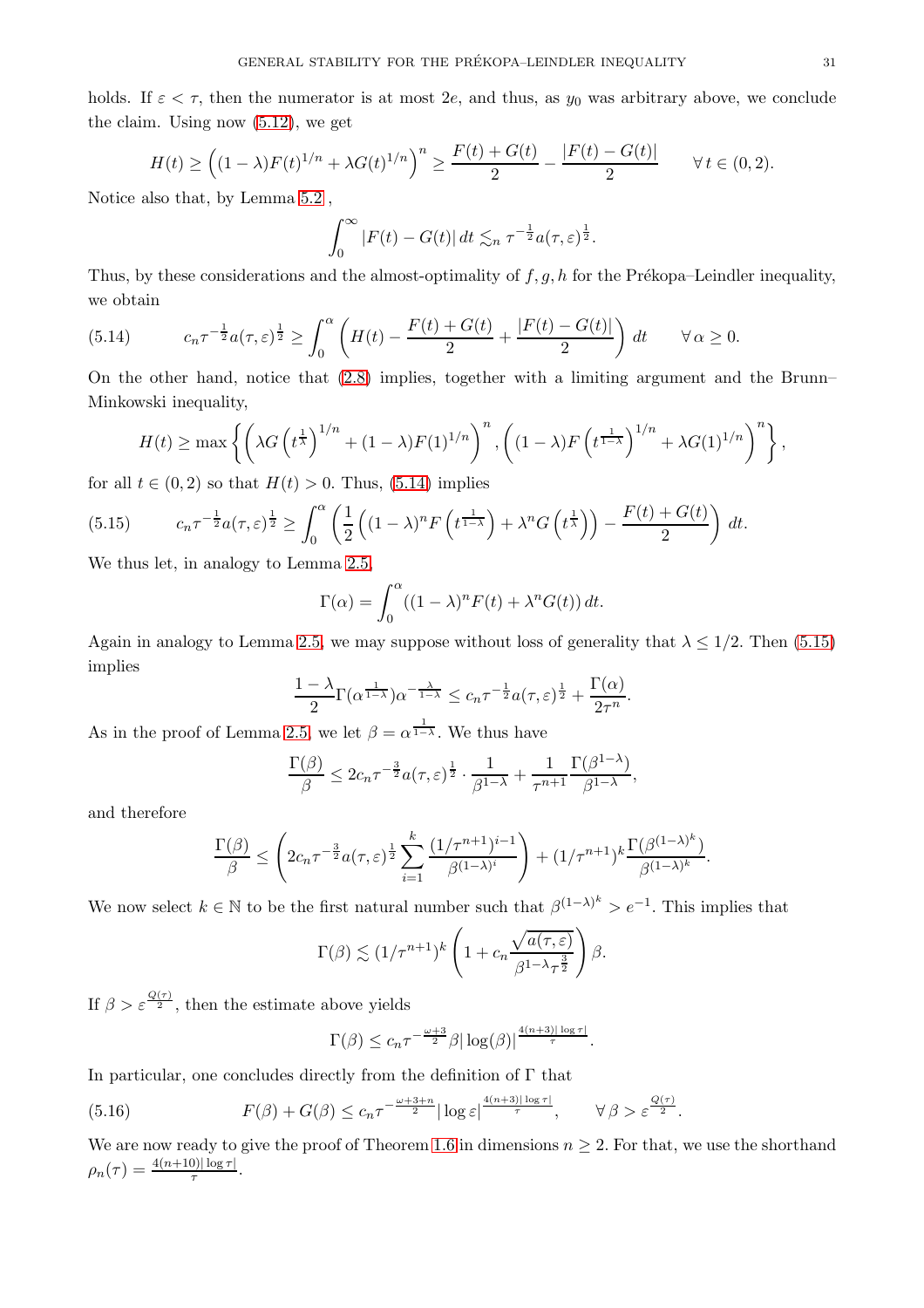*Proof of Theorem [1.6,](#page-2-2) n*  $\geq$  2. Let  $\theta$   $>$  0 be small, to be chosen later. Define the (truncated) loghypographs of  $f, g, h$  as

$$
\mathcal{S}_f = \{(x, T) \in \mathbb{R}^{n+1} : x \in \{f > \varepsilon^{\theta}\}, \varepsilon^{\theta} \le e^T < f(x)\},
$$
  
\n
$$
\mathcal{S}_g = \{(x, T) \in \mathbb{R}^{n+1} : x \in \{g > \varepsilon^{\theta}\}, \varepsilon^{\theta} \le e^T < g(x)\},
$$
  
\n
$$
\mathcal{S}_h = \{(x, T) \in \mathbb{R}^{n+1} : x \in \{h > \varepsilon^{\theta}\}, \varepsilon^{\theta} \le e^T < h(x)\}.
$$

We first claim that the measure of the two first of such sets is well-controlled. Indeed, it follows directly from the definition of such sets and [\(5.16\)](#page-30-2) that, for  $\theta < Q(\tau)/4$ ,

<span id="page-31-2"></span>(5.17) 
$$
c_n \theta \tau^{-\frac{\omega+3+n}{2}} |\log \varepsilon|^{p_n(\tau)} \geq \theta |\log \varepsilon| \cdot \mathcal{H}^n(\lbrace f > \varepsilon^{\theta} \rbrace) \geq \mathcal{H}^{n+1}(\mathcal{S}_f).
$$

On the other hand, by a change of variables and the normalization chosen for  $f$ , one obtains

<span id="page-31-3"></span>(5.18) 
$$
\mathcal{H}^{n+1}(\mathcal{S}_f) = \int_{\theta \log \varepsilon}^{\log ||f||_{\infty}} F(e^s) ds > \frac{1}{2}.
$$

The same estimates together with [\(5.13\)](#page-29-1) show that

<span id="page-31-4"></span>(5.19) 
$$
c_n \theta \tau^{-\frac{\omega+3+n}{2}} |\log \varepsilon|^{p_n(\tau)} \geq \mathcal{H}^{n+1}(\mathcal{S}_g) > \frac{\tau^{(n+1)}}{2e \cdot 3^{n+1}}.
$$

holds as well. Employing Lemma [5.2,](#page-27-5) we obtain that

<span id="page-31-0"></span>
$$
|\mathcal{H}^{n+1}(\mathcal{S}_f) - \mathcal{H}^{n+1}(\mathcal{S}_h)| + |\mathcal{H}^{n+1}(\mathcal{S}_g) - \mathcal{H}^{n+1}(\mathcal{S}_h)|
$$
  
\n
$$
\leq \int_{\theta \log \varepsilon}^{\infty} (|F(e^s) - H(e^s)| + |G(e^s) - H(e^s)|) ds
$$
  
\n
$$
\leq \varepsilon^{-\theta} \left( \int_0^{\infty} (|F(t) - H(t)| + |G(t) - H(t)|) ds \right)
$$
  
\n
$$
\leq c_n \tau^{-\frac{\omega+3}{2}} \varepsilon^{\frac{Q(\tau)}{2} - \theta} =: \tau^n \cdot \delta(\varepsilon, \tau, \theta).
$$

We denote, until the end of the proof,  $\delta = \delta(\varepsilon, \tau, \theta)$  for shortness. By [\(1.2\)](#page-0-3), we have

<span id="page-31-1"></span>
$$
(5.21) \t\t\t (1-\lambda)S_f + \lambda S_g \subset S_h.
$$

In particular, [\(5.20\)](#page-31-0) and [\(5.21\)](#page-31-1) imply that

$$
2c_n\tau^{-\frac{\omega+3+n}{2}}|\log \varepsilon|^{\rho_n(\tau)} \geq \mathcal{H}^{n+1}(\mathcal{S}_h) \geq \frac{\tau^n}{2}.
$$

We are in position to use Theorem [1.4.](#page-1-1) That result states that, under the conditions satisfied by the sets  $S_f$ ,  $S_g$  and  $S_h$  in [\(5.17\)](#page-31-2), [\(5.18\)](#page-31-3), [\(5.19\)](#page-31-4), [\(5.20\)](#page-31-0) and [\(5.21\)](#page-31-1), then for  $\delta < e^{-A_n(\tau)}$ , the sets  $S_f$ ,  $S_g$  are both close (in quantitative terms of  $\delta = \delta(\epsilon, \tau, \theta)$ ) to their convex hulls. Here, we let  $A_n(\tau) = \frac{2^{3^{n+2}} n^{3^n} |\log \tau|^{3^n}}{\tau^{3^n}}$  $\frac{\log \tau}{\tau^{3^n}}$ , in accordance to Theorem 1.3 in [\[24\]](#page-35-13).

In more effective terms, Theorem [1.4](#page-1-1) implies that there exist an absolute constant  $c_n > 0$  and an exponent  $\gamma_n(\tau) = \frac{\tau^{3^n}}{2n+1}$  $\frac{\tau^{\circ}}{2^{3^{n+1}}n^{3^n}|\log \tau|^{3^n}}$  such that the following holds. Denote the closure of the convex hull of  $S_f$ ,  $S_g$ ,  $S_h$  by  $S_f$ ,  $S_g$ ,  $S_h$  respectively. There are  $\tilde{w} = (w, \omega) \in \mathbb{R}^{n+1}$ , and a convex set  $\mathbb{S}_h \supset S_h$  with

$$
\mathbb{S}_h \supset (\mathcal{S}_f - \tilde{w}) \cup (\mathcal{S}_g + \tilde{w}),
$$

<span id="page-31-5"></span>
$$
(5.22) \mathcal{H}^{n+1}(S_h \setminus S_h) + \mathcal{H}^{n+1}(S_f \setminus S_f) + \mathcal{H}^{n+1}(S_g \setminus S_g) \le c_n \tau^{-N_n - \frac{\omega + 3 + n}{2}} |\log \varepsilon|^{p_n(\tau)} \delta^{\gamma_n(\tau)},
$$
  

$$
\mathcal{H}^{n+1}(\mathbb{S}_h \setminus S_h) + \mathcal{H}^{n+1}(\mathbb{S}_h \setminus (S_f - \tilde{w})) + \mathcal{H}^{n+1}(\mathbb{S}_h \setminus (S_g + \tilde{w})) \le c_n \tau^{-N_n - \frac{\omega + 3 + n}{2}} |\log \varepsilon|^{p_n(\tau)} \delta^{\gamma_n(\tau)}.
$$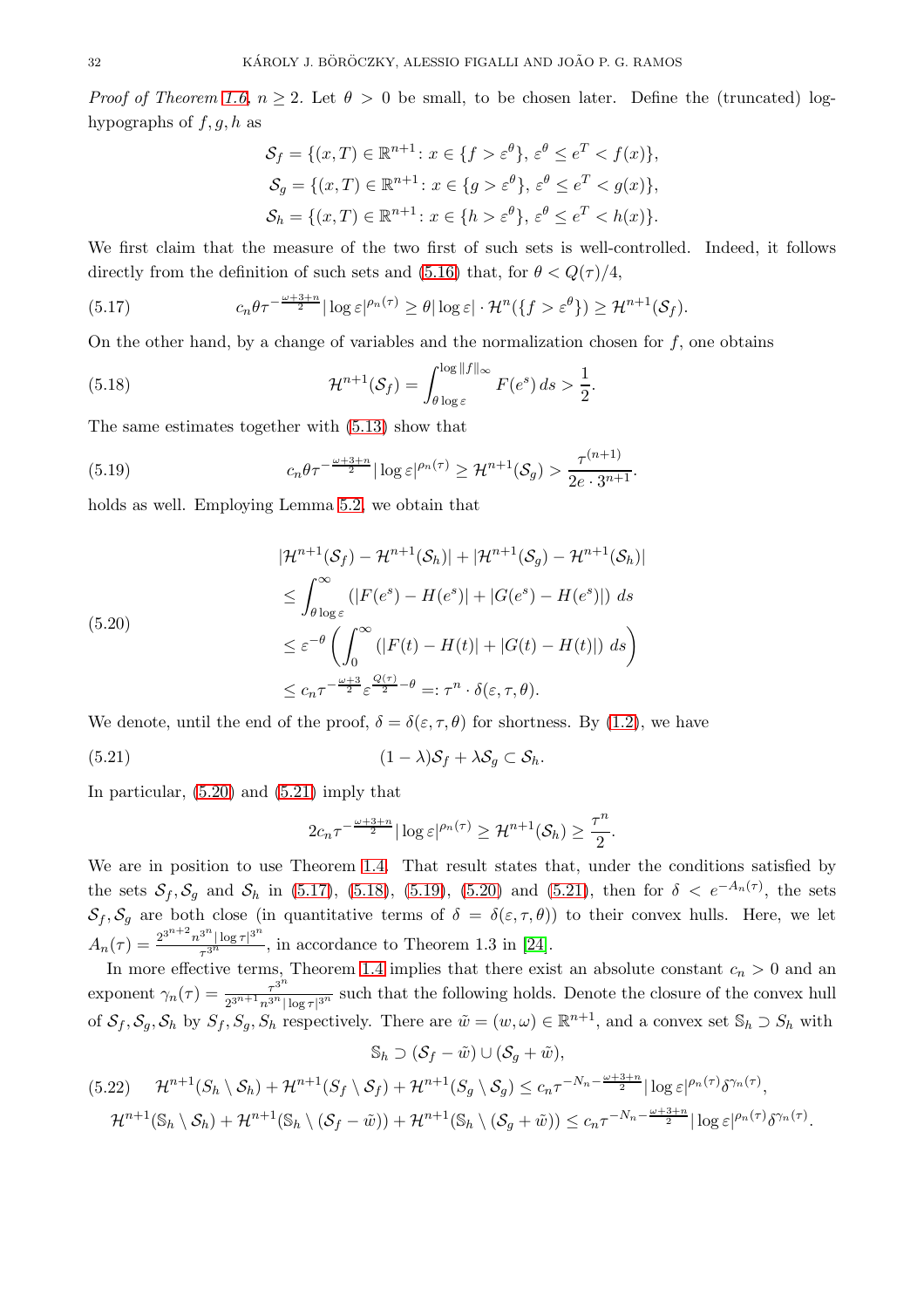We thus use the shorthand  $N'_n = N_n + \frac{\omega + 3 + n}{2}$ . Now [\(5.22\)](#page-31-5) readily implies that  $\mathcal{H}^{n+1}(\mathbb{S}_h \setminus S_h) \leq$  $2c_n\tau^{-N'_n}|\log \varepsilon|^{\rho_n(\tau)}\delta^{\gamma_n(\tau)},$  and thus

<span id="page-32-0"></span>(5.23) 
$$
\mathcal{H}^{n+1}(S_h\Delta(S_f - \tilde{w})) + \mathcal{H}^{n+1}(S_h\Delta(S_g - \tilde{w})) \le 6c_n \tau^{-N'_n} |\log \varepsilon|^{\rho_n(\tau)} \delta^{\gamma_n(\tau)}.
$$

We now employ the analysis of [\[10,](#page-35-21) Lemma 6.1]. Explicitly, suppose first  $\tilde{w} = (w, \omega)$ ,  $\omega > 0$ . We let

$$
S_f^{\omega} = \{(x,T) \in S_f \colon \theta \log \varepsilon \leq T \leq \theta \log \varepsilon + \omega\}.
$$

By convexity of  $S_f$ , it follows that  $\mathcal{H}^{n+1}(S_f\Delta(S_f+(0,\omega)))=2\mathcal{H}^{n+1}(S_f^{\omega})$ . But it also follows that  $S_f^{\omega} \subset S_f \setminus (S_h + \tilde{w})$ , which, by [\(5.22\)](#page-31-5) and [\(5.23\)](#page-32-0), implies that

$$
\mathcal{H}^{n+1}(S_f^{\omega}) \le 6c_n \tau^{-N'_n} |\log \varepsilon|^{\rho_n(\tau)} \delta^{\gamma_n(\tau)}.
$$

Thus, by triangle inequality,

$$
\mathcal{H}^{n+1}(S_f\Delta(S_h+(w,0)))\leq 2\mathcal{H}^{n+1}(S_f^{\omega})+\mathcal{H}^{n+1}(S_f\Delta(S_h+\tilde{w}))\leq 18c_n\tau^{-N'_n}|\log\varepsilon|^{\rho_n(\tau)}\delta^{\gamma_n(\tau)}.
$$

A similar argument works in case  $\omega < 0$ , if one considers  $S_h^{|\omega|}$  instead of  $S_f^{\omega}$ . In the end, this allows one to conclude that there is  $w \in \mathbb{R}^n$  so that

<span id="page-32-1"></span>(5.24) 
$$
\mathcal{H}^{n+1}(S_h\Delta(S_f-w))+\mathcal{H}^{n+1}(S_h\Delta(S_g+w))\leq 72c_n\tau^{-N'_n}|\log \varepsilon|^{\rho_n(\tau)}\delta^{\gamma_n(\tau)}.
$$

We now note that, as  $\{f > \varepsilon^{\theta}\}\times\{T = \theta \log \varepsilon\} \subset \mathcal{S}_f$ , then

$$
S_f \supset \text{co}(\{f > \varepsilon^{\theta}\}) \times \{T = \theta \log \varepsilon\}.
$$

We associate to each  $x \in \text{co}(\lbrace f > \varepsilon^{\theta} \rbrace)$  the function

$$
T_f(x) = \sup\{T \in \mathbb{R} \colon (x,T) \in S_f\}.
$$

This satisfies clearly  $T_f(x) \geq \theta \log \varepsilon$ ,  $\forall x \in \text{co}(\lbrace f > \varepsilon^{\theta} \rbrace)$ . We claim that this function is, moreover, concave. Indeed, if  $(x, T_1), (y, T_2) \in S_f$ , by convexity of that set we get

$$
(tx + (1-t)y, tT_1 + (1-t)T_2) \in S_f.
$$

Thus,

$$
T_f(tx + (1-t)y) = \sup\{T \in \mathbb{R} : (tx + (1-t)y, T) \in S_f\}
$$
  
\n
$$
\ge t \sup\{T \in \mathbb{R} : (x, T_1) \in S_f\} + (1-t) \sup\{T \in \mathbb{R} : (y, T_2) \in S_f\}
$$
  
\n
$$
= tT_f(x) + (1-t)T_f(y), \forall t \in (0, 1).
$$

By definition of  $S_f$ , it also follows that  $T_f(x) \ge \log f(x)$ ,  $\forall x \in \text{co}(\lbrace f > \varepsilon^{\theta} \rbrace)$ . Let

$$
\tilde{f}(x) = \begin{cases} e^{T_f(x)}, & \text{if } x \in \text{co}(\{f > \varepsilon^{\theta}\});\\ 0, & \text{otherwise}. \end{cases}
$$

Now notice that  $(x, r)$  belongs to the interior of  $S_f$  if and only if  $T_f(x) > r > \theta \log \varepsilon$  and x belongs to the interior of co( $\{f > \varepsilon^{\theta}\}\)$ ). Writing  $A(r) = \{(x, T) \in A, T = r\}$  for horizontal slices of a set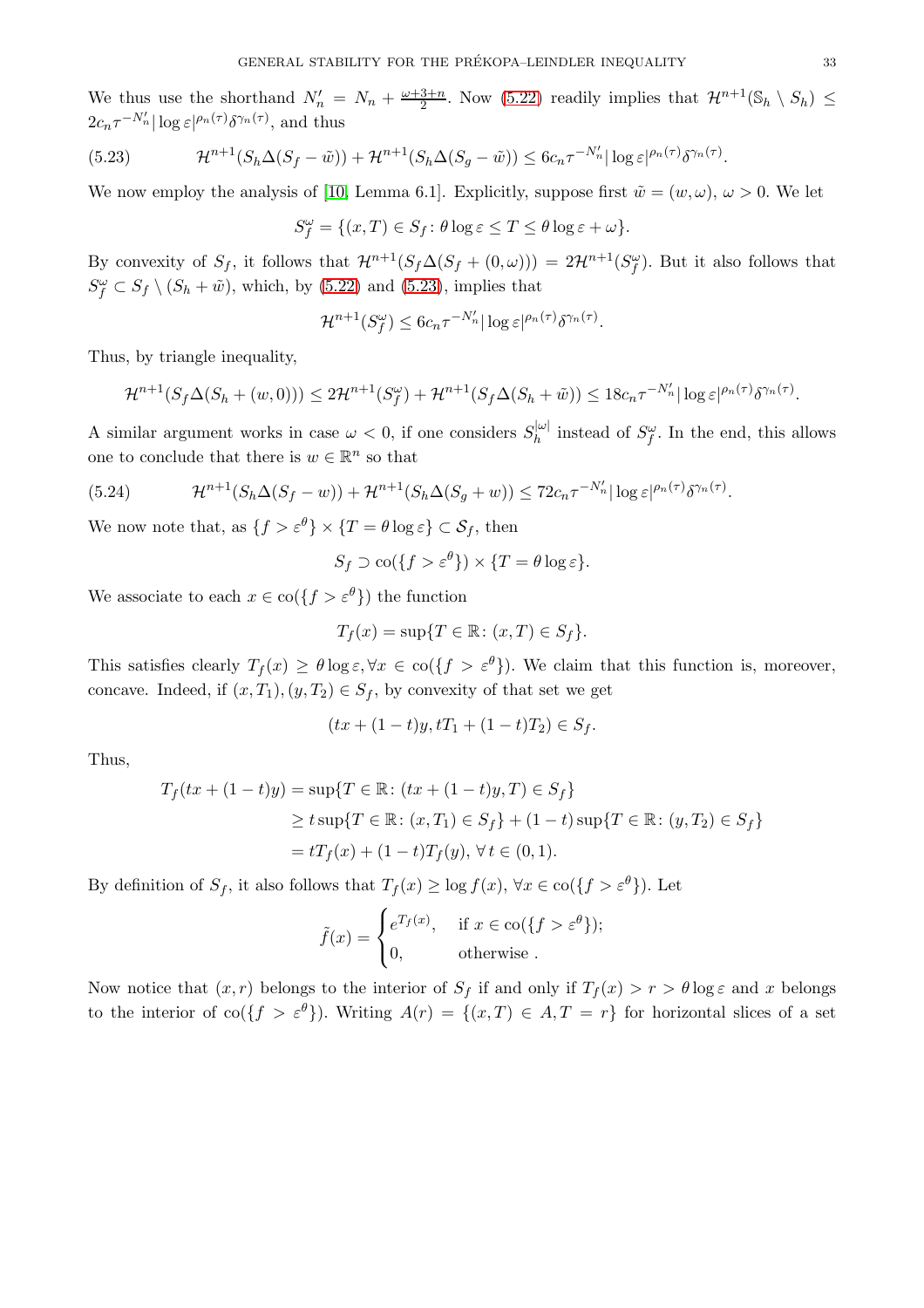$A \subset \mathbb{R}^{n+1}$ , we compute, by Fubini,

<span id="page-33-0"></span>
$$
\mathcal{H}^{n+1}(S_f \setminus S_f) = \int_{-\infty}^{\infty} \mathcal{H}^n(S_f(r) \setminus S_f(r)) dr
$$
  
\n
$$
= \int_{\theta \log \varepsilon}^{\log 2} \mathcal{H}^n(\{\log \tilde{f} > r\} \setminus \{\log f > r\}) dr
$$
  
\n
$$
= \int_{\varepsilon^{\theta}}^2 \mathcal{H}^n(\{\tilde{f} > s\} \Delta \{f > s\}) \frac{ds}{s}
$$
  
\n
$$
\geq \frac{1}{2} \int_{\varepsilon^{\theta}}^2 \mathcal{H}^n(\{\tilde{f} > s\} \Delta \{f > s\}) ds.
$$

By Chebyshev's inequality and [\(5.22\)](#page-31-5), there is

$$
s_0 \in (\varepsilon^{\theta}, \varepsilon^{\theta} + c_n \tau^{-\frac{N'_n}{2}} \delta^{\frac{\gamma_n(\tau)}{2}})
$$
  
so that  $\mathcal{H}^n(\{\tilde{f} > s_0\} \Delta \{f > s_0\}) \le \tau^{-\frac{N'_n}{2}} |\log \varepsilon|^{\rho_n(\tau)} \delta^{\frac{\gamma_n(\tau)}{2}}.$ 

Recalling the definition of  $\delta$ , one notices that, if  $\frac{Q(\tau)}{4} > \theta$ , and  $\varepsilon < (c_n)^{-1} e^{\frac{2^{10} N_n \log(\tau)}{ \gamma_n(\tau) Q(\tau)}}$  $\sqrt[n]{n^{(\tau)}Q(\tau)}$  we may take  $s_0 \in (\varepsilon^\theta, 2\varepsilon^\theta)$  so that

<span id="page-33-1"></span>(5.26) 
$$
\mathcal{H}^n(\{\tilde{f} > s_0\} \Delta \{f > s_0\}) \lesssim \tau^{-N'_n/2} |\log \varepsilon|^{\rho_n(\tau)} \varepsilon^{\frac{\gamma_n(\tau)Q(\tau)}{8}}.
$$

Define then the function  $\tilde{f}_1$  to be zero whenever  $\tilde{f} \leq s_0$ , and equal to  $\tilde{f}$  otherwise. This new function is again log-concave.

We claim that this new function is still sufficiently close to f. Indeed, by gathering  $(5.25)$ ,  $(5.26)$ and  $(5.16)$ , we have

<span id="page-33-2"></span>
$$
\|\tilde{f}_1 - f\|_1 = \int_0^2 \mathcal{H}^n(\{\tilde{f}_1 > t\} \Delta \{f > t\}) dt
$$
  
\n
$$
\leq \int_0^{s_0} \left( \mathcal{H}^n(\{\tilde{f}_1 > s_0\}) + \mathcal{H}^n(\{f > t\}) \right) dt + \int_{s_0}^2 \mathcal{H}^n(\{\tilde{f}_1 > t\} \Delta \{f > t\}) dt
$$
  
\n(5.27)  
\n
$$
\leq c_n \tau^{-\frac{\omega + 3 + n}{2}} \varepsilon^{\theta} |\log \varepsilon|^{\rho_n(\tau)} + \int_{s_0}^2 \mathcal{H}^n(\{\tilde{f} > t\} \Delta \{f > t\}) dt
$$
  
\n
$$
\leq c_n \tau^{-\frac{\omega + 3 + n}{2}} \varepsilon^{\theta} |\log \varepsilon|^{\rho_n(\tau)} + 2 \mathcal{H}^{n+1}(S_f \setminus S_f)
$$
  
\n
$$
\lesssim_n \tau^{-N'_n} \varepsilon^{\frac{\gamma_n(\tau) Q(\tau)}{16}} |\log \varepsilon|^{\rho_n(\tau)},
$$

where we chose  $\theta = \frac{\gamma_n(\tau)Q(\tau)}{16}$ . Fix this value, and thus the value of  $\delta$ , for the rest of the proof. Such an inequality is evidently not restrictive to  $f$ , and the same argument yields that there is a log-concave function  $\tilde{g}_1$  so that

<span id="page-33-3"></span>(5.28) 
$$
\|\tilde{g}_1 - g\|_1 \lesssim_n \tau^{-N_n' - (n+1)} \varepsilon^{\frac{\gamma_n(\tau)Q(\tau)}{16}} |\log \varepsilon|^{\rho_n(\tau)}.
$$

In order to conclude, we only need to prove that both of  $\tilde{f}_1, \tilde{g}_1$  are sufficiently close, after a translation, to a log-concave function  $\tilde{h}_1$ . In order to prove that, one only needs to construct the function  $\tilde{h}$  in entire analogy to what we did for  $\tilde{f}, \tilde{g}$ ; that is, we let

$$
T_h(x) = \sup\{T \in \mathbb{R} \colon (x,T) \in S_h\}.
$$

One readily verifies that this new function is, again, concave, and that the function

$$
\tilde{h}(x) = \begin{cases} e^{T_h(x)}, & \text{if } x \in \text{co}(\{h > e^{\theta}\});\\ 0, & \text{otherwise}, \end{cases}
$$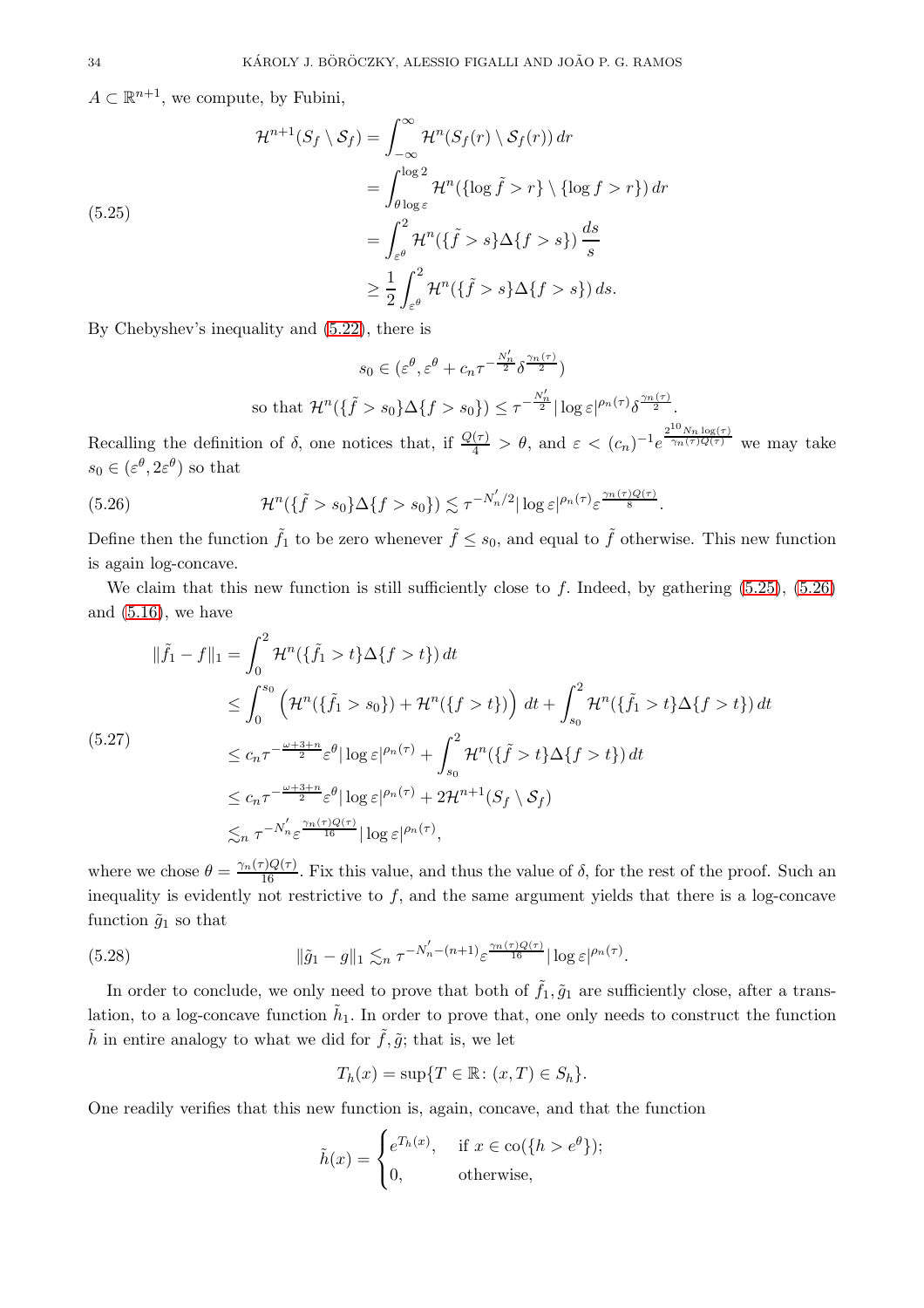is log-concave. Using [\(5.24\)](#page-32-1) together with an argument similar to [\(5.27\)](#page-33-2) implies that

<span id="page-34-0"></span>
$$
(5.29) \quad \mathcal{H}^{n+1}(S_h \Delta(S_f - w)) + \mathcal{H}^{n+1}(S_h \Delta(S_g + w)) \ge
$$

$$
\int_0^{\|\tilde{h}_1\|_{\infty}} \left( \mathcal{H}^n(\{\tilde{h} > s\} \Delta\{\tilde{f}(\cdot + w) > s\}) + \mathcal{H}^n(\{\tilde{h} > s\} \Delta\{\tilde{g}(\cdot - w) > s\}) \right) \frac{ds}{s}.
$$

Notice now that  $\|\tilde{f}_1\|_{\infty} = \|f\|_{\infty}, \|\tilde{g}_1\|_{\infty} = \|g\|_{\infty}$ , by construction. The idea is then to truncate from below at height  $\{\tilde{h} > s_0\}$  and from above at height  $\varrho := \max(||\tilde{f}_1||_{\infty}, ||\tilde{g}_1||_{\infty})$  in order to generate a new function, which is again log-concave by construction. Denote this new function by  $\tilde{h}_1$ . Moreover, by  $(5.29)$  in conjunction with  $(5.13)$ , we have

<span id="page-34-1"></span>
$$
(5.30) \quad 2e \cdot 3^{n+1} \tau^{-n-1} c_n \tau^{-N'_n} |\log \varepsilon|^{\rho_n(\tau)} \delta^{\gamma_n(\tau)}\n\geq \int_{s_0}^e \left( \mathcal{H}^n(\{\tilde{h}_1 > s\} \Delta \{\tilde{f}_1(\cdot + w) > s\}) + \mathcal{H}^n(\{\tilde{h}_1 > s\} \Delta \{\tilde{g}_1(\cdot - w) > s\}) \right) ds \n= \int_{\mathbb{R}^n} \left( |\tilde{h}_1(x) - \tilde{f}_1(x + w)| + |\tilde{h}_1(x) - \tilde{g}_1(x - w)| \right) dx.
$$

Combining  $(5.27)$ ,  $(5.28)$  and  $(5.30)$  implies that

$$
\|\tilde{h}_1(\cdot - w) - f\|_1 + \|\tilde{h}_1(\cdot + w) - g\|_1 \lesssim_n \tau^{-N'_n - n - 1} |\log \varepsilon|^{\rho_n(\tau)} \varepsilon^{\frac{\gamma_n(\tau)Q(\tau)}{16}}.
$$

Finally, in order to prove that h is close to  $\tilde{h}_1$ , we estimate

<span id="page-34-3"></span>
$$
\int_{\mathbb{R}^n} |h(x) - \tilde{h}_1(x)| dx = \int_0^{s_0} \mathcal{H}^n(\{h > s\}) ds \n+ \int_{s_0}^{\rho} \mathcal{H}^n(\{h > s\} \Delta\{\tilde{h} > s\}) ds + \int_{\rho}^{\infty} \mathcal{H}^n(\{h > s\}) ds \n\le c_n \tau^{-\frac{\omega + 3 + n}{2}} \varepsilon^{Q(\tau)\gamma_n(\tau)/16} |\log \varepsilon|^{\rho_n(\tau)} + \int_{s_0}^{\rho} \mathcal{H}^n(\{h > s\} \Delta\{\tilde{h}_1 > s\}) ds \n+ c_n \tau^{-\omega/2} \varepsilon^{\frac{Q(\tau)}{2}},
$$

where we used both [\(5.16\)](#page-30-2) and Lemma [5.2](#page-27-5) in the last line. In order to deal with the middle term, we remark that an anrgument entirely analogous to that of [\(5.25\)](#page-33-0) implies that

$$
\mathcal{H}^n(S_h \setminus S_h) \geq \frac{1}{\varrho} \int_{s_0}^{\varrho} \mathcal{H}^n(\{h > s\} \Delta\{\tilde{h} > s\}) ds,
$$

which on the other hand implies

<span id="page-34-2"></span>(5.32) 
$$
\int_{s_0}^{\varrho} \mathcal{H}^n(\lbrace h > s \rbrace \Delta \lbrace \tilde{h}_1 > s \rbrace) ds \lesssim_n \tau^{-n-1} \tau^{-N'_n} \varepsilon^{\gamma_n Q(\tau)/16} |\log \varepsilon|^{\rho_n(\tau)}.
$$

Inserting [\(5.32\)](#page-34-2) into [\(5.31\)](#page-34-3) implies

<span id="page-34-4"></span>(5.33) 
$$
\|h - \tilde{h}_1\|_1 \lesssim_n \tau^{-N'_n - (n+1)} \varepsilon^{\frac{\gamma_n(\tau)Q(\tau)}{16}} |\log \varepsilon|^{\rho_n(\tau)}.
$$

Finally, in order to arrive at the statement of Theorem [1.6,](#page-2-2) we notice that the expression on the right-hand side of [\(5.33\)](#page-34-4) may be bounded by  $c_n \tau^{-N'_n-n-1} \varepsilon^{\frac{\gamma_n(\tau)Q(\tau)}{32}}$ , as long as  $\varepsilon < e^{-c_n \frac{|\log \tau| \rho_n(\tau)^2}{Q_n(\tau)^2}}$  $\frac{Q_n(\tau)^2}{\tau}$ , for  $c_n \gg 1$  sufficiently large absolute constant.

An inspection of the constants needed for the proof above allows us conclude that Theorem [1.6](#page-2-2) holds with  $\Sigma_n = N_n + \frac{\omega + 3 + n}{2} + (n + 1)$ , as  $\tau^{\gamma_n(\tau)}$  is bounded by an explicitly computable absolute constant  $\tilde{C}_n$  whenever  $\tau \in [0,1]$ . We also conclude that we may take  $Q_n(\tau) = \frac{Q(\tau)\gamma_n(\tau)}{16}$ , and the result holds whenever  $\varepsilon < c_n e^{-M_n(\tau)}$ , where  $c_n > 0$  is an explicitly computable absolute constant, and one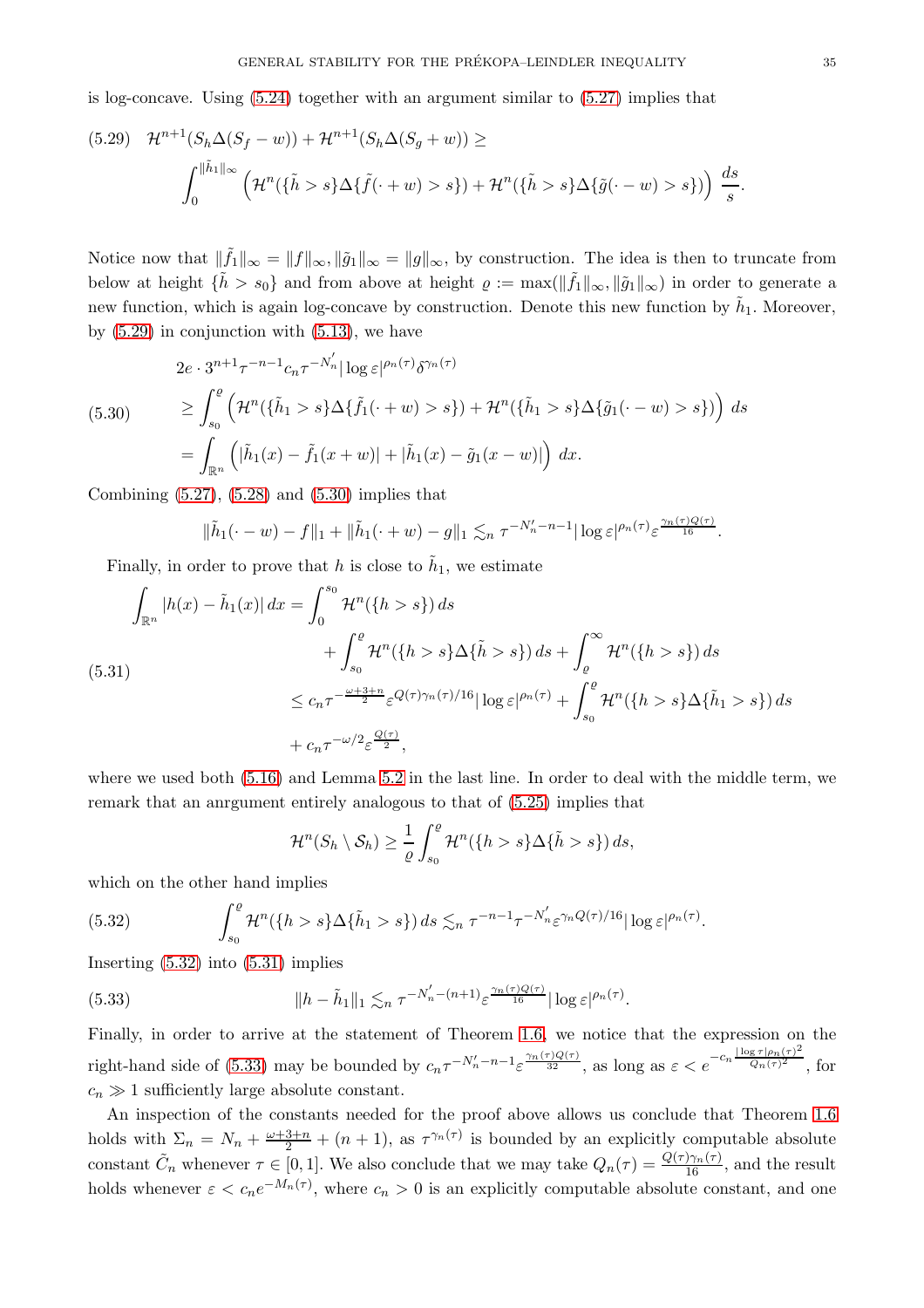may take

$$
M_n(\tau) = c_n |\log(\tau)| \max\left\{ \frac{A_n(\tau)}{Q(\tau)}, \frac{\rho_n(\tau)^2}{Q_n(\tau)^2} \right\},\,
$$

for  $c_n > 0$  a sufficiently large absolute constant, depending only on the dimension  $n \geq 2$ . This finishes the proof of the higher-dimensional case, and thus also of Theorem [1.6.](#page-2-2)  $\Box$ 

#### **REFERENCES**

- <span id="page-35-23"></span>[1] J.M. Aldaz: A stability version of Hölder's inequality. J. Math. Anal. Appl., 343 (2008), 842-852.
- <span id="page-35-20"></span>[2] K.M. Ball: PhD thesis, University of Cambridge, 1988.
- <span id="page-35-7"></span>[3] K. Ball, K. Böröczky: Stability of the Prékopa-Leindler inequality. Mathematika, 56, 339-356 (2010).
- <span id="page-35-17"></span>[4] Z.M. Balogh, A. Kristály: Equality in Borell-Brascamp-Lieb inequalities on curved spaces. Adv. Math., 339 (2018), 453-494.
- <span id="page-35-6"></span>[5] M. Barchiesi, V. Julin: Robustness of the Gaussian concentration inequality and the Brunn-Minkowski inequality. Calc. Var. Partial Differential Equations, 56 (2017), Paper No. 80, 12 pp.
- <span id="page-35-8"></span>[6] F. Barthe, K.J. Böröczky, M. Fradelizi: Stability of the functional forms of the Blaschke-Santaló inequality. Monatsh. Math. 173 (2014), 135-159.
- <span id="page-35-3"></span>[7] G. Bianchi, H. Egnell: A note on the Sobolev inequality. J. Funct. Anal. 100 (1991), 18-24.
- <span id="page-35-0"></span>[8] S.G. Bobkov, A. Colesanti, I. Fragalà: Quermassintegrals of quasi-concave functions and generalized Prékopa-Leindler inequalities. Manuscripta Math., 143 (2014), 131-169.
- <span id="page-35-21"></span>[9] C. Borell: Convex set functions in d-space. Period. Math. Hungar. 6 (1975), 111-136.
- <span id="page-35-2"></span>[10] K. Böröczky, A. De, Stability of the Prékopa-Leindler inequality for log-concave functions. [arXiv:2007.15304.](http://arxiv.org/abs/2007.15304)
- [11] H.J. Brascamp, E.H. Lieb: On extensions of the Brunn-Minkowski and Prékopa-Leindler theorems, including inequalities for log concave functions, and with an application to the diffusion equation. J. Functional Analysis 22 (1976), 366-389.
- <span id="page-35-22"></span><span id="page-35-1"></span>[12] D. Bucur, I. Fragalà: Lower bounds for the Prékopa-Leindler deficit by some distances modulo translations. J. Convex Anal., 21 (2014), 289-305.
- <span id="page-35-9"></span>[13] J.R. Bueno, P. Pivarov: A stochastic Prékopa–Leindler inequality for log-concave functions. Commun. Contemp. Math., 23 (2021), no. 2, Paper No. 2050019, 17 pp.
- [14] U. Caglar, E.M. Werner: Stability results for some geometric inequalities and their functional versions. Convexity and concentration, IMA Vol. Math. Appl., 161, Springer, New York, 2017, 541-564.
- <span id="page-35-19"></span>[15] E. Carlen, F. Maggi: Stability for the Brunn-Minkowski and Riesz rearrangement inequalities, with applications to Gaussian concentration and finite range non-local isoperimetry. Canad. J. Math., 69 (2017), 1036-1063.
- <span id="page-35-12"></span>[16] Y. Chen: An Almost Constant Lower Bound of the Isoperimetric Coefficient in the KLS Conjecture. Geom. Funct. Anal., 31 (2021), no. 1, 34-61.
- <span id="page-35-10"></span>[17] M. Christ: An approximate inverse Riesz–Sobolev inequality, preprint, available online at [http://arxiv.org/abs/1112.3715,](http://arxiv.org/abs/1112.3715) 2012.
- <span id="page-35-4"></span>[18] D. Cordero-Erausquin: Transport inequalities for log-concave measures, quantitative forms, and applications. Canad. J. Math. 69 (2017), 481-501.
- <span id="page-35-11"></span>[19] S. Dubuc: Critères de convexité et inégalités integralés. Ann. Inst. Fourier Grenoble 27 (1) (1977), 135-165.
- [20] R. Eldan: Thin shell implies spectral gap up to polylog via a stochastic localization scheme. Geom. Funct. Anal., 23 (2013), 532-569.
- <span id="page-35-14"></span>[21] R. Eldan, B. Klartag, Dimensionality and the stability of the Brunn-Minkowski inequality. Annali della Scuola Normale Superiore di Pisa, Classe di Scienze (5) 13 (2014), 975-1007.
- <span id="page-35-15"></span>[22] A. Figalli, D. Jerison, Quantitative stability for sumsets in  $\mathbb{R}^n$ . J. Eur. Math. Soc. (JEMS) 17 (2015), no. 5, 1079-1106
- [23] A. Figalli, D. Jerison, Quantitative stability of the Brunn-Minkowski inequality for sets of equal volume. Chin. Ann. Math. Ser. B 38 (2017), no. 2, 393-412.
- <span id="page-35-16"></span><span id="page-35-13"></span>[24] A. Figalli, D. Jerison, Quantitative stability for the Brunn–Minkowski inequality. Adv. Math. 314 (2017), 1-47.
- [25] A. Figalli, D. Jerison, A sharp Freiman type estimate for semisums in two and three dimensional Euclidean spaces. Ann. Sci. Éc. Norm. Supér. (4) 54 (2021), no. 1, 235-260.
- <span id="page-35-18"></span>[26] A. Figalli, F. Maggi, C. Mooney: The sharp quantitative Euclidean concentration inequality. Camb. J. Math. 6 (2018), no. 1, 59-87.
- <span id="page-35-5"></span>[27] A. Figalli, F. Maggi, A. Pratelli: A refined Brunn-Minkowski inequality for convex sets. Ann. Inst. H. Poincaré Anal. Non Linéaire, 26 (2009), 2511-2519.